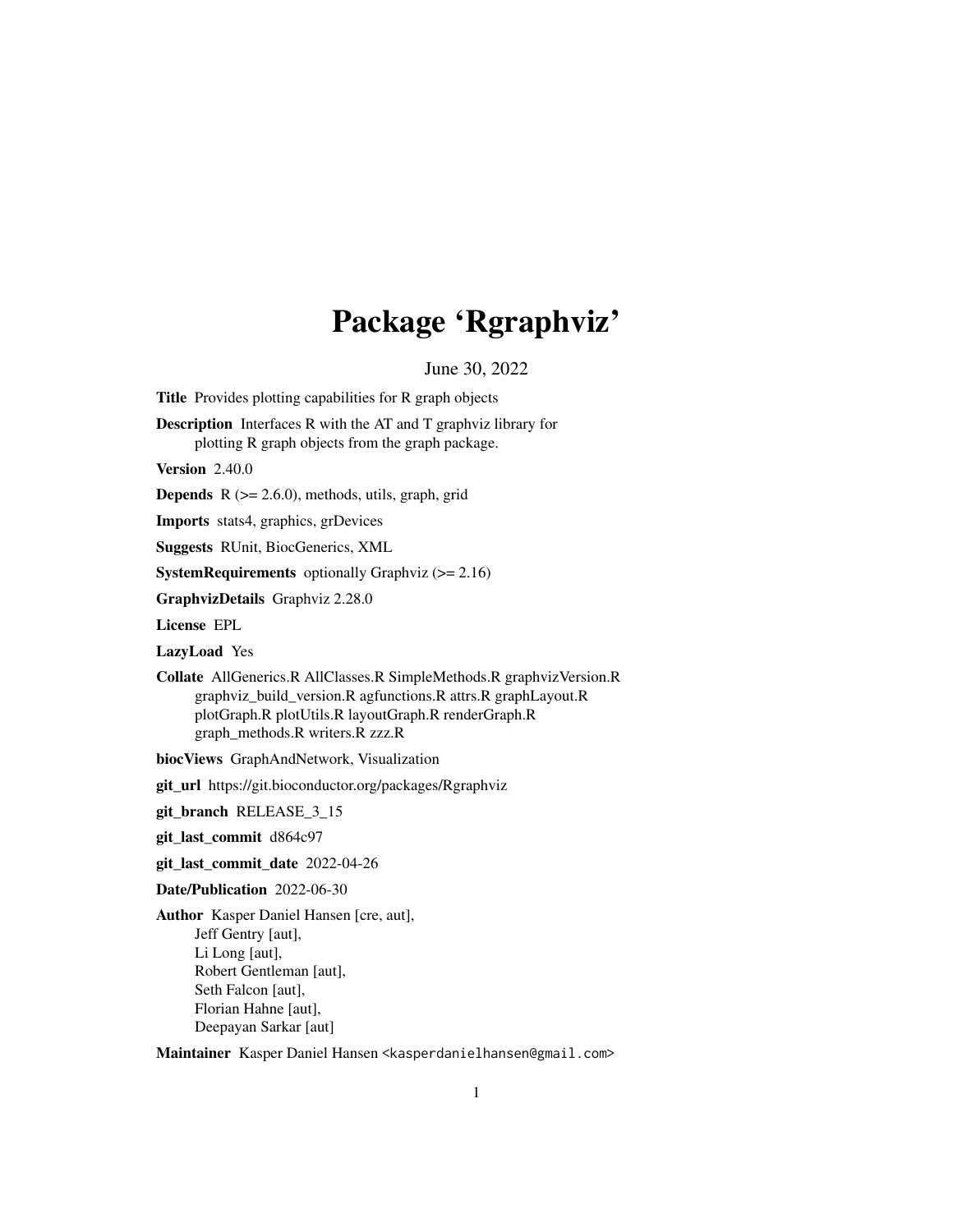# <span id="page-1-0"></span>R topics documented:

|                                                                                                                     | $\overline{2}$ |
|---------------------------------------------------------------------------------------------------------------------|----------------|
|                                                                                                                     | $\overline{4}$ |
|                                                                                                                     | 6              |
|                                                                                                                     | 8              |
|                                                                                                                     | 9              |
| agwrite                                                                                                             | 11             |
|                                                                                                                     | 12             |
|                                                                                                                     | 13             |
|                                                                                                                     | 14             |
|                                                                                                                     | 15             |
|                                                                                                                     | 16             |
|                                                                                                                     | 17             |
|                                                                                                                     | 18             |
|                                                                                                                     | 18             |
|                                                                                                                     | 19             |
|                                                                                                                     | 26             |
|                                                                                                                     | 27             |
|                                                                                                                     | 29             |
| $layoutGraph \dots \dots \dots \dots \dots \dots \dots \dots \dots \dots \dots \dots \dots \dots \dots \dots \dots$ | 30             |
|                                                                                                                     | 32             |
|                                                                                                                     | 33             |
|                                                                                                                     | 34             |
|                                                                                                                     | 35             |
| $pNode-class \dots \dots \dots \dots \dots \dots \dots \dots \dots \dots \dots \dots \dots \dots \dots \dots \dots$ | 37             |
|                                                                                                                     | 38             |
|                                                                                                                     | 41             |
|                                                                                                                     | 42             |
|                                                                                                                     | 44             |
| toFile                                                                                                              | 45             |
|                                                                                                                     | 46             |
|                                                                                                                     | 47             |
|                                                                                                                     |                |

<span id="page-1-1"></span>AgEdge-class *Class "AgEdge": A class to describe an edge for a Ragraph object*

# Description

This class is used to represent edges for the Ragraph class. One can retrieve various pieces of information as well as draw them.

# Objects from the Class

Objects can be created by calls of the form new("AgEdge", ...).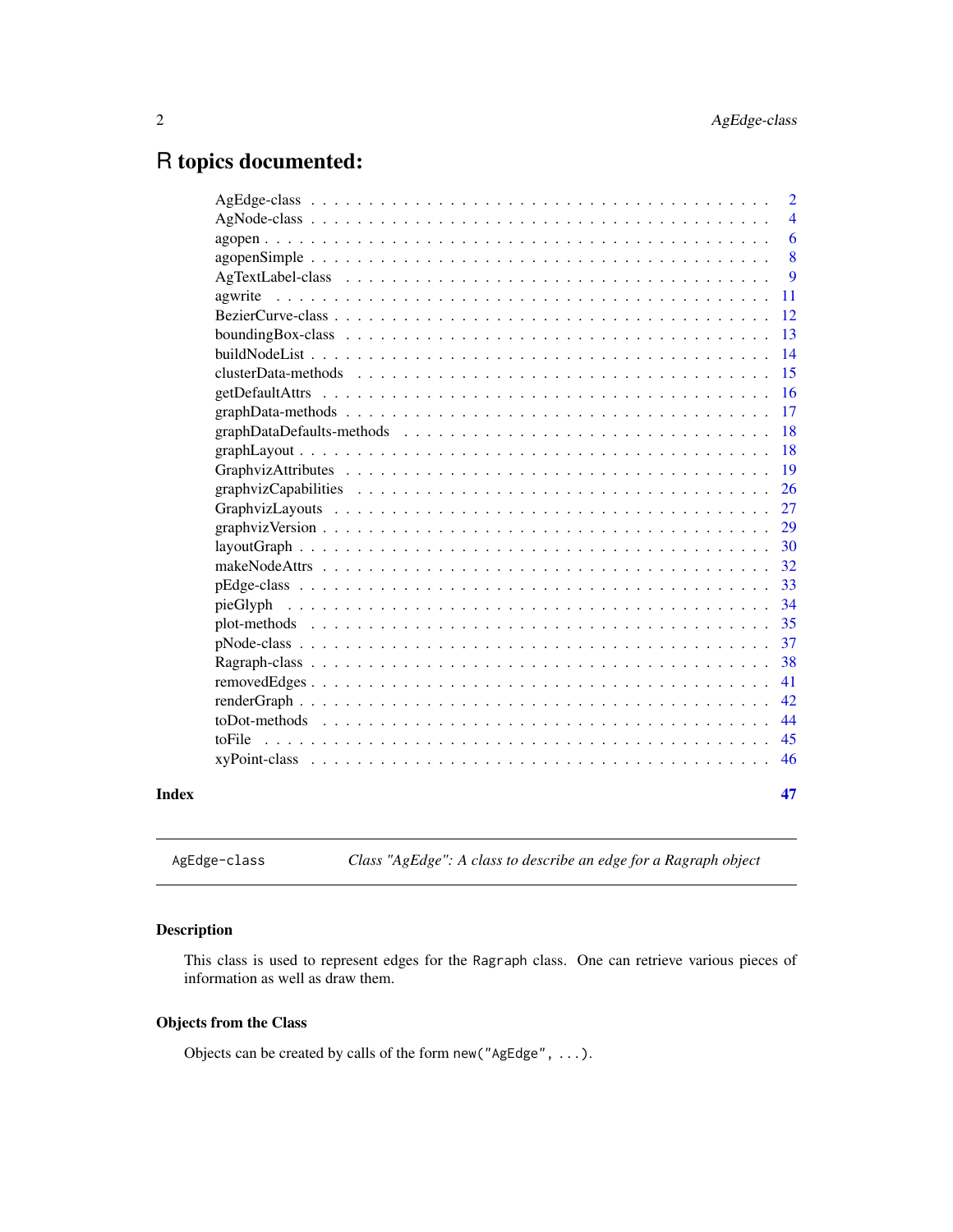# <span id="page-2-0"></span>AgEdge-class 3

#### **Slots**

arrowhead: Object of class "character" The style of arrowhead for this edge.

- arrowsize: Object of class "character" A scale factor for the length of the arrow heads & tails
- arrowtail: Object of class "character" The style of arrowtail for this edge.
- color: Object of class "character" The edge color.
- dir: Object of class "character" The edge direction.
- ep: Object of class "xyPoint" The end point of the edge.
- head: Object of class "character" The head node for this edge.
- lty: Object of class "character" The edge line type.
- lwd: Object of class "numeric" The edge line width.
- sp: Object of class "xyPoint" The starting point of the edge.
- splines: Object of class "list" A list of BezierCurve objects
- tail: Object of class "character" The tail node for this edge.
- txtLabel: Object of class "character" The edge text label.

#### Methods

splines Returns the splines slot

- sp Returns the sp slot
- ep Returns the ep slot
- numSplines Returns the number of splines
- getSpline Convenience method to retrieve a specific spline
- show Displays a concise description of the object
- lines Draws the edge
- head Gets the head slot
- tail Gets the tail slot
- txtLabel Returns any label for this edge
- arrowhead Retrieves the arrowhead slot.
- arrowtail Retrieves the arrowtail slot.
- arrowsize Retrieves the arrowsize slot.

#### Author(s)

Jeff Gentry

# See Also

[Ragraph](#page-37-1), [BezierCurve](#page-11-1), [xyPoint](#page-45-1)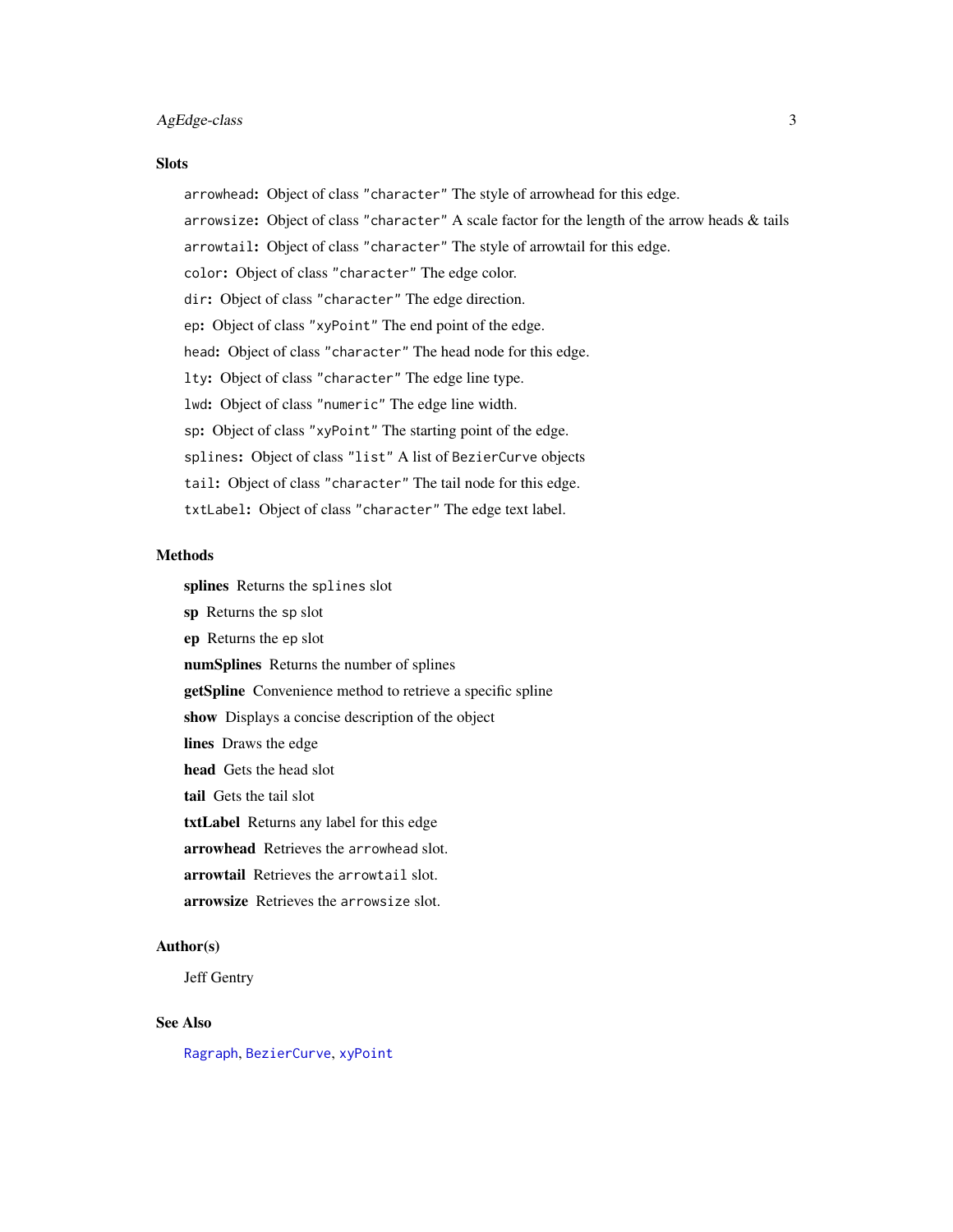#### Examples

```
V <- letters[1:10]
M < -1:4g1 \leq - randomGraph(V, M, .2)
z \leq - agopen(g1, name="foo")
x \leq - AgEdge(z) ## list of AgEdge objects
vv \leftarrow x[[1]]vv
## Demonstrate the methods of this class
splines(vv)
sp(vv)
ep(vv)
numSplines(vv)
getSpline(vv, 1)
head(vv)
tail(vv)
txtLabel(vv)
arrowhead(vv)
arrowtail(vv)
arrowsize(vv)
```
<span id="page-3-1"></span>AgNode-class *Class "AgNode": A class to describe a node for a Ragraph object*

# <span id="page-3-2"></span>Description

This class is used to represent nodes for the Ragraph class. One can retrieve various pieces of information as well as draw them.

# Objects from the Class

Objects can be created by calls of the form new("AgNode", ...).

#### **Slots**

center: Object of class "xyPoint": The center point of the node name: Object of class "character": The name of the node, used to reference it txtLabel: Object of class "AgTextLabel": Label for this edge height: Object of class "integer": Height of the node in points rWidth: Object of class "integer": The right half of the node in points. lWidth: Object of class "integer": The left half of the node in points. color: Object of class "character": The drawing color of the node. fillcolor: Object of class "character": The color to fill in the node with. shape: Object of class "character": The shape of the node. style: Object of class "character": The style of the node.

<span id="page-3-0"></span>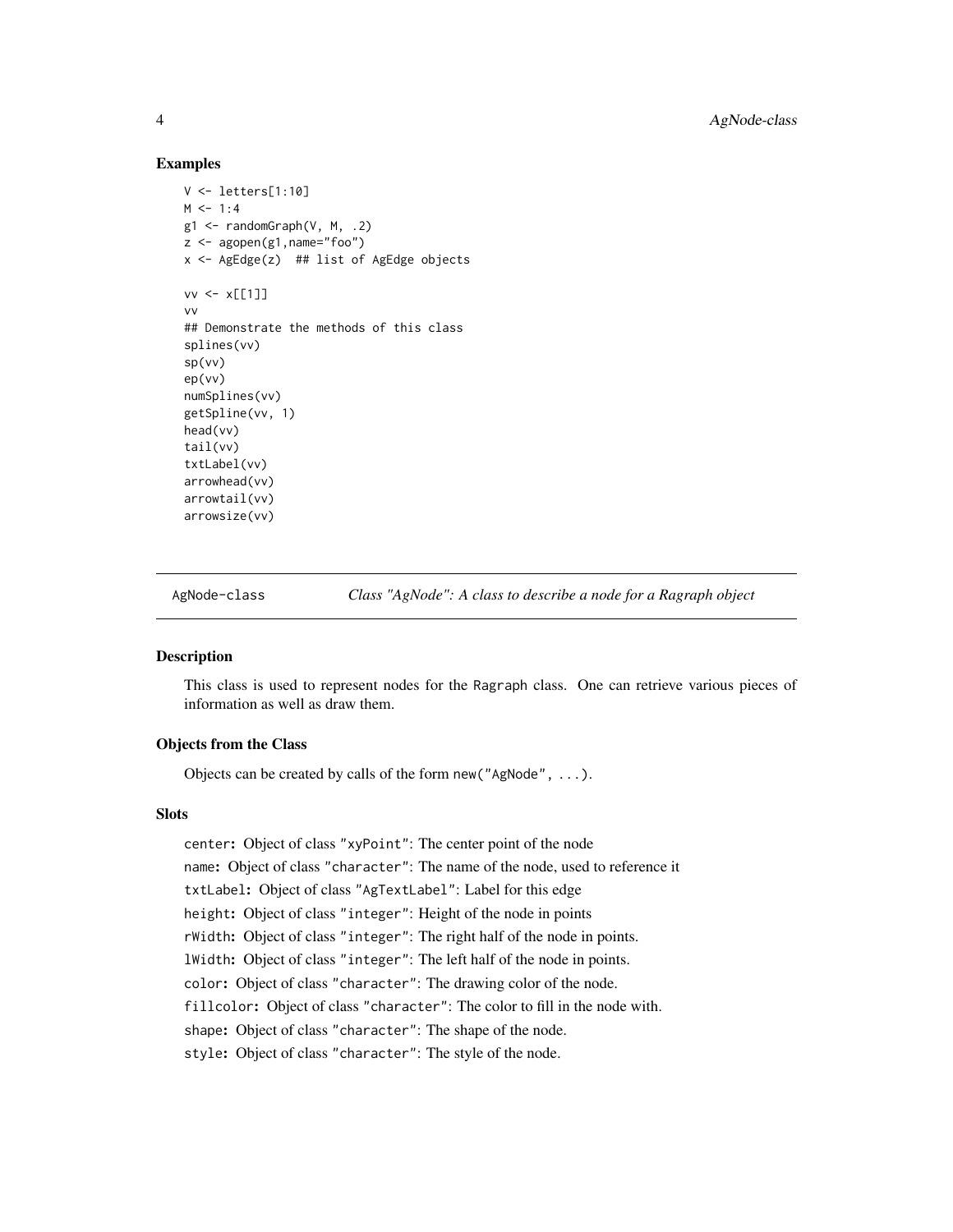#### <span id="page-4-0"></span>AgNode-class 5

#### Methods

color signature(object = "AgNode"): Retrieves the drawing color for the node.

fillcolor signature(object = "AgNode"): Retrieves the color to fill in the node image with.

getNodeCenter signature(object = "AgNode"): Returns the center point of the node.

 $getNodeXY$  signature(object = "AgNode"): Returns the center as a two element list, with the first element containing the 'x' value and the second element containing the 'y' value.

getNodeHeight signature(object = "AgNode"): Returns the height of the node.

getNodeLW signature(object = "AgNode"): Returns the left width of the node.

getNodeRW signature(object = "AgNode"): Returns the right width of the node.

name signature(object = "AgNode"): Retrieves the name of the node.

shape signature(object = "AgNode"): Returns the shape of the node.

style signature(object = "AgNode"): Returns the style of the node.

txtLabel signature(object = "AgNode"): Retrieves the node label.

#### Author(s)

Jeff Gentry

#### See Also

[Ragraph](#page-37-1)

```
V <- letters[1:10]
M < -1:4g1 <- randomGraph(V, M, .2)
z <- agopen(g1,name="foo")
x <- AgNode(z) ## list of AgNode objects
vv <- x[[1]]
## The methods in use
color(vv)
fillcolor(vv)
getNodeCenter(vv)
getNodeXY(vv)
getNodeHeight(vv)
getNodeLW(vv)
getNodeRW(vv)
name(vv)
shape(vv)
style(vv)
txtLabel(vv)
```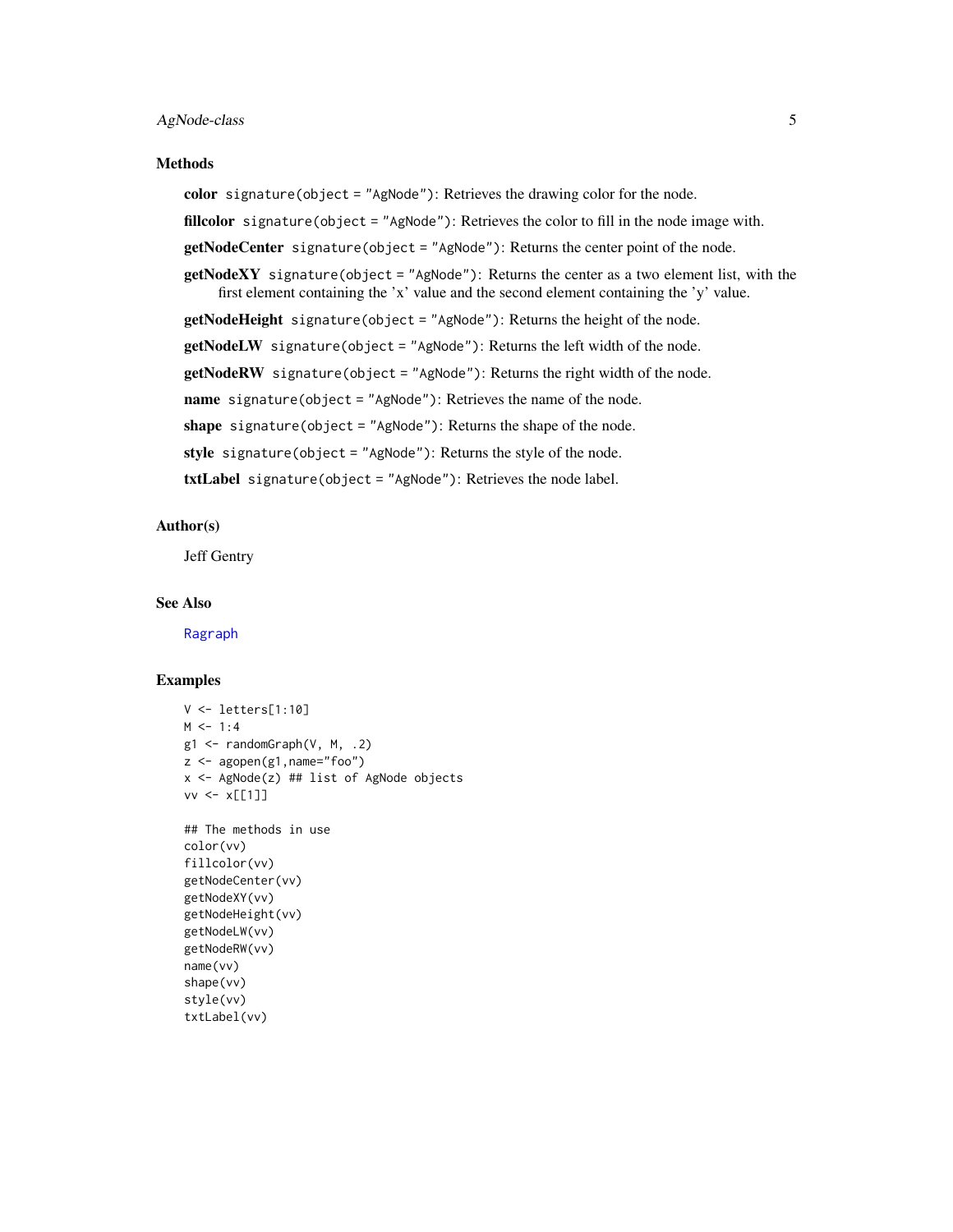## <span id="page-5-1"></span><span id="page-5-0"></span>**Description**

This function will read in a graph object and create a Ragraph object, returning it for use in other functions. The graph represented by the Ragraph can be laidout in various formats.

# Usage

```
agopen(graph, name, nodes, edges, kind = NULL, layout = TRUE,
       layoutType = "dot",
       attrs = list(), nodeAttrs = list(), edgeAttrs = list(),
       subGList = list(), edgeMode = edgemode(graph),
       recipEdges=c("combined", "distinct"))
```
#### Arguments

| An object of class graph NEL                                                                                     |
|------------------------------------------------------------------------------------------------------------------|
| A list of pNode objects                                                                                          |
| A list of pEdge objects                                                                                          |
| The name of the graph                                                                                            |
| The type of graph                                                                                                |
| Whether to layout the graph or not                                                                               |
| Defines the layout engine. Defaults to dot, and see graphvizCapabilities ()\$layoutTypes<br>for possible values. |
| A list of graphyiz attributes                                                                                    |
| A list of specific node attributes                                                                               |
| A list of specific edge attributes                                                                               |
| A list describing subgraphs for the graph parameter                                                              |
| Whether the graph is directed or undirected                                                                      |
| How to handle reciprocated edges, defaults to combined                                                           |
|                                                                                                                  |

#### Details

graph is from the package [graph-class](#page-0-0).

The user can specify either the graph parameter and/or a combination of nodes and edges. If either of the latter parameters are not specified then graph must be passed in, and is used in the functions [buildNodeList](#page-13-1) and [buildEdgeList](#page-13-2) (as appropriate - if nodes is passed in but edges is not, only [buildEdgeList](#page-13-2) is called) which are default transformer functions to generate the pNode and pEdge lists for layout.

The edgeMode argument specifies whether the graph is to be laid out with directed or undirected edges. This parameter defaults to the edgemode of the graph argument - note that if graph was not passed in then edgeMode must be supplied.

The kind parameter works as follows: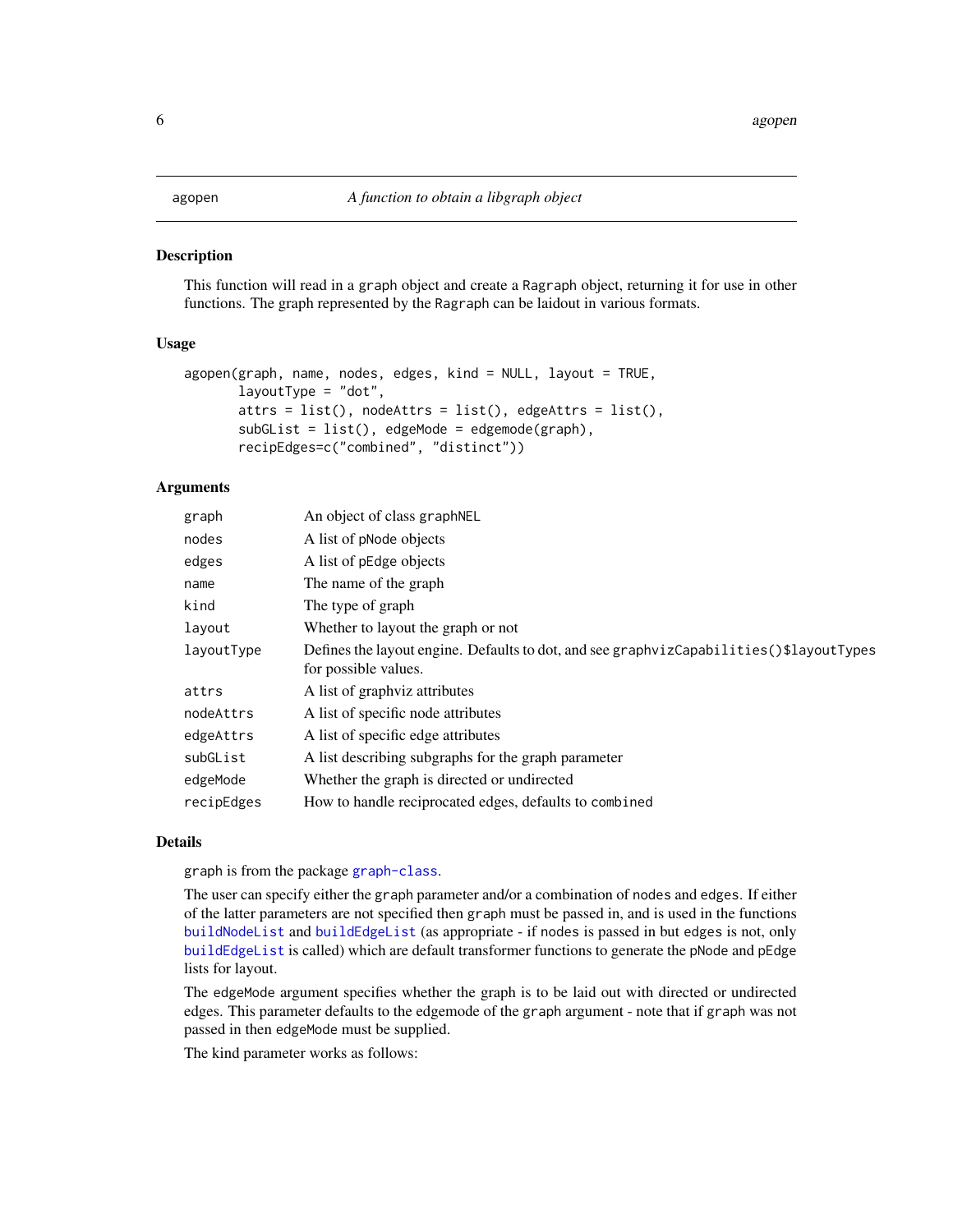#### <span id="page-6-0"></span>agopen 7 and 2008 and 2008 and 2008 and 2008 and 2008 and 2008 and 2008 and 2008 and 2008 and 2008 and 2008 and 2008 and 2008 and 2008 and 2008 and 2008 and 2008 and 2008 and 2008 and 2008 and 2008 and 2008 and 2008 and 20

NULL: Determine the direction of the graph from the graph object. This is the default and the recommended method.

AGRAPH: An undirected graph

AGDIGRAPH: A directed graph

AGRAPHSTRICT: A strict undirected graph

AGDIGRAPHSTRICT: A strict directed graph

Strict graphs do not allow self arcs or multi-edges.

If layout is set to TRUE, then the libgraph routines are used to compute the layout locations for the graph. Otherwise the graph is returned without layout information.

The subGList parameter is a list describing any subgraphs, where each element represents a subgraph and is itself a list with up to three elements. The first element, graph is required and contains the actual graph object for the subgraph. The second element, cluster is a logical value indicating if this is a cluster or a subgraph (a value of TRUE indicates a cluster, which is also the default value if this element is not specified). In Graphviz, subgraphs are more of an organizational mechanism, whereas clusters are laid out separately from the main graph and then later inserted. The last element of the list, attrs is used if there are any attributes for this subgraph. This is a named vector where the names are the attributes and the elements are the values for those attributes.

For a description of attrs, nodeAttrs and edgeAttrs, see the [Ragraph](#page-37-1) man page.

The recipEdges argument can be used to specify how to handle reciprocal edges. The default value, combined will combine any reciprocated edges into a single edge (and if the graph is directed, will by default place an arrowhead on both ends of the edge), while the other option is distinct which will draw to separate edges. Note that in the case of an undirected graph, every edge of a graphNEL is going to be reciprocal due to implementation issues.

#### Value

An object of class Ragraph

#### Author(s)

Jeff Gentry

#### **References**

http://www.research.att.com/sw/tools/graphviz/

#### See Also

[graphLayout](#page-17-1), [Ragraph](#page-37-1), [plot](#page-0-0)

```
set.seed(123)
V <- letters[1:10]
M < -1:4g1 \leq - \text{randomGraph}(V, M, .2)z <- agopen(g1,name="foo")
```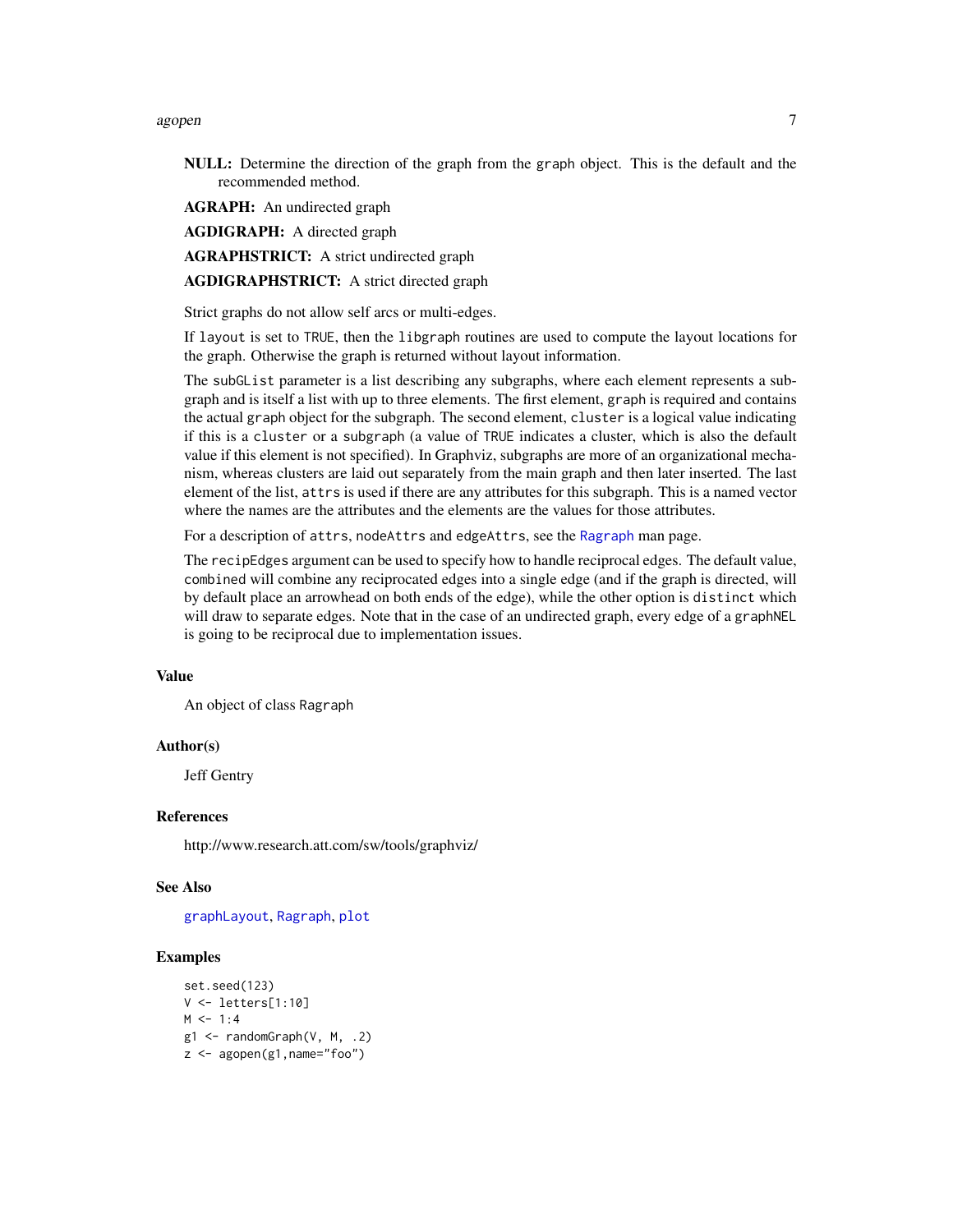<span id="page-7-0"></span>8 agopenSimple

```
z
z <- agopen(g1,name="foo",layoutType="neato")
```
agopenSimple *A function to obtain a Ragraph object*

#### **Description**

This function will read in a graphNEL object and create a Ragraph object, returning it for use in other functions. The graph represented by the Ragraph can be laidout in various formats.

#### Usage

```
agopenSimple(graph, name, kind = NULL, edgeMode=edgemode(graph),
       subGList=list(), recipEdges=c("combined", "distinct"))
```
#### Arguments

| graph      | An object of class graphNEL                                            |
|------------|------------------------------------------------------------------------|
| name       | The name of the Ragraph                                                |
| kind       | The type of graph                                                      |
| subGList   | A list describing subgraphs for the graph parameter                    |
| edgeMode   | Whether the graph is directed or undirected                            |
| recipEdges | How to handle reciprocated edges, defaults to combined, TODO: use this |

#### Details

graph is from the package [graph-class](#page-0-0).

The edgeMode argument specifies whether the graph is to be laid out with directed or undirected edges. This parameter defaults to the edgemode of the graph argument.

The kind parameter works as follows:

NULL: Determine the direction of the graph from the graph object. This is the default and the recommended method.

AGRAPH: An undirected graph

AGDIGRAPH: A directed graph

AGRAPHSTRICT: A strict undirected graph

# AGDIGRAPHSTRICT: A strict directed graph

Strict graphs do not allow self arcs or multi-edges.

The subGList parameter is a list describing any subgraphs, where each element represents a subgraph and is itself a list with up to three elements. The first element, graph is required and contains the actual graph object for the subgraph. The second element, cluster is a logical value indicating if this is a cluster or a subgraph (a value of TRUE indicates a cluster, which is also the default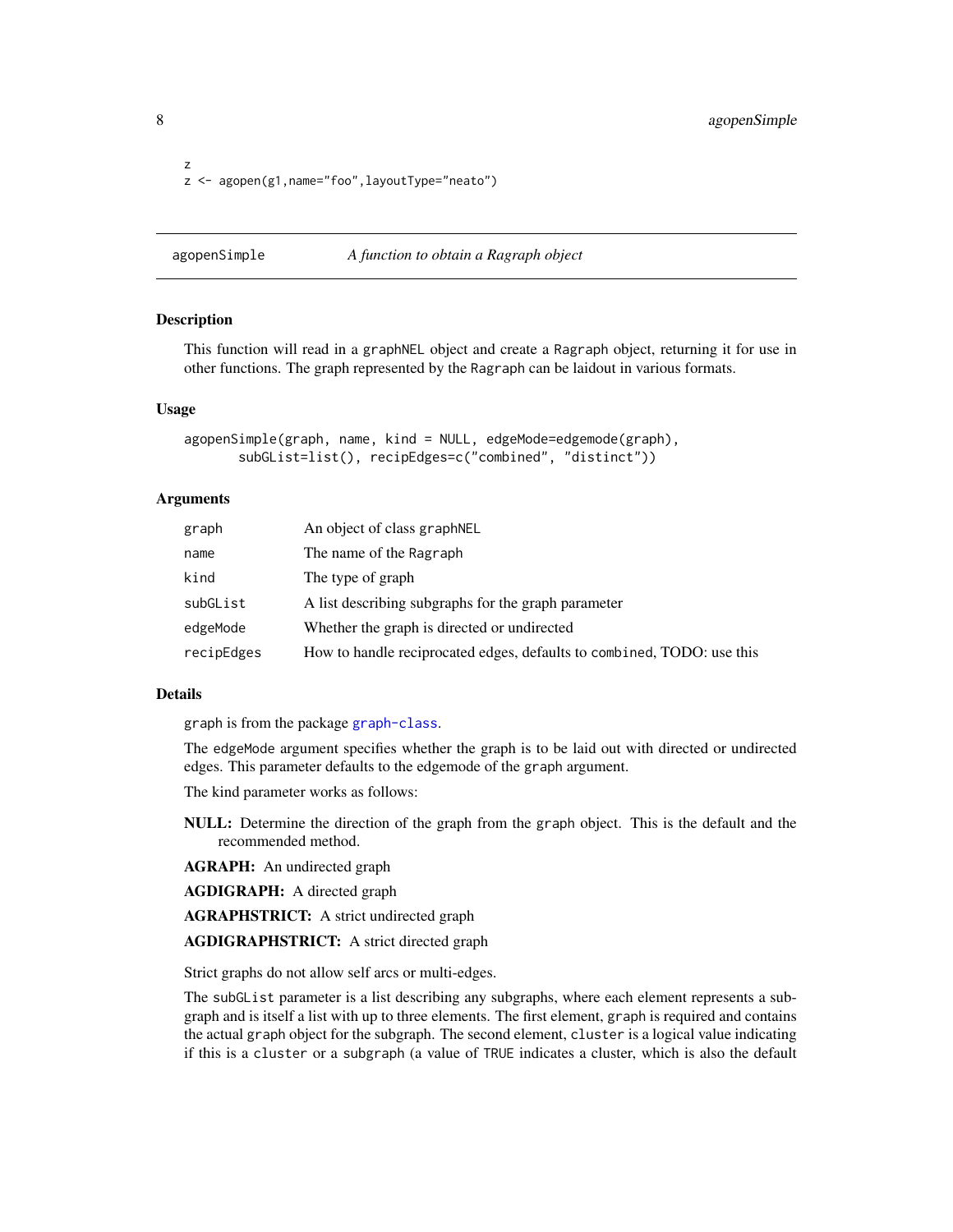# <span id="page-8-0"></span>AgTextLabel-class 9

value if this element is not specified). In Graphviz, subgraphs are more of an organizational mechanism, whereas clusters are laid out separately from the main graph and then later inserted. The last element of the list, attrs is used if there are any attributes for this subgraph. This is a named vector where the names are the attributes and the elements are the values for those attributes.

The recipEdges argument can be used to specify how to handle reciprocal edges. The default value, combined will combine any reciprocated edges into a single edge (and if the graph is directed, will by default place an arrowhead on both ends of the edge), while the other option is distinct which will draw to separate edges. Note that in the case of an undirected graph, every edge of a graphNEL is going to be reciprocal due to implementation issues.

#### Value

An object of class Ragraph

# Author(s)

Li Long <li.long@isb-sib.ch>

# References

http://www.research.att.com/sw/tools/graphviz/

#### See Also

[graphLayout](#page-17-1), [Ragraph](#page-37-1), [plot](#page-0-0)

#### Examples

```
set.seed(123)
V <- letters[1:10]
M < -1:4g1 \leftarrow \text{randomGraph}(V, M, .2)z <- agopenSimple(g1,name="foo")
if(graphvizVersion()$installed_version >= "2.10") {
  ## This example will only run with Graphviz >= 2.10
  plot(z, "twopi")
}
```
AgTextLabel-class *Class "AgTextLabel": Represents a graphviz text label*

#### Description

This class is used to represent the textlabel object in C from the Graphviz library

#### Objects from the Class

Objects can be created by calls of the form new("AgTextLabel", ...).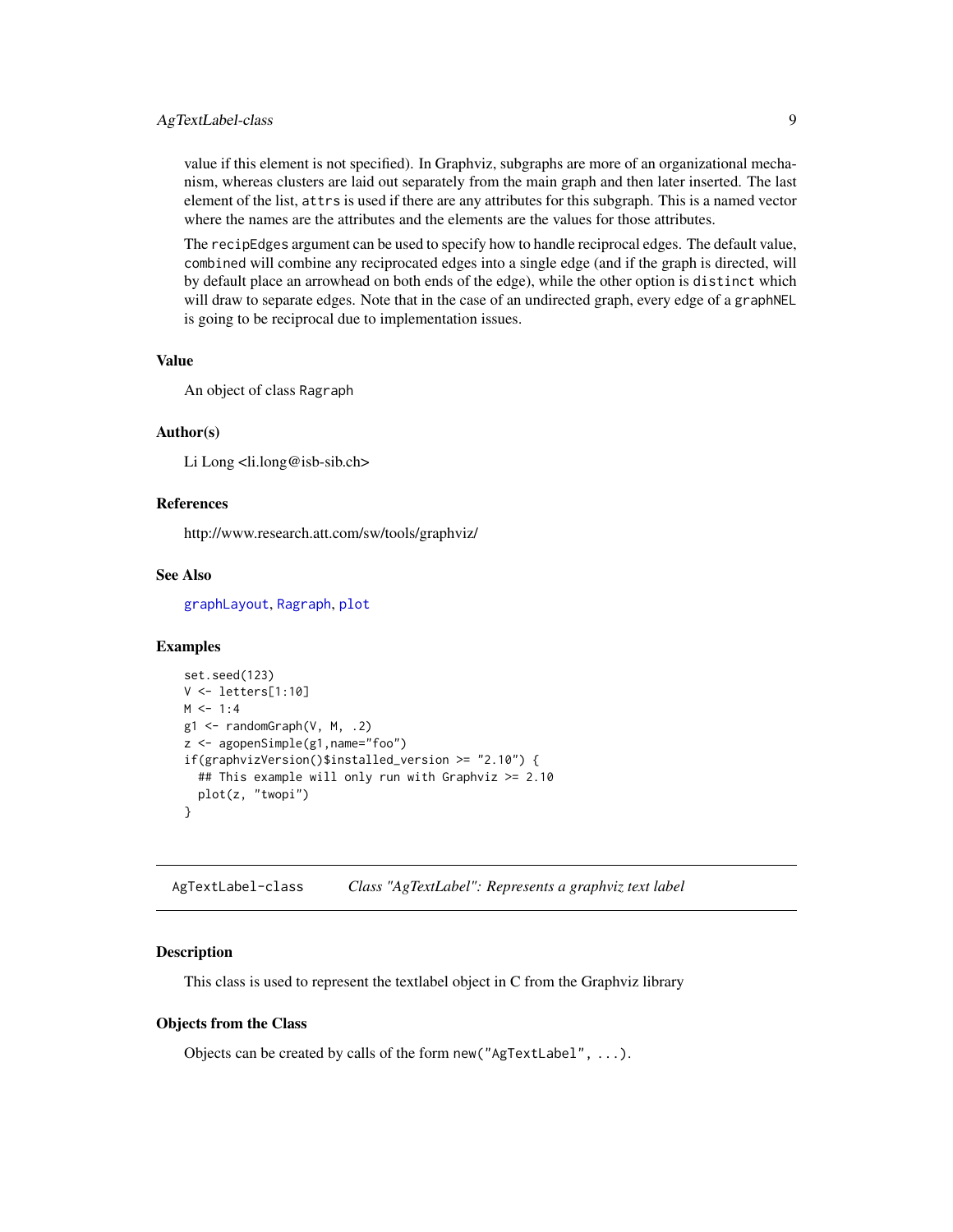# Slots

labelText: Object of class "character" The actual label text labelLoc: Object of class "xyPoint" The location of the label labelJust: Object of class "character" The justification of the label labelWidth: Object of class "integer" The width of the label labelColor: Object of class "character" The color to print the label labelFontsize: Object of class "numeric" The font size for the label

#### Methods

labelText Retrieves the labelText slot labelLoc Retrieves the labelLoc slot labelJust Retrieves the labelJust slot labelWidth Retrieves the labelWidth slot labelColor Retrieves the labelColor slot labelFontsize Retrieves the labelFontsize slot

#### Author(s)

Jeff Gentry

#### See Also

[AgEdge-class](#page-1-1), [AgNode-class](#page-3-1)

```
V <- letters[1:10]
M < -1:4g1 <- randomGraph(V, M, .2)
## Make the labels be the edge weights. This code is from the vignette
eAttrs <- list()
ew <- edgeWeights(g1)
lw <- unlist(unlist(ew))
toRemove <- removedEdges(g1)
lw <- lw[-toRemove]
names(lw) <- edgeNames(g1)
eAttrs$label <- lw
z <- agopen(g1,"foo", edgeAttrs=eAttrs)
x <- AgEdge(z) ## list of AgEdge objects
x[[1]] ## AgEdge
a <- txtLabel(x[[1]])
a ## txtLabel object
labelText(a)
```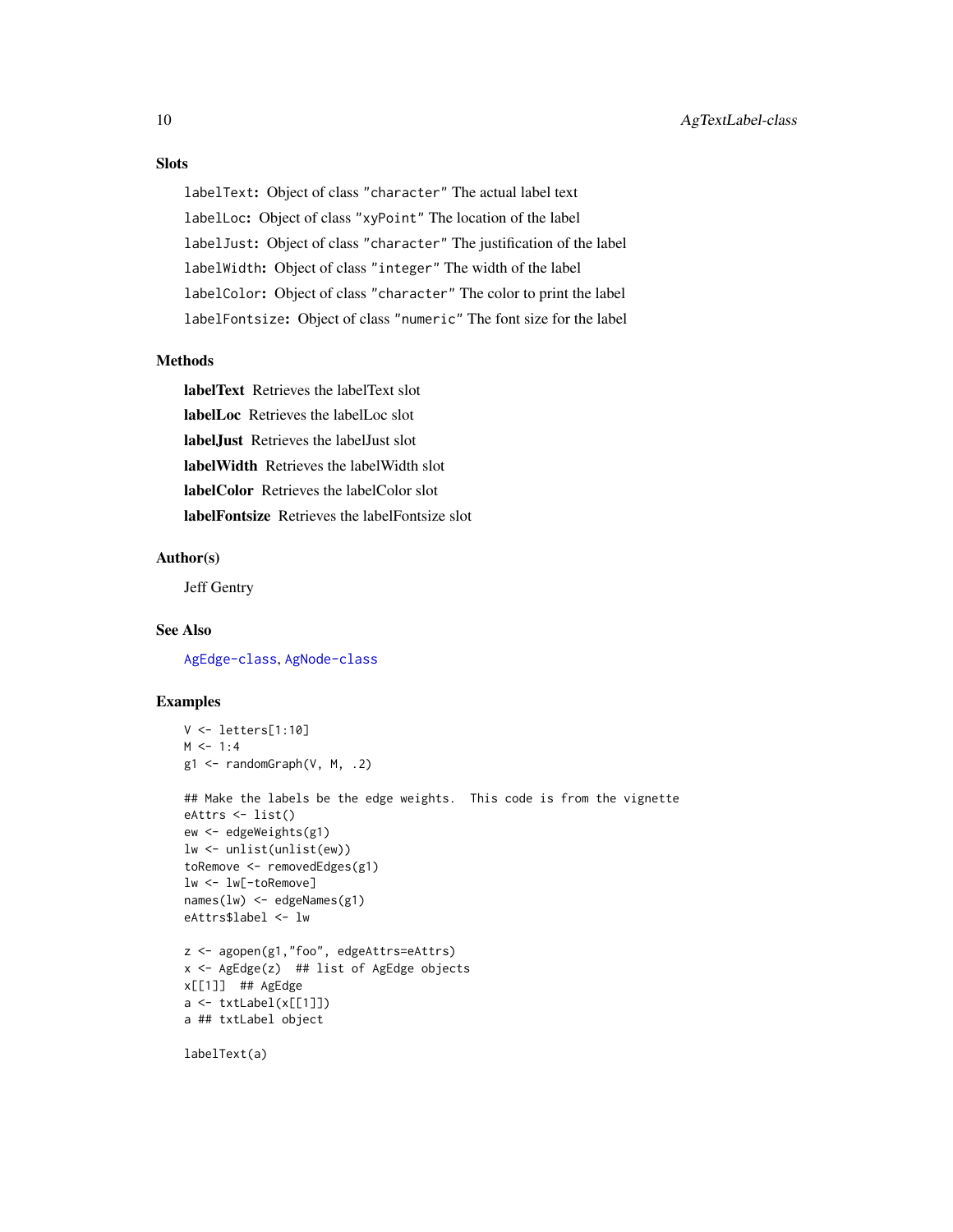#### <span id="page-10-0"></span>agwrite the contract of the contract of the contract of the contract of the contract of the contract of the contract of the contract of the contract of the contract of the contract of the contract of the contract of the co

```
labelLoc(a)
labelJust(a)
labelWidth(a)
labelColor(a)
labelFontsize(a)
```
#### <span id="page-10-2"></span>agwrite *Read / write Ragraph objects*

# <span id="page-10-1"></span>Description

These functions will write an Ragraph object to or from a file.

# Usage

```
agwrite(graph, filename)
agread(filename, layoutType="dot", layout=TRUE)
```
# Arguments

| graph      | An object of class Ragraph                                                                             |
|------------|--------------------------------------------------------------------------------------------------------|
| filename   | The input or output filename                                                                           |
| layoutType | character(1) specifying the format of the input file. must be one of graphyizCapabilities()\$layoutTyp |
| layout     | logical(1) indicating whether graph Layout is to be called on the result of file<br>input.             |

# Details

These function are wrappers to agwrite() and agread() calls in Graphviz.

# Author(s)

Jeff Gentry

# See Also

[agopen](#page-5-1), [agread](#page-10-1)

```
V <- letters[1:10]
M < -1:4g1 \leftarrow \text{randomGraph}(V, M, .2)z <- agopen(g1, "foo", layout=FALSE) ## default layoutType 'dot'
file <- tempfile()
agwrite(z, file)
```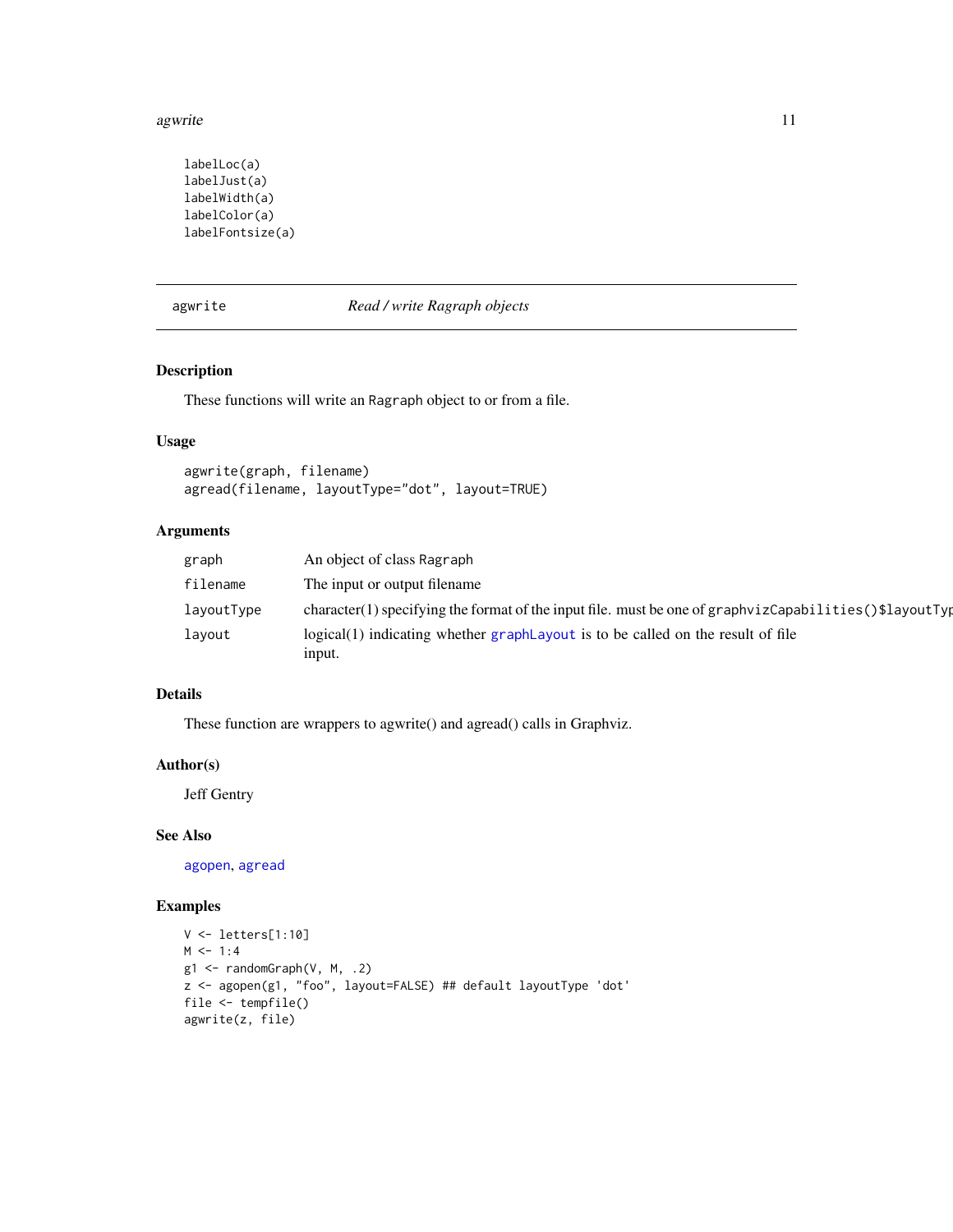```
## supported input types
graphvizCapabilities()$layoutTypes
g2 <- agread(file, layout=TRUE)
if (interactive())
  plot(g2)
```
BezierCurve-class *Class "BezierCurve": A class to describe a Bezier curve*

# <span id="page-11-1"></span>Description

This class is used to represent a Bezier curve in R, which can then be used for other applications, plotted, etc

#### Objects from the Class

Objects can be created by calls of the form new("BezierCurve", ...).

#### Slots

cPoints: Object of class "list": A list of xyPoint objects, representing control points for the curve

# Methods

cPoints: Returns the cPoints slot

pointList: Returns a list of all points having been processed with teh getPoints method of xyPoint

bezierPoints: Returns a matrix giving  $x \& y$  points (by column) for the complete Bezier curve

lines: Draws the Bezier curve

show: Provides a concise display of information

# Author(s)

Jeff Gentry

# See Also

[xyPoint](#page-45-1)

<span id="page-11-0"></span>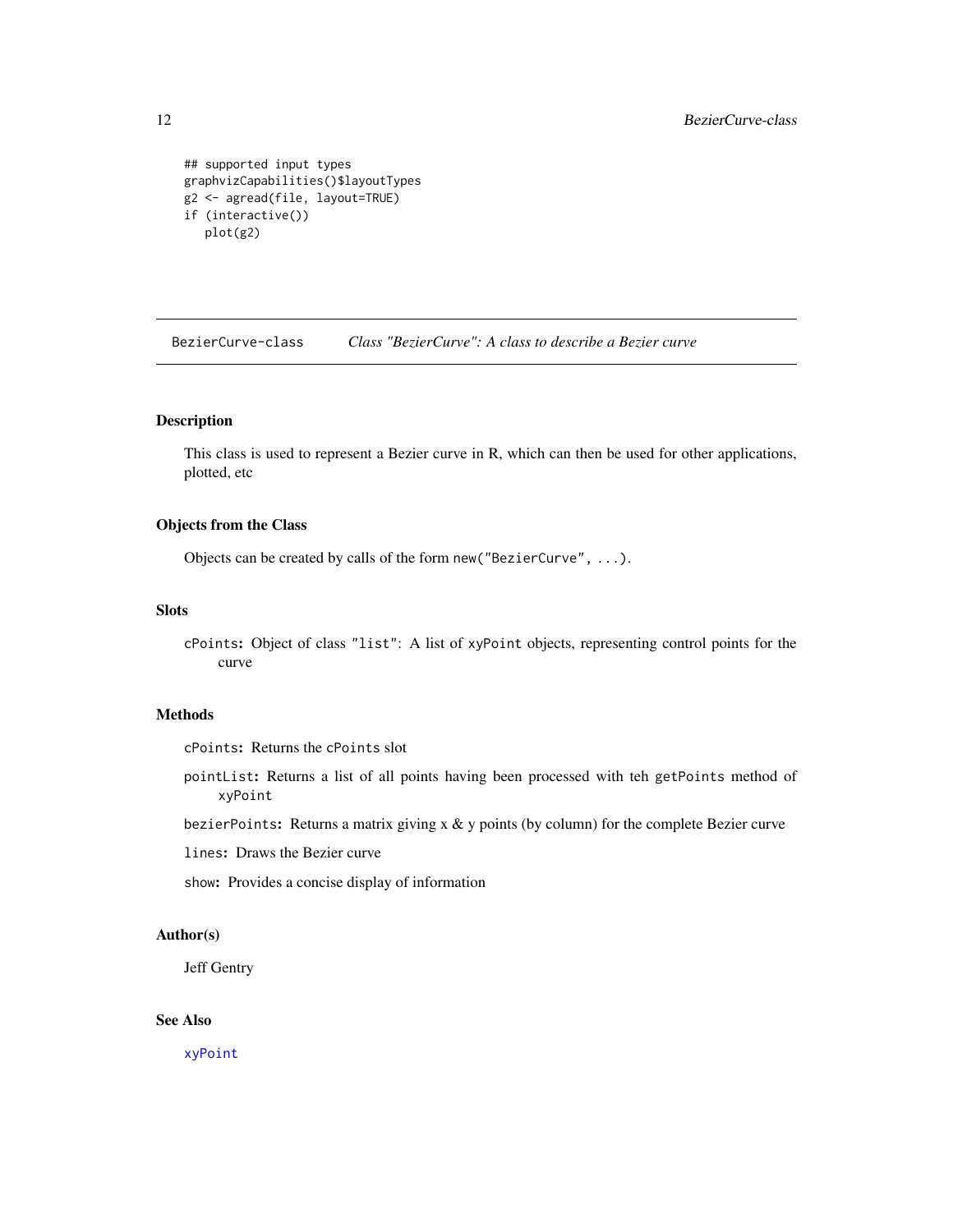# <span id="page-12-0"></span>boundingBox-class 13

# Examples

```
V <- letters[1:10]
M < -1:4g1 <- randomGraph(V, M, .2)
z \leftarrow agopen(g1, "foo")x <- AgEdge(z) ## list of AgEdge objects
x[[1]] ## AgEdge
a <- splines(x[[1]])[[1]]
a ## BezierCurve
cPoints(a)
pointList(a)
bezierPoints(a)
```

| boundingBox-class | Class "bounding Box": A class to describe the bounding box of a Ra- |
|-------------------|---------------------------------------------------------------------|
|                   | graph                                                               |

# Description

The boundingBox class is used to describe the dimensons of the bounding box for a laid out Ragraph

# Objects from the Class

Objects can be created by calls of the form new("boundingBox", ...).

# Slots

botLeft: Object of class "xyPoint" Defines the bottom left point of the bounding box upRight: Object of class "xyPoint" Defines the upper right point of the bounding box

# Methods

botLeft Retrieve the botLeft slot upRight Retrieve the upRight slot

# Author(s)

Jeff Gentry

#### See Also

[Ragraph](#page-37-1), [graph-class](#page-0-0)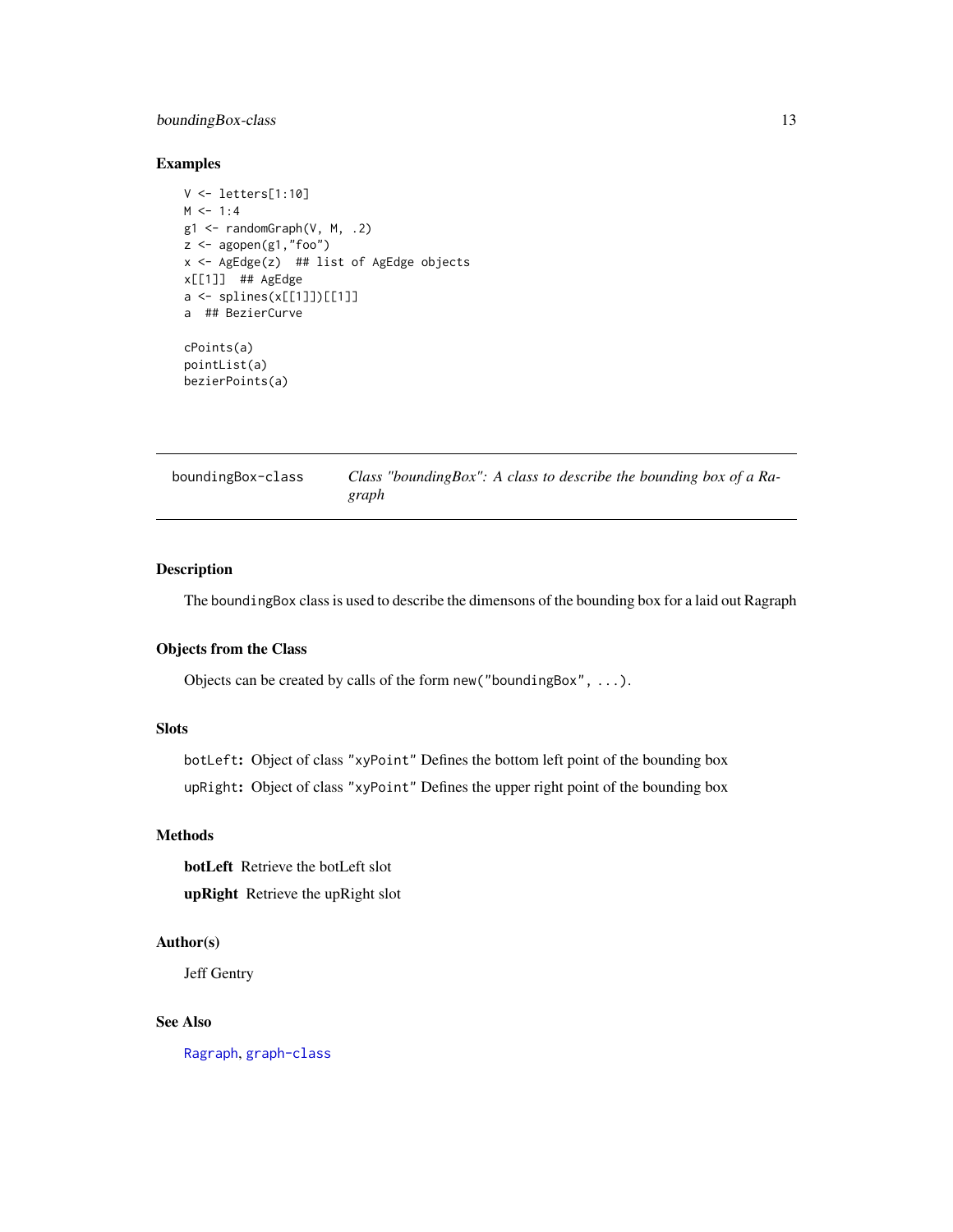#### Examples

```
V <- letters[1:10]
M < -1:4g1 \leq - randomGraph(V, M, .2)
z \leftarrow agopen(g1, "foo")x \leftarrow \text{boundBox}(z)x
botLeft(x)
upRight(x)
```
<span id="page-13-1"></span>buildNodeList *A function to build lists of node and edge objects*

#### <span id="page-13-2"></span>Description

These functions can be used to generate lists of pNode and pEdge objects from an object of class graph. These lists can then be sent to Graphviz to initialize and layout the graph for plotting.

#### Usage

```
buildNodeList(graph, nodeAttrs = list(), subGList=list(), defAttrs=list())
buildEdgeList(graph, recipEdges=c("combined", "distinct"),
              edgeAttrs = list(), subGList=list(), defAttrs=list())
```
# Arguments

| graph      | An object of class graph                       |
|------------|------------------------------------------------|
| nodeAttrs  | A list of attributes for specific nodes        |
| edgeAttrs  | A list of attributes for specific edges        |
| subGList   | A list of any subgraphs to be used in Graphviz |
| recipEdges | How to deal with reciprocated edges            |
| defAttrs   | A list of attributes used to specify defaults. |

#### Details

These functions will take either the nodes or the edges of the specified graph and generate a list of either pNode or pEdge objects.

The recipEdges argument can be used to specify how to handle reciprocal edges. The default value, combined will combine any reciprocated edges into a single edge (and if the graph is directed, will by default place an arrowhead on both ends of the edge), while the other option is distinct which will draw to separate edges. Note that in the case of an undirected graph, every edge of a graphNEL is going to be reciprocal due to implementation issues.

The nodeAttrs and edgeAttrs attribute lists are to be used for cases where one wants to set an attribute on a node or an edge that is not the default. In both cases, these are lists with the names

<span id="page-13-0"></span>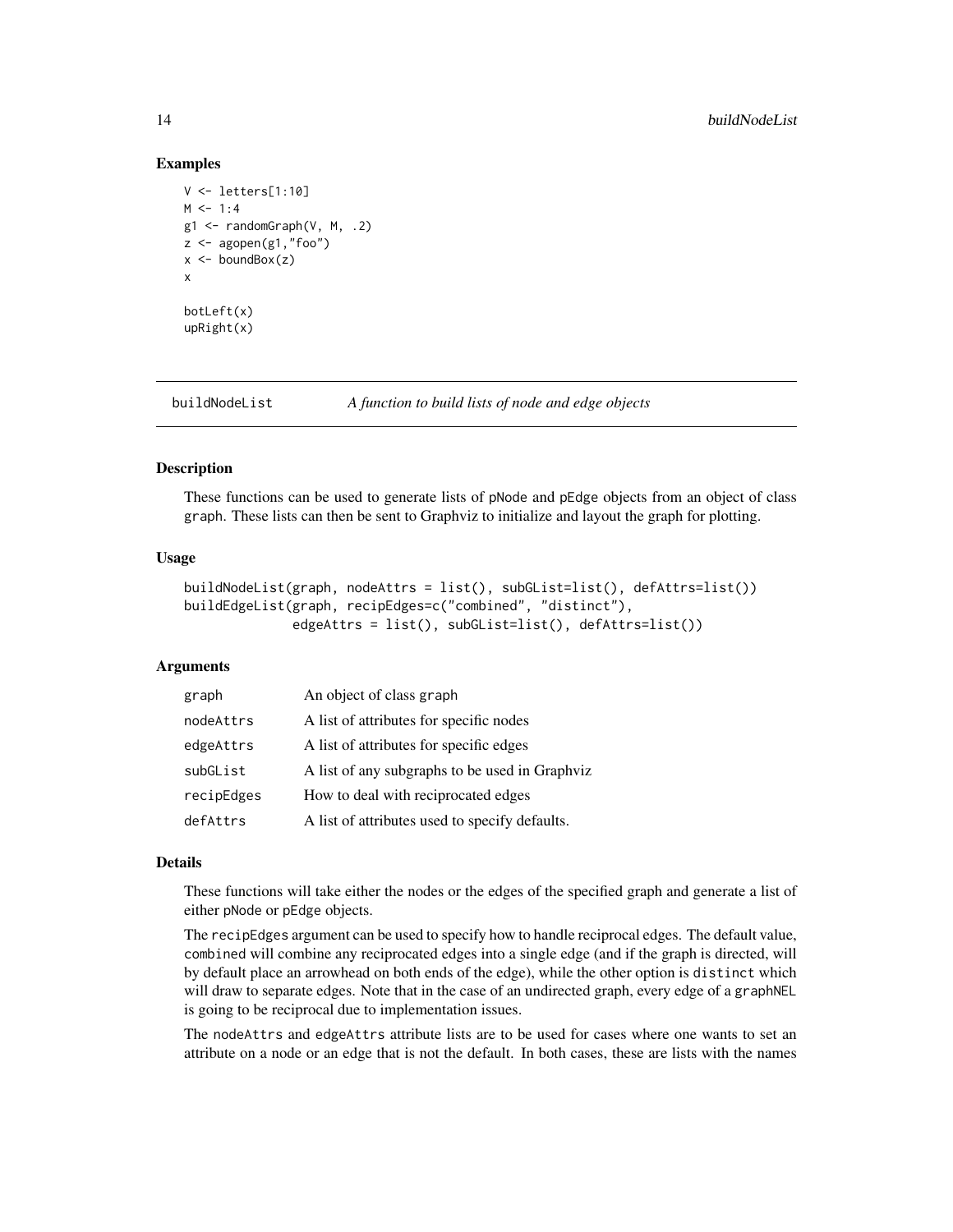# <span id="page-14-0"></span>clusterData-methods 15

of the elements corresponding to a particular attribute and the elements containing a named vector - the names of the vector are names of either node or edge objects and the values in the vector are the values for this attribute.

Note that with the edgeAttrs list, the name of the edges are in a particular format where an edge between x and y is named  $x \sim y$ . Note that even in an undirected graph that  $x \sim y$  is not the same as y~x - the name must be in the same order that the edge was defined as having.

The subGraph argument can be used to specify a list of subgraphs that one wants to use for this plot. The buildXXXList functions will determine if a particular node or edge is in one of the subgraphs and note that in the object.

The defAttrs list is a list used to specify any default values that one wishes to use. The element names corresponde to the attribute and the value is the default for that particular attribute.

If there is no default specified in defAttrs for an attribute declared in nodeAttrs or edgeAttrs, then the latter must have a value for every node or edge in the graph. Otherwise, if a default is supplied, that value is used for any node or edge not explicitly defined for a particular attribute.

# Value

A list of class pNode or pEdge objects.

#### Author(s)

Jeff Gentry

#### See Also

[agopen](#page-5-1), [plot.graph](#page-34-1), [pNode](#page-36-1),[pEdge](#page-32-1)

#### Examples

```
set.seed(123)
V <- letters[1:10]
M < -1:4g1 \leftarrow \text{randomGraph}(V, M, .2)z <- buildEdgeList(g1)
x <- buildNodeList(g1)
```
clusterData-methods *Get and set attributes for a cluster of an Ragraph object*

#### **Description**

Attributes of a graph can be accessed using clusterData. There's no default attributes for clusters. The attributes must be defined using [graphDataDefaults](#page-17-2).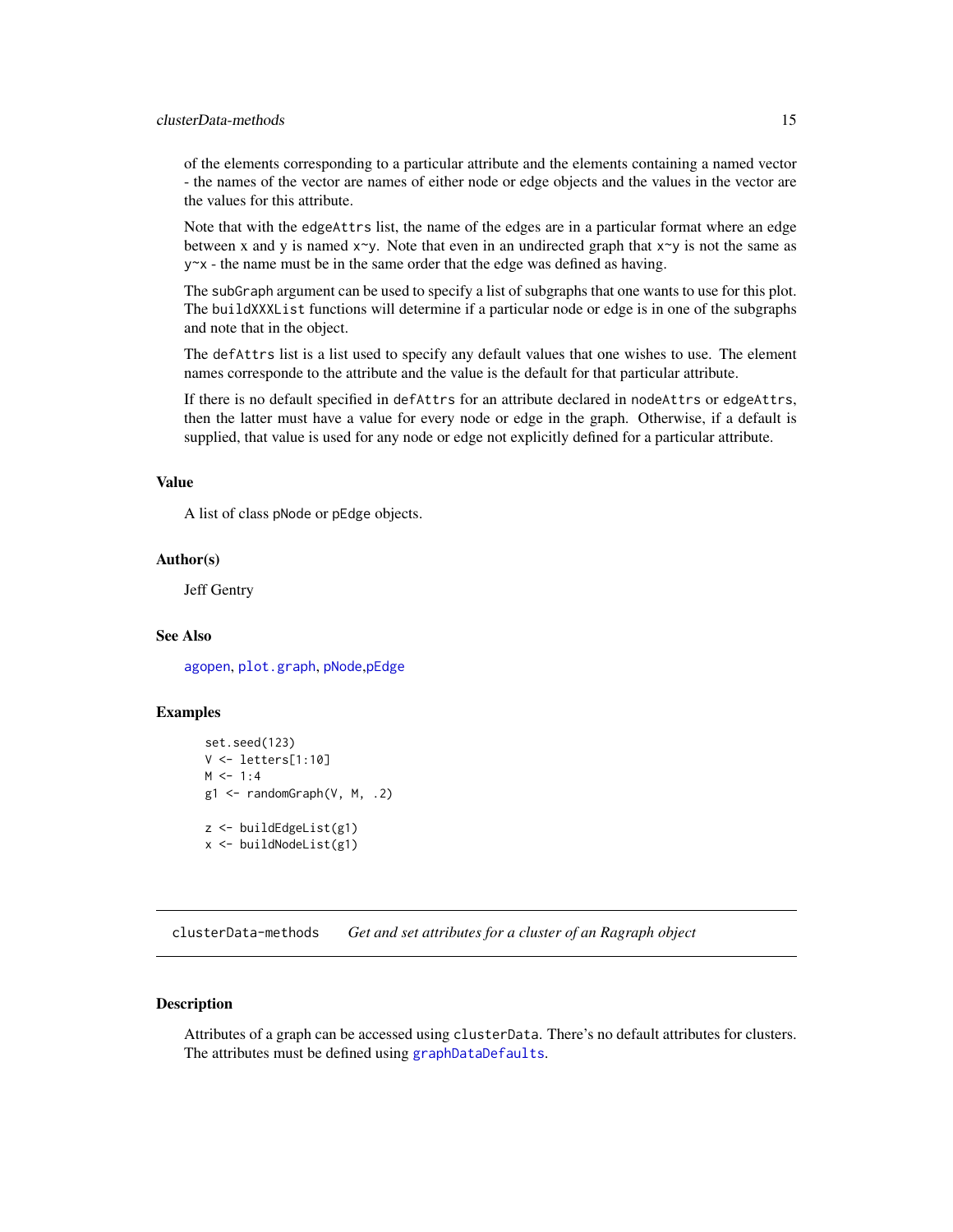#### Usage

```
clusterData(self, cluster, attr)
clusterData(self, cluster, attr) <- value
```
# Arguments

| self    | A Ragraph-class instance                                                    |
|---------|-----------------------------------------------------------------------------|
| cluster | cluster number                                                              |
| attr    | A character vector of length one specifying the name of a cluster attribute |
| value   | A character vector to store as the attribute value                          |

# Author(s)

Li Long <li.long@isb-sib.ch>

#### Examples

```
g1_gz <- gzfile(system.file("GXL/graphExample-01.gxl.gz",
                            package="graph"))
g11_gz <- gzfile(system.file("GXL/graphExample-11.gxl.gz",
                             package="graph"))
if(require(XML)) {
  g1 <- fromGXL(g1_gz)
  g11 <- fromGXL(g11_gz)g1_1 <- join(g1, g11)
  sgl <- vector(mode="list", length=2)
  sgl[[1]] <- list(graph=g1, cluster=TRUE)
  sgl[[2]] <- list(graph=g11, cluster=TRUE)
  ng <- agopenSimple(g1_11, "tmpsg", subGList=sgl)
  clusterData(ng, 1, c("bgcolor")) <- c("blue")
  clusterData(ng, 2, c("bgcolor")) <- c("red")
  toFile(ng, layoutType="dot", filename="g1_11_dot.ps", fileType="ps")
}
```
getDefaultAttrs *Functions to generate and check global attribute lists*

# Description

The getDefaultAttrs function can be used to generate a default global attribute list for Graphviz. The checkAttrs function can be used to verify that such a list is valid for use.

#### Usage

```
getDefaultAttrs(curAttrs = list(), layoutType = "dot")
checkAttrs(attrs)
```
<span id="page-15-0"></span>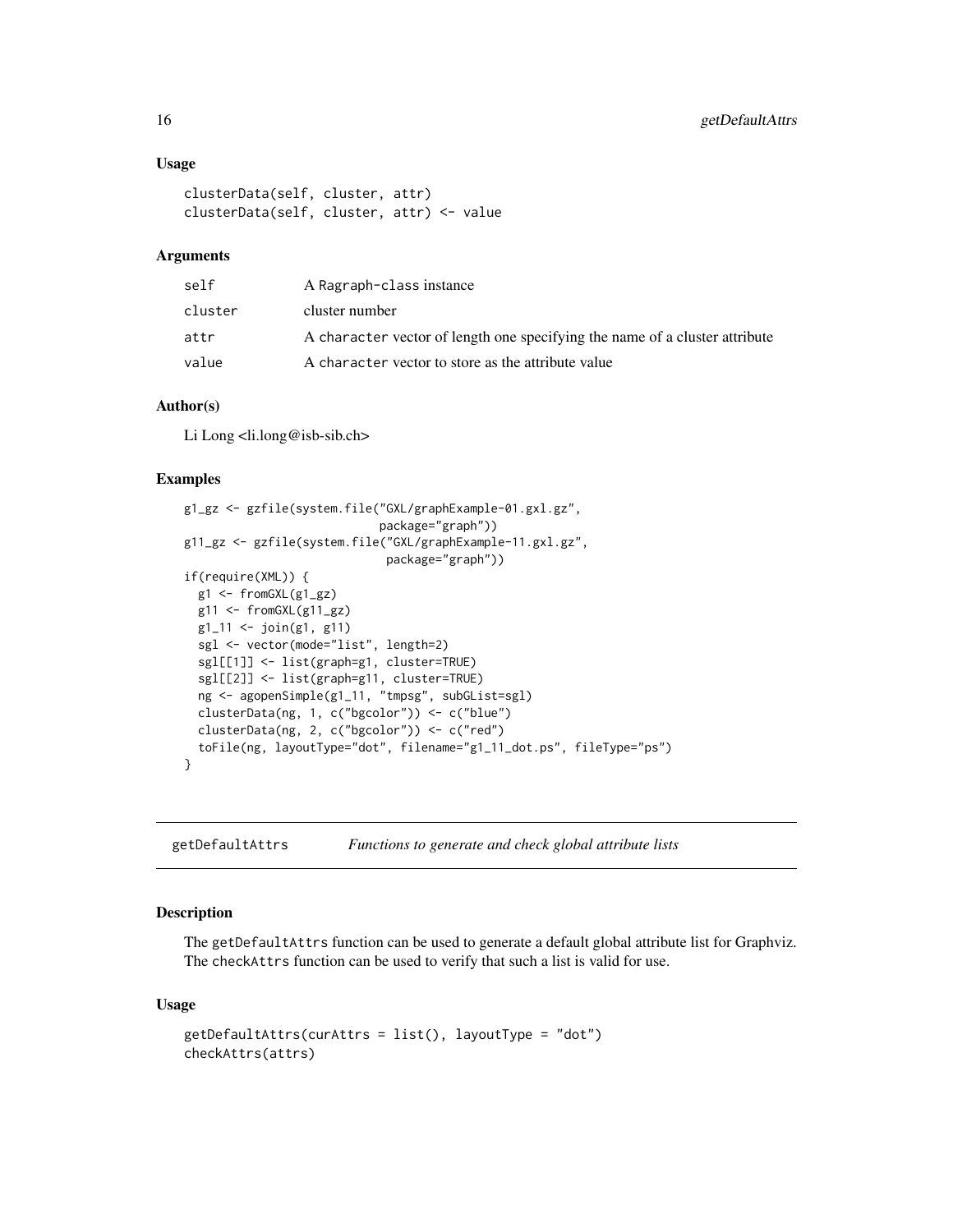# <span id="page-16-0"></span>Arguments

| curAttrs   | Any attributes currently defined                                                                                    |
|------------|---------------------------------------------------------------------------------------------------------------------|
| layoutType | The layout method being used. Defaults to dot, and see graphyizCapabilities ()\$layoutTypes<br>for possible values. |
| attrs      | An attribute list of graphyiz attributes                                                                            |

# Details

The getDefaultAttrs function generates a four element list (elements being "graph", "cluster", "node" and "edge"). Contained in each is another list where the element names correspond to attributes and the value is the value for that attribute. This list can be used to set global attributes in Graphviz, and the exact list returned by getDefaultAttrs represents the values that are used as basic defaults.

The checkAttrs function can be used to verify that a global attribute list is properly formed.

#### Author(s)

Jeff Gentry

#### See Also

[agopen](#page-5-1), [plot.graph](#page-34-1)

#### Examples

```
z <- getDefaultAttrs()
checkAttrs(z)
```
graphData-methods *Get and set attributes of an Ragraph object*

# Description

Attributes of a graph can be accessed using graphData. The attributes could be defined using [graphDataDefaults](#page-17-2).

### Usage

graphData(self, attr) graphData(self, attr) <- value

# Arguments

| self  | A Ragraph-class instance                                                  |
|-------|---------------------------------------------------------------------------|
| attr  | A character vector of length one specifying the name of a graph attribute |
| value | A character vector to store as the attribute values                       |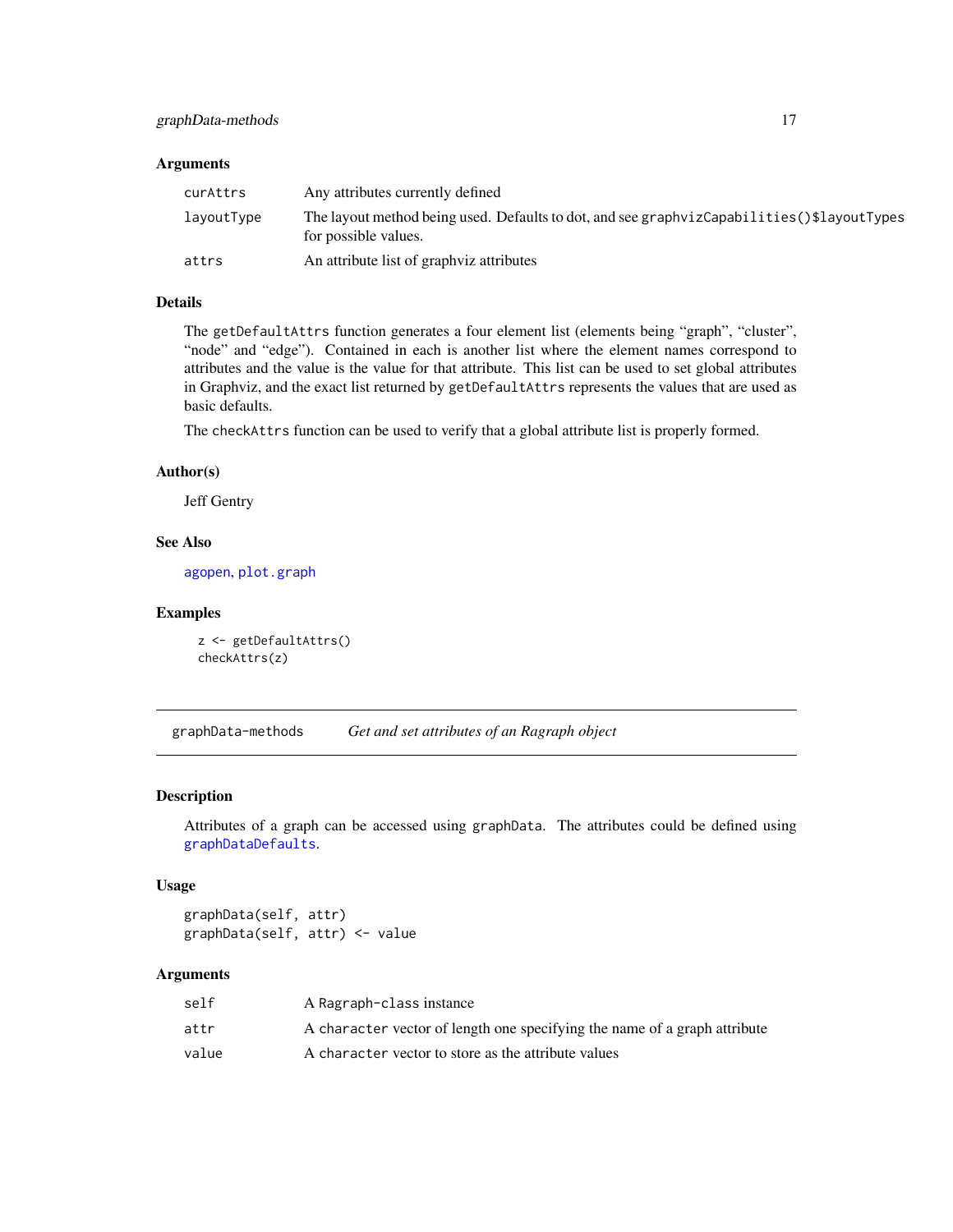# Author(s)

Li Long <li.long@isb-sib.ch>

graphDataDefaults-methods

*Get and set default attributes for an Ragraph*

# <span id="page-17-2"></span>Description

Get/Set default values for attributes associated with a graph.

# Usage

graphDataDefaults(self) graphDataDefaults(self, attr) <- value

# Arguments

| self  | A Ragraph-class instance                                           |
|-------|--------------------------------------------------------------------|
| attr  | A character value giving the name of the attribute                 |
| value | A character value as the default value for the specified attribute |

# Author(s)

Li Long <li.long@isb-sib.ch>

<span id="page-17-1"></span>graphLayout *A function to layout graph locations*

# Description

This function will take an object of class Ragraph and will perform a libgraph layout on the graph locations.

# Usage

graphLayout(graph, layoutType=graph@layoutType)

# Arguments

| graph      | An object of type Ragraph |
|------------|---------------------------|
| layoutType | layout algorithm to use   |

<span id="page-17-0"></span>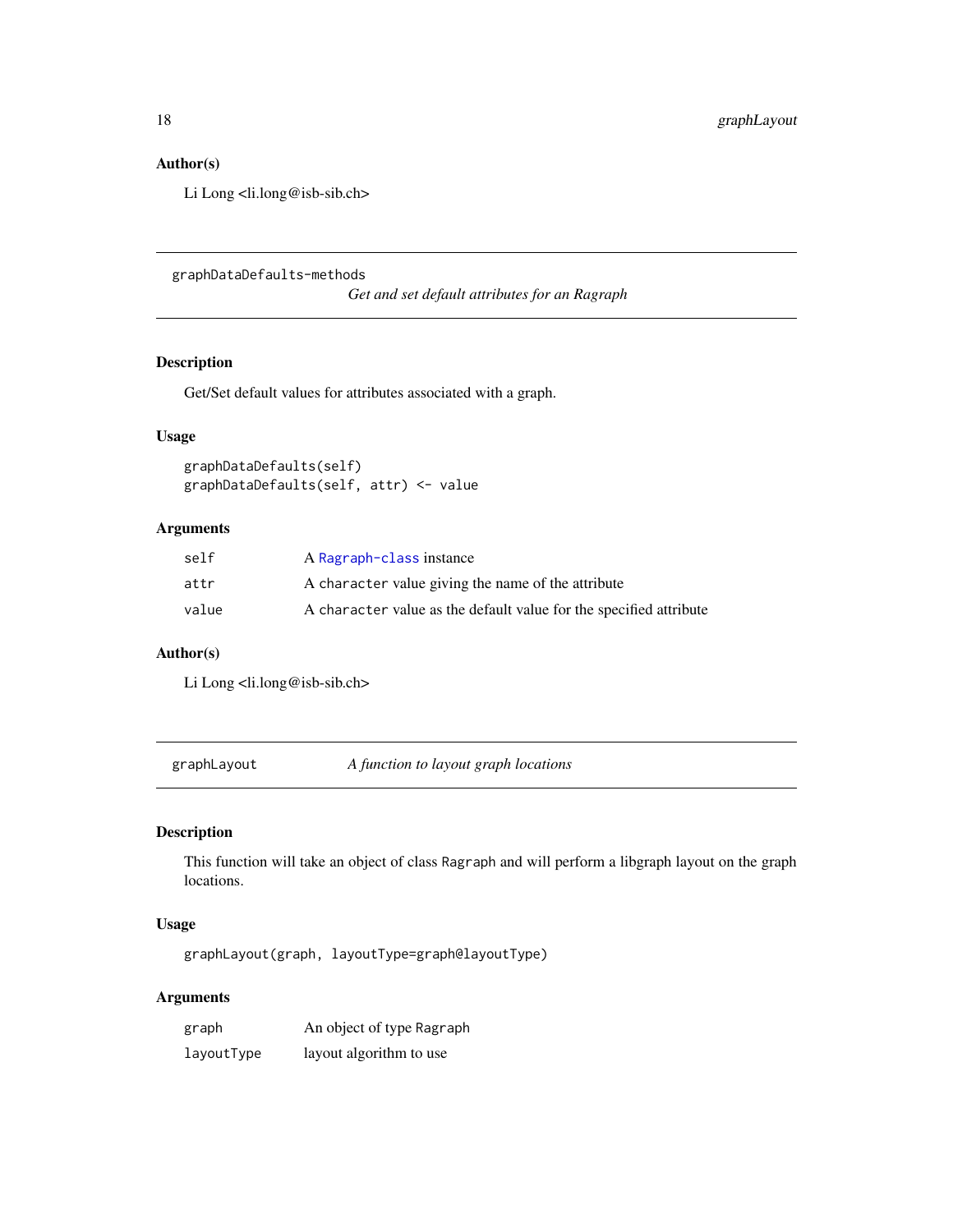# <span id="page-18-0"></span>GraphvizAttributes 19

# Details

If the graph has already been laid out, this function merely returns its parameter. Otherwise, it will perform a libgraph layout and retrieve the appropriate location information.

#### Value

A laid out object of type Ragraph.

# Author(s)

Jeff Gentry

#### See Also

[agopen](#page-5-1)

#### Examples

```
V <- letters[1:10]
M < -1:4g1 <- randomGraph(V, M, .2)
z <- agopen(g1,"foo",layout=FALSE)
x < - za <- graphLayout(z)
```
<span id="page-18-1"></span>GraphvizAttributes *Graph Attributes for Rgraphviz*

#### Description

The following describes the allowable attributes to be used with Rgraphviz. Most of these are sent directly to Graphviz and will influence the plot layout, some of these are only cosmetic and stay in R. Users are referred to the Graphviz web documentation which contains some more detailed information on these attributes (and is our source).

#### Graph Attributes

#### General Graph Attributes:

bgcolor: Color for the entire canvas. The default is to use transparent

center: Drawing is centered in the output canvas. This is a boolean value with a default of FALSE.

fontcolor: Color used for text, defaulting to black.

fontname: Font used for text. Default is Times Roman.

fontpath: Directory used to search for fonts

fontsize: Font size, in points, for text. This attribute accepts doubles for values with a default of 14.0 and a minimum value of 1.0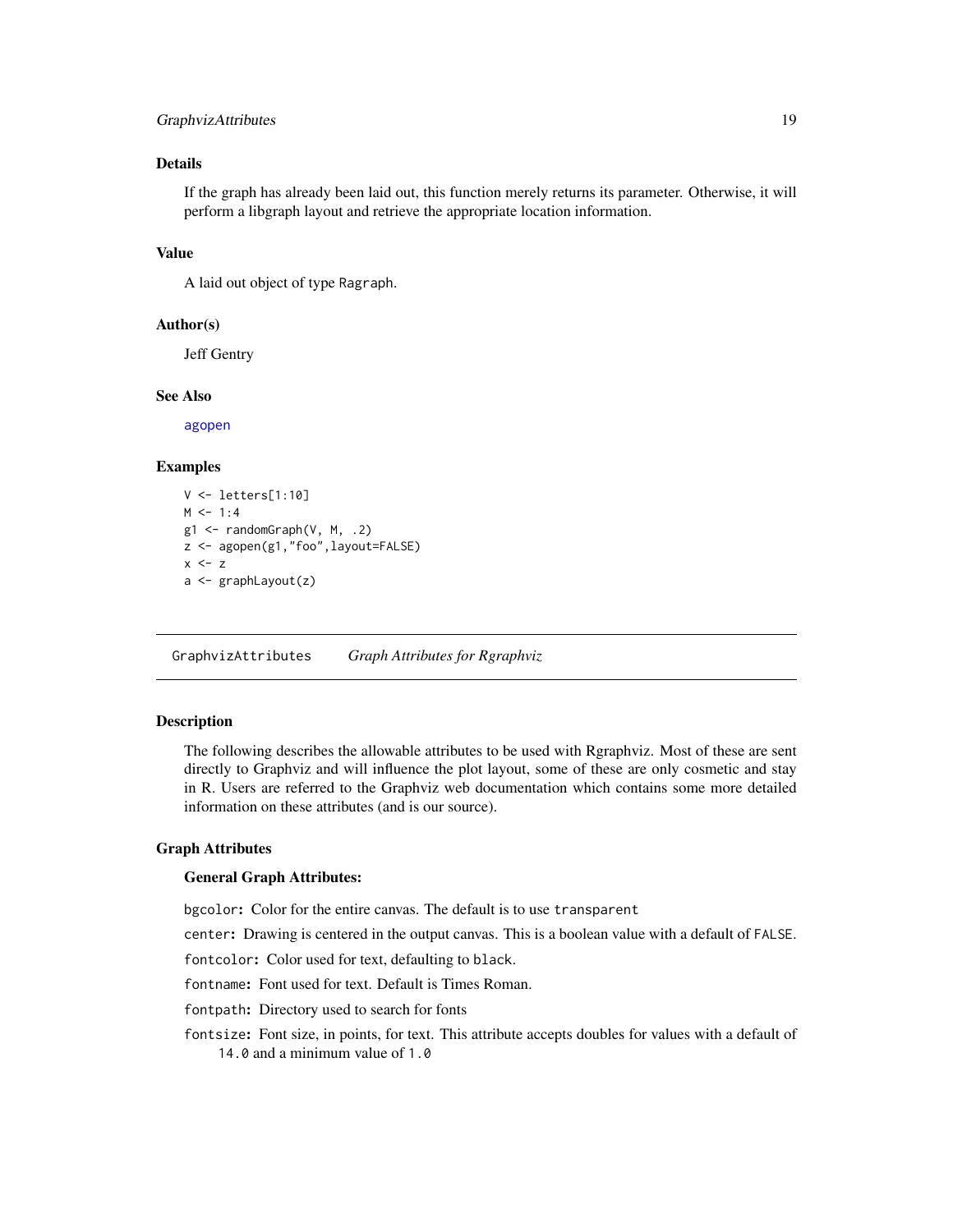- label: Label for the graph. This is a string with some extra escape sequences which can be used. The substring  $\N$  is replaced by the name of the node, and the substring  $\sqrt{G}$  by the name of the graph. For graph or cluster attributes, \G is replaced by the name of the graph or cluster. For edge attributes, the substring \N is replaced by the name of the edge, and the substrings \T and \H by the names of the tail and head nodes. The default value for nodes is \N with everything else defaulting to
- labeljust: Subgraphs inherit cluster behavior for labeljust. If r, the labels are right-justified within the bounding rectangle. If 1 they are left-justified. Otherwise the labels are centered. The default value is c.
- labelloc: Top/bottom placement for graph labels. A value of t places the label at the top, b places them at the bottom. By default root graph labels go on the bottom and cluster labels go on the top.
- layers: Specifies a linearly ordered list of layer names attached to the graph. Only those components belonging to the current layer appear. This attribute accepts a layerList, which is list of strings separated by the characters defined with the layersep attribute which defines layer names and implicitly numbered 1,2,etc. The default is which only uses one layer.
- layersep: Separator characters used to split the layers into a list of names. The default is colons, tabs or spaces.
- margin: Set X&Y margins of canvas in inches. Specified using the notation val, val where each val is a double.
- orientation: If  $T[1L^*]^*$ , set graph orientation to landscape. Used only if rotate is not defined. Default is the empty string.
- page: Width & height of output pages, in inches. If set and smaller then the size of the layout, a rectangular array of pages of the specified page size is overlaid on the layout, with origins aligned in the lower-left corner, thereby partitioning the layout into pages. The pages are then produced one at a time in 'pagedir' order. Specified using the notion val, val where each val is a double.
- pagedir: If the page attribute is set and applicable, this attribute specifies the order in which the pages are emitted. This is limited to one of the 8 row or column major orders. One of BL, BR, TR, RB, RT, LB, or LT specifying the 8 row or column major orders for traversing a rectangular array (the first character corresponding to the major order and the second to the minor order). The default value is BL
- quantum: If 'quantum'  $> 0.0$ , node label dimensions will be rounded to integral multiples of the quantum. This attribute is of type double, with a default and minimum value of  $\theta$ .
- ranksep: In dot, this gives the desired rank separation in inches. If the value contains equally, the centers of all the ranks are spaced equally apart. In twopi, specifies the separation of concentric circles. This value is of type double, with a minimum value of  $0.02$ . In dot, the default value is 0.5 and for twopi it is 1.0.
- ratio: Sets the aspect ratio for the drawing. If numeric, defines aspect ratio. If it is 'fill' and 'size' has been set, node positions are scaled such that the final drawing fills exactly the specified size. If 'compress' and the 'size' attribute is set and the graph can not be drawn on a single page, then the drawing is compressed to fit in the given size. If 'auto', the 'page' attribute is set and the graph cannot be drawn on a single page, then 'size' is set to an "ideal" value. The default for this attribute is "fill"
- rotate: If 90, set drawing orientation to landscape. This attribute accepts integer values and defaults to 0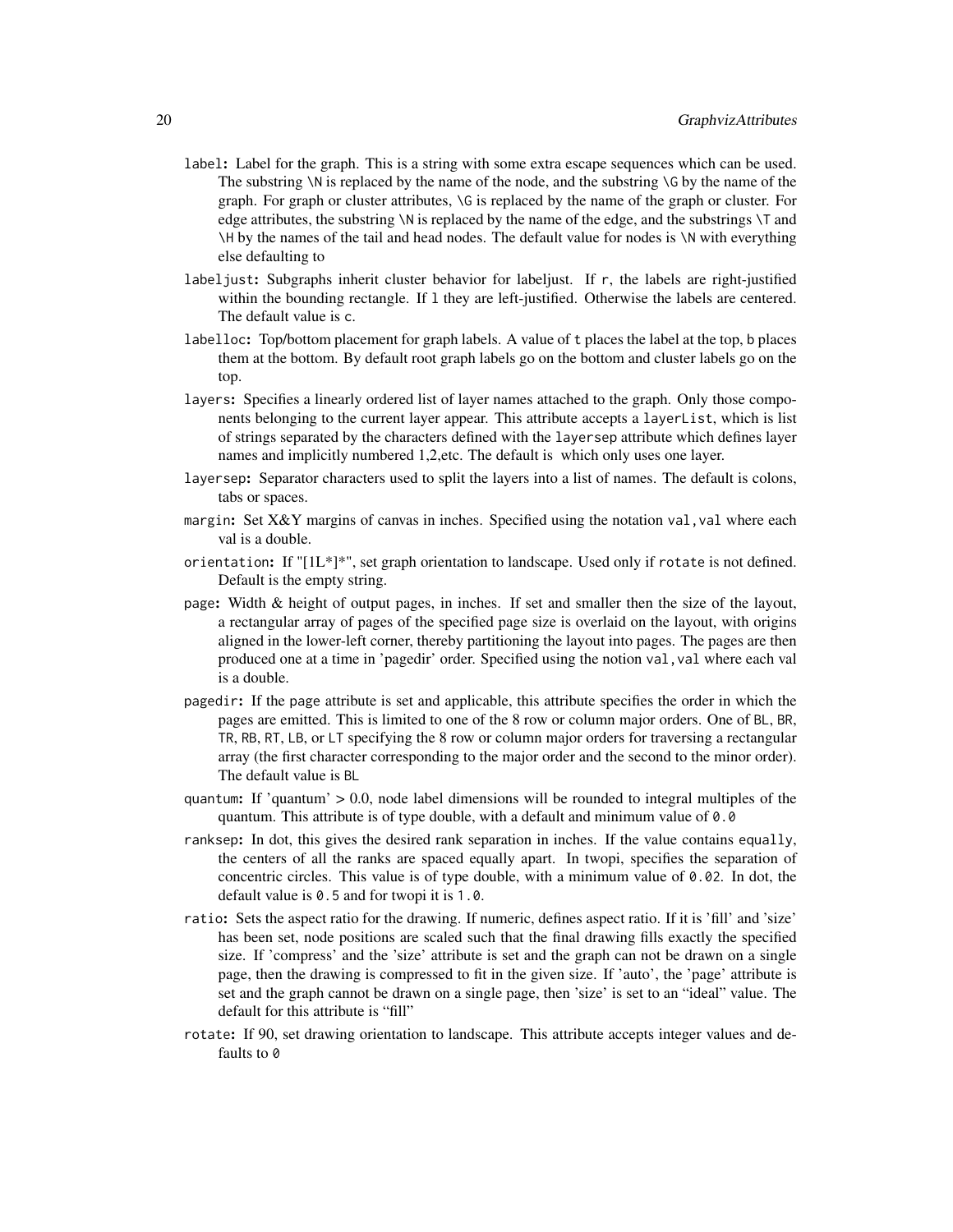- samplepoints: If the input graph defines the 'vertices' attribute, and output is dot or xdot, this gives the number of points used to represent circles and ellipses. It plays the same role in neato, when adjusting the layout to avoid overlapping nodes. This attribute accepts integer values and defaults to 8
- size: Maximum width and height of drawing, in inches. Specified using the notation val,val where each val is a double. If not specified and there is a current output device, the graph is scaled to fit into that device. If size is not specified and there is no current output device, a plot region of the default size will be opened and the graph scaled to match that.
- start: Parameter used to determine the initial layout of nodes. By default, nodes are randomly placed in a square whose sides have length (number of nodes). The same seed is always used for the random number generator, so the initial placement is repeatable. If 'start' converts to an integer, this is used as a seed value for the RNG. If 'start' is "regular", the nodes are placed regularly about a circle. Finally if 'start' is defined, and not one of those cases, the current time is used to pick a seed. The default is the empty string.

#### Dot Only Attributes

- clusterrank: Mode used for handling clusters. If "local", a subgraph whose name begins with "cluster" is given special treatment. The subgraph is laid out separately, and then integrated as a unit into its parent graph. If the cluster has a 'label' parameter, this label is displayed w/ the cluster. Acceptable values are local, global or none - with local being the default.
- compound: Allow edges between clusters. This is a boolean value with a default of FALSE
- concentrate: Use edge concentrators. This is a boolean value with a default of FALSE
- mclimit: Scale factor used to alter the 'MinQuit' and 'MaxIter' parameters used during crossing minimization. This is a double value with a default of 1.0
- nodesep: Minimum space between two adjacent nodes of the same rank, in inches. This is a double value with a default of 0.25 and a minimum of 0.02
- ordering: If out for a graph and n is a node in G, then edges n->\* appear left to right in the order that they were defined.
- rankdir: Determines if the layout is left-to-right or top-to-bottom. Acceptable values are LR and TB with the default being the latter.
- remincross: If TRUE and there are multiple clusters, run cross minimization a second time. Default is FALSE
- searchsize: During network simplex, maximum number of edges with negative cut values to search when looking for one with minimum cut value. This is an integer value with a default of 30
- showboxes: Debugging feature for postscript output, R only. Not currently implemented.

#### Neato Only Attributes

- Damping: Factor damping force motions. On each iteration, a node's movement is limited to this factor of its potential motion. This is a double value with a default of  $\theta$ . 99 and a minimum value of 0.0
- defaultdist: Default distance between nodes in separate connected components. Only applicable if pack=FALSE. Defaults to  $1+(avg. len)*sqrt(|V|)$  and has a minimum value of epsilon.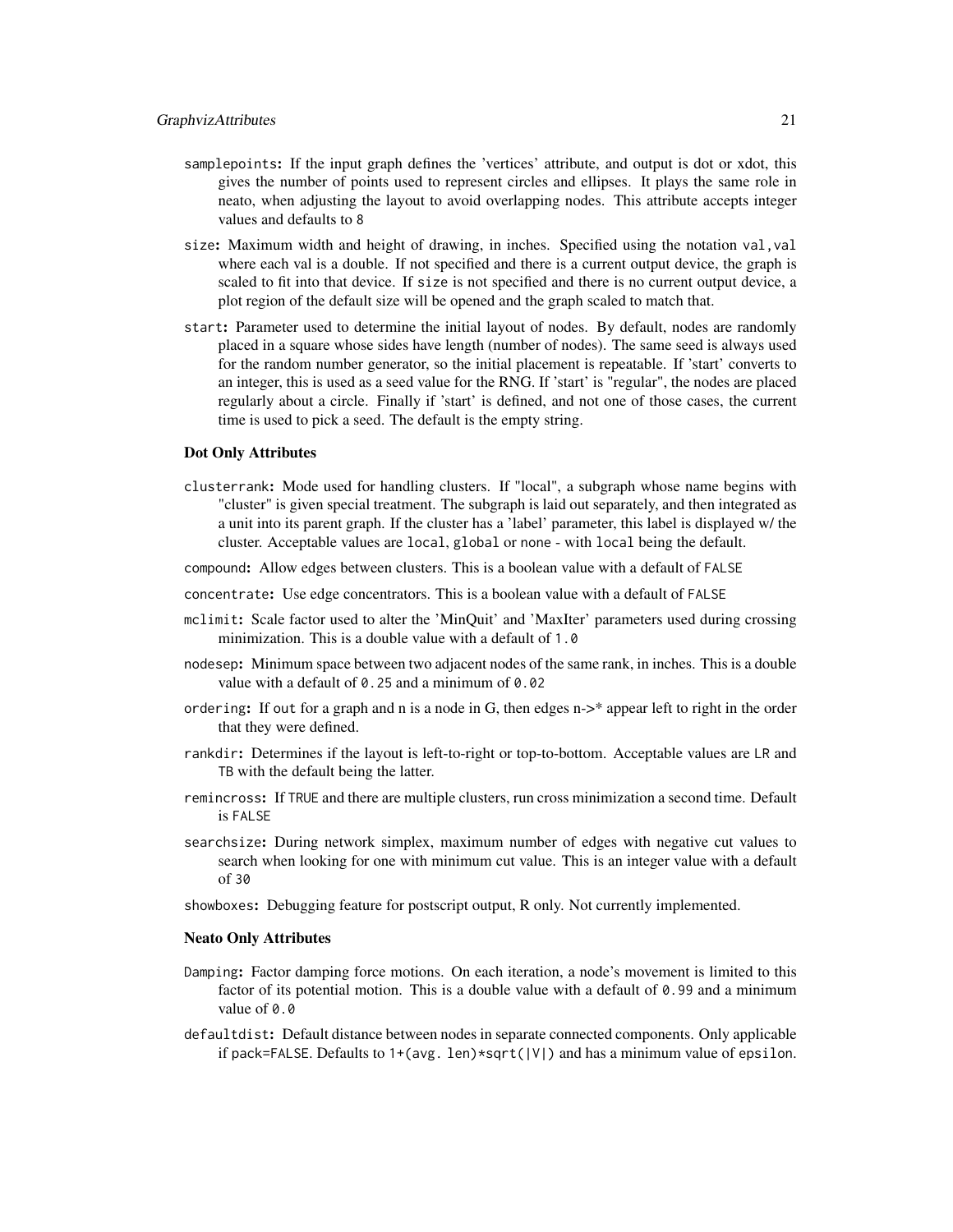- dim: Set the number of dimensions used for the layout. This is an integer value with a default and minimum value of 2.
- epsilon: Terminating condition. If length squared of all energy gradients are less than epsilon, the algorithm stops. This is a double value with a default of .0001 times the number of nodes.
- maxiter: Sets the number of iterations used. This is an integer value with the default of MAXINT.
- model: If circuit, use circuit resistance model to compute dissimilarity values, otherwise use shortest path. Defaults to the empty string.

#### Twopi Only Attributes

root: Name of the node to use as the center of the layout. If not defined, will pick the most central node.

#### Not Dot Attributes

- normalize: Normalize coordinates of final layout so that the first point is at the origin, then rotate so that the first edge is horizontal. This is a boolean value with a default of FALSE.
- overlap: If scale, remove node overlaps by scaling. If FALSE, use Voronoi technique, otherwise leave overlaps. Default is the empty string.
- pack: If "true" or non-negative integer each connected component is laid out separately and then the graphs are packed tightly. If pack has an integral value, this is used as the size (in points) of a margin around each part; otherwise a default margin of 8 is used. If 'false', the entire graph is laid out together. For twopi layouts, this just sets the margin. Default is FALSE
- packmode: Indicates the granularity and method used for packing. This will automatically turn on pack. Acceptable values are node, clust and graph, specifying the granularity of packing connected components when pack=TRUE. The default is node.
- sep: Fraction to increase polygons for purposes of determining overlap. This is a double value with a default of 0.01.
- splines: Draw edges as splines. This is a boolean value with a default of TRUE.
- voro\_margin: Factor to scale up drawing to allow margin for expansion in Voronoi technique. This is a double value with a default of 0.05 and a minimum value of 0.0

#### Output Based

- resolution: Number of pixels per inch on a display, used for SVG output. The default for this attribute is 0.96 and it accepts values of type double.
- stylesheet: A URL or pathname specifying a XML style sheet, for SVG output.
- truecolor: Output relies on a truecolor color model, used with bitmap outputs. This is a boolean value with a default of FALSE

#### **Misc**

- URL: Hyperlink incorporated into the output. For whole graphs, used as part of an image map. Not currently implemented
- comment: A device dependent commentary. Not currently implemented.
- nslimit: Number of iterations in network simplex applications. Used in computing node x coordinates
- nslimit1: Same as nslimit but for ranking nodes

outputorder: Specify order in which nodes and edges are drawn. R only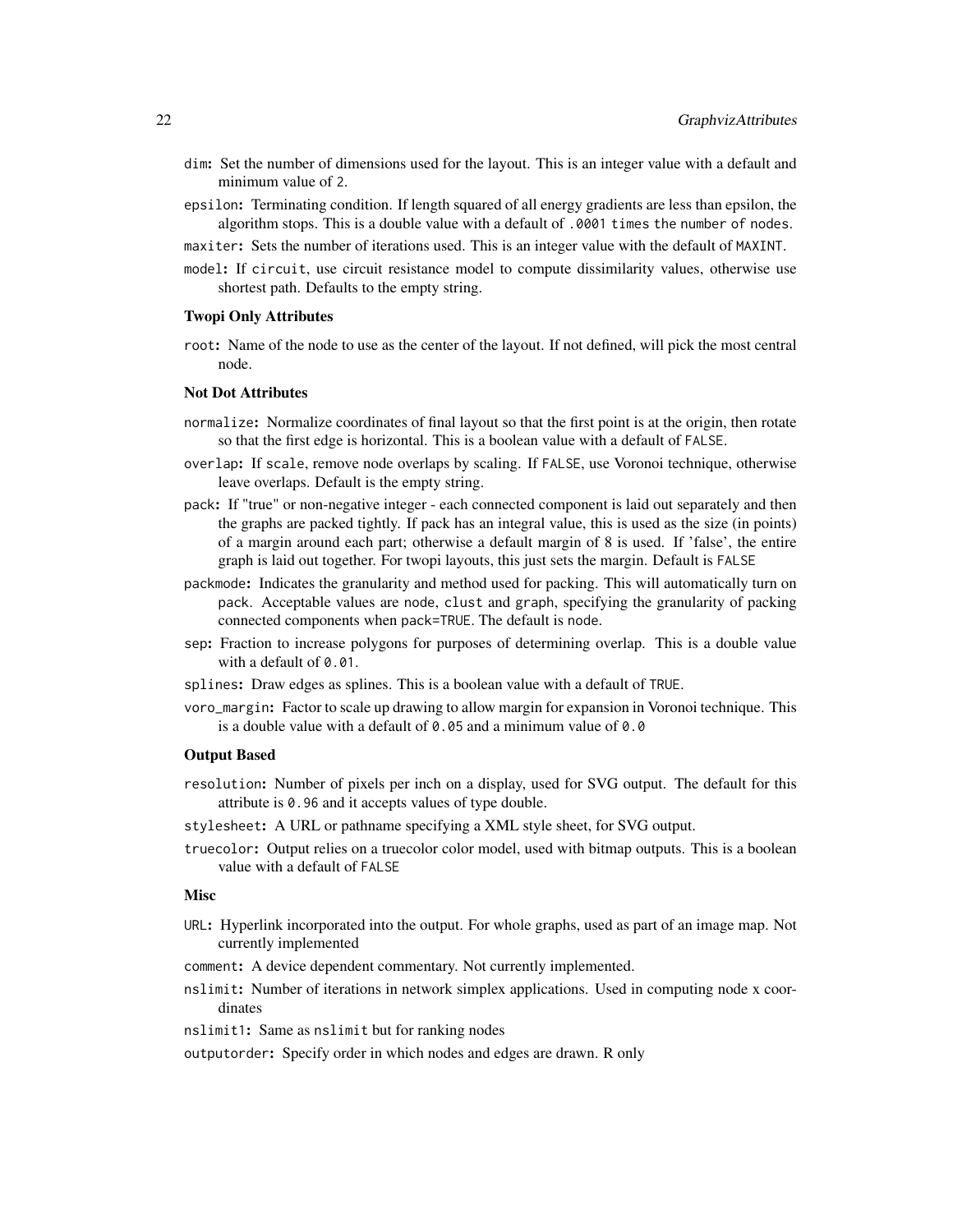#### Edge Attributes

#### General Edge Attributes

- arrowhead: Shape of the arrowhead. Currently somewhat limited in what can be rendered in R as opposed to what is available via Graphviz in that only open and none are allowed. The open is used by default for directed edges and none for undirected edges. R only(?)
- arrowsize: Multiplicative scale factor for arrowheads, type double. R only (?). This attribute accepts values of type double with a default of 1.0 and minimum of 1.0.
- arrowtail: Style of arrow on the tail node of an edge, see arrowhead. For directed edges that with bidirectional arrows, open is used. R only(?)
- color: The color of the edge. Defaults to black.
- decorate: If TRUE, attach edge label to edge by a 2-segment polyline, underlining the label, then going to the closest point of the spline. Default is FALSE. Currently unimplemented.
- dir: Edge type drawing, which ends should get the arrowhead. R only(?). For directed graphs, this defaults to forward and undirected graphs default to both. Other possible values are both (arrows in both directions) and back (Arrow on the tail only)
- fontcolor: The color used for text. The default value is black in R
- fontname: Font used for text. Defaults to Times Roman. Currently unimplemented.
- fontsize: Font size, used for text. Defaults to 14.0 with a minimum value of 1.0
- headclip: Head of the edge is clipped to the boundary of the head node, otherwise it goes to the center of the node. This is a boolean value with the default of TRUE. Currently unimplemented
- headlabel: Label for the head of the edge. See label in Graph Attributes for a description of additional escape sequences. Currently unimplemented.
- headport: Where on the node to aim the edges, uses center, n, s, e, nw, nw, se, and sw. The default is center.
- label: The edge label. See label in Graph Attributes for a description of additional escape sequences.
- labelangle: Angle in degrees that the label is rotated, as a double. Default is -25.0 with a minimum value of -180.0. Currently unimplemented.
- labeldistance: Multiplicative scaling factor adjusting the distance that the label is from the node. This is a double value with a default of 1.0 and a minimum value of 0.0.
- layer: Specifies the layers that this edge is present, type of layerRange. This is specified as a string in the format layerID or layerIDslayerIDslayerID..., where s is a character from the layersep attribute. The layerID attribute can be all, a decimal integer or a layer name. Defaults to the empty string.
- style: Set line style for the edge. R only. Can be one of dashed, dotted, solid, invis and bold. Defaults to solid.
- tailclip: Same as headclip except for the tail of the edge. Defaults to TRUE. Currently unimplemented.
- taillabel: Same as headlabel except for the tail of the edge. Defaults to the empty string. Currently unimplemented.
- weight: The weight of the edge. This attribute is of type double with a default of 0.75 and a minimum value of 0.01.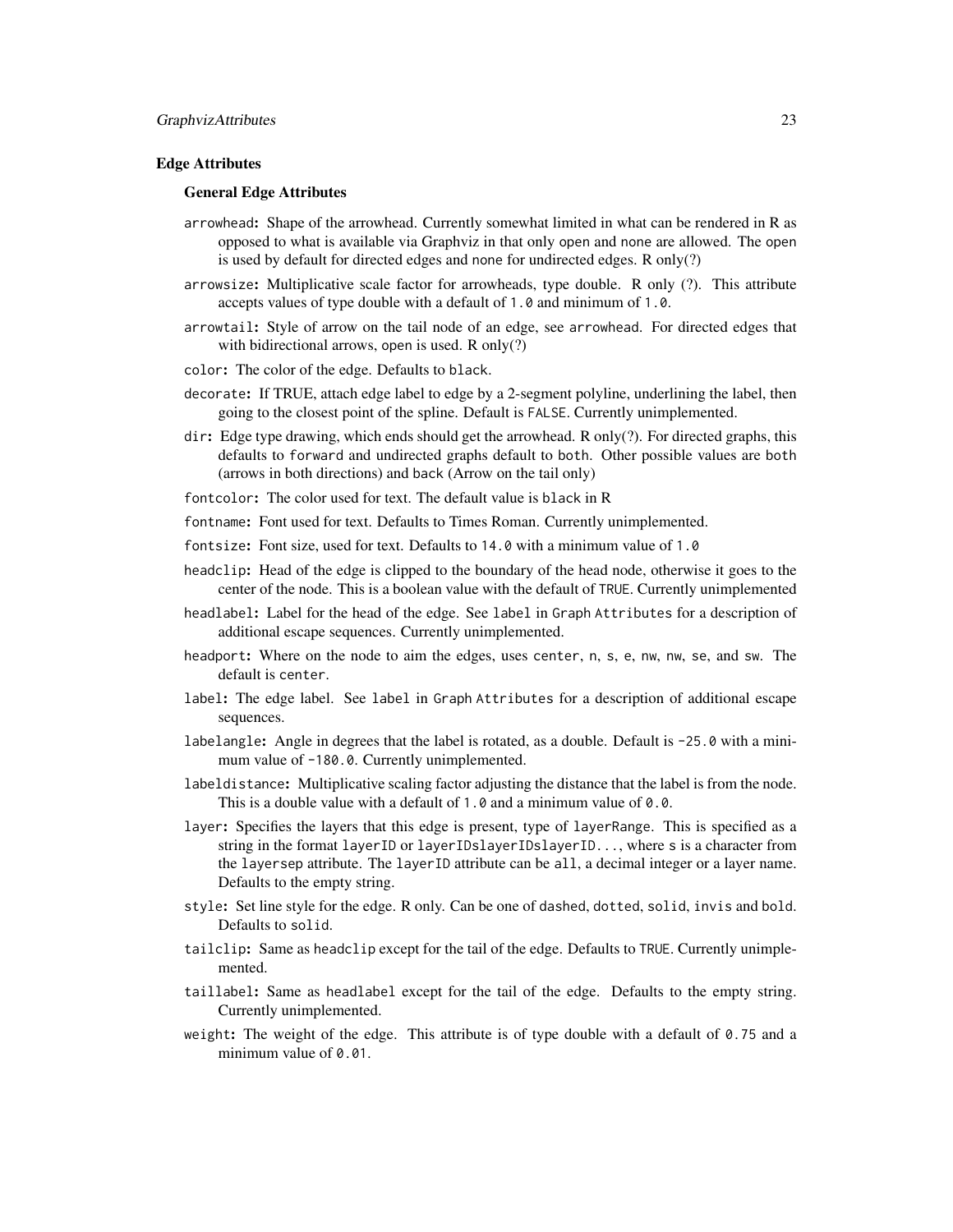#### Dot Only Attributes

constraint: If FALSE, edge is not used in ranking nodes. Default is TRUE.

- lhead: Logical head of an edge. If compound is TRUE, if lhead is defined and is the name of a cluster containing the real head, then the edge is clipped to the boundary of the cluster.
- ltail: Same as lhead but for the tail of the edge
- minlen: Minimum edge length (rank difference between head and tail). This is an integer value with a default of 1 and a minimum of 0.
- samehead: Edges with the same head and samehead value are aimed at the same point on the head node.

sametail: Same as samehead but for the tail of the edge.

#### Neato Only Attributes

len: Preferred edge length, in inches. This attribute accepts double values with a default of 1.0.

#### Misc

URL: Hyperlink incorporated into the output. Not currently supported

headURL: URL for the head of the edge. Not currently supported

headtooltip: If there's a headURL, annotation for a tooltip. R only, not currently supported

tailURL: Same as headURL but for the tail of an edge

tailtooltip: Same as headtooltip but for the head of an edge

tooltip: Same as headtooltip but for the edge in general

showboxes: Debugging feature for postscript. Not currently supported

comment: Device dependent comment inserted into the output. Not currently supported

#### Node Attributes

## General Node Attributes

- color: Basic drawing color for the node, corresponding to the outside edge of the node. The interior of the node is specified with the fillcolor attribute. Defaults to black.
- distortion: Distortion factor for shape=polygon, positive values cause top to be larger then bottom, negative is opposite. This is a double value with a default of  $0.0$  and a minimum value of -100.0
- fillcolor: Background color of the node. This defaults to black.
- fixedsize: Use only width and height attributes, do not expand for the width of the label. This defaults to TRUE.
- fontcolor: Color used for text. This defaults to black.
- fontname: Font used for text. The default of this is Times Roman.
- fontsize: Size of font for the text. This defaults to 14.0 with a minimum size of 1.0.
- height: Height of the node, in inches. This attribute accepts values as doubles with a default of 0.5 and a minimum value of 0.02.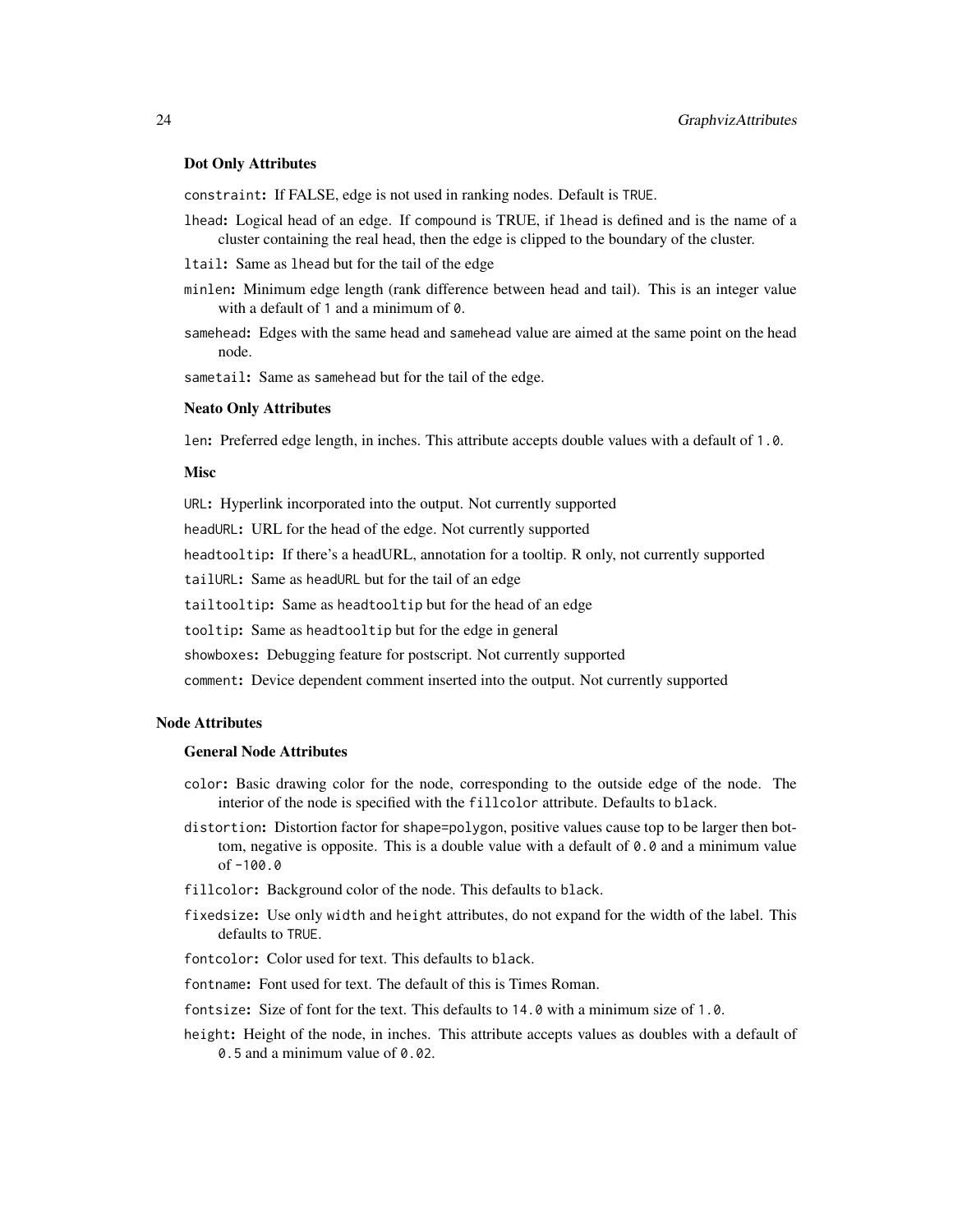- label: Label for the node. See label in Graph Attributes for an explanation of extra escape sequences.
- layer: Layers in which the node is present. See layer in Edge Attributes for an explanation of acceptable inputs.
- peripheries: Set number of peripheries used in polygonal shapes and cluster boundaries. Note that user-defined shapes are treated as a form box shape, so the default peripheries value is 1 and the user-defined shape will be drawn in a bounding rectangle. Setting peripheries=0 will turn this off. Also, 1 is the maximum peripheries value for clusters. Not currently implemented.
- pos: Position of the node (For neato layouts, this is the initial position of the node). Specified using the notion val,val where each val is a double.
- regular: Force the polygon to be regular. Defaults to FALSE.
- shape: The shape of the node. Current acceptable values are circle, rectangle, rect, box and ellipse. The circle shape is the default. Note that box, rect and rectangle all correspond to the same actual shape.
- sides: Number of sides if shape=polygon. This is an integer value with a default value of 4 and a minimum value of 0.
- skew: Skew factor for shape=polygon. Positive values skew the polygon to the right, negative to the left. This is a double value with a default value of  $\theta$ .  $\theta$  and a minimum value of -100.0.
- style: Set style for the node boundary. R only. Can be one of dashed, dotted, solid, invis and bold. Defaults to solid.
- width: Width of the node, in inches. Default is  $\theta$ , 75 with a minimum value of  $\theta$ , 01

#### Dot Only Attributes

group: If the end points of an edge belong to the same group, ie they have the same group attributes, parameters are set to avoid crossings and keep the edges straight

#### Neato Only Attributes

pin: If TRUE and node has a pos attribute on input, neato prevents the node from moving from the input position. The default for this attribute is FALSE.

#### **Misc**

tooltip: Annotated tooltip if URL exists. R only. Currently unsupported

- toplabel: Label near the top of nodes of shape M\*. Currently unsupported
- URL: Hyperlink incorporated into the output. Not currently supported
- bottomlabel: Same as toplabel but for the bottom of the node
- comment: Device dependent comment inserted into the output. Not currently supported
- shapefill: If non-empty, if output is ps or svg and shape is 'espf', taken as a filename containing a device-dependent description of a node's shape. If non-empty for bitmap output (gif, jpg, etc), and shape set to 'custom', taken as the URL for a file containing the bitmap image for the node. For files on the local machine, the URL begins with "file://". For remote files, graphviz must have been configured to use a command such as curl to retrieve the files remotely. Currently unsupported
- z: Provides z coordinates for the node in a 3D system. Currently unsupported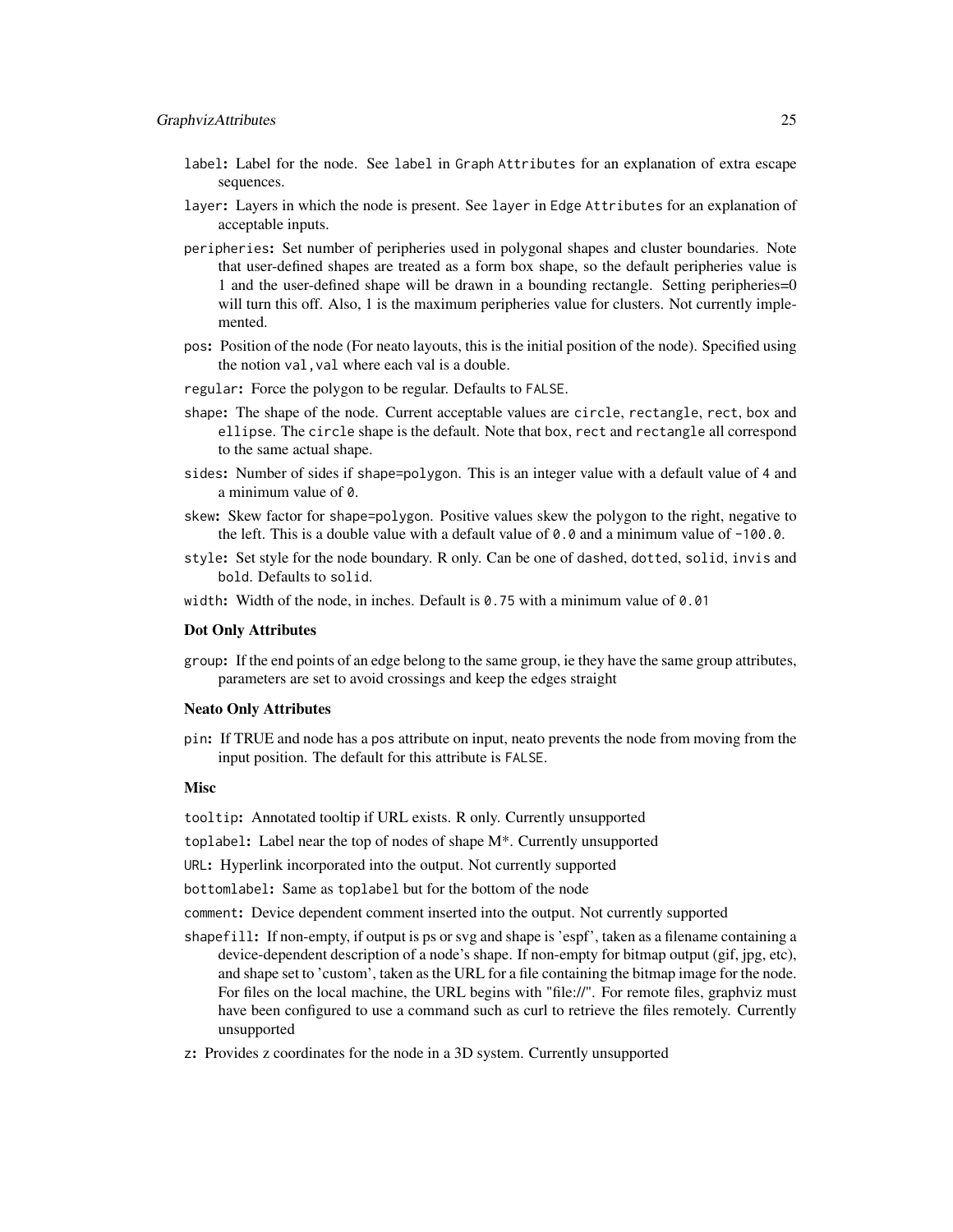# <span id="page-25-0"></span>details

Different attributes are appropriate for different specific graph layout algorithms. Graphviz supports three different layout algorithms, dot, neato and twopi.

There is some tension between attributes that graphviz supports and those that we can support at the R level. Please let us know if there are situations that are not being handled appropriately.

All attributes are passed down to graphviz. However they can be later modified for rendering in R.

#### Author(s)

Jeff Gentry

# References

<http://www.graphviz.org/pub/scm/graphviz2/doc/info/attrs.html>

# See Also

[plot.graph](#page-34-1), [agopen](#page-5-1), [GraphvizLayouts](#page-26-1)

graphvizCapabilities *List capabilities of Graphviz*

# Description

List the capabilities of the installed Graphviz.

#### Usage

```
graphvizCapabilities()
```
# Value

A list of 5 character vectors. Each character vector describes the relevant capabilitis of Graphviz.

# Author(s)

Kasper Daniel Hansen <khansen@jhsph.edu>

# Examples

graphvizCapabilities()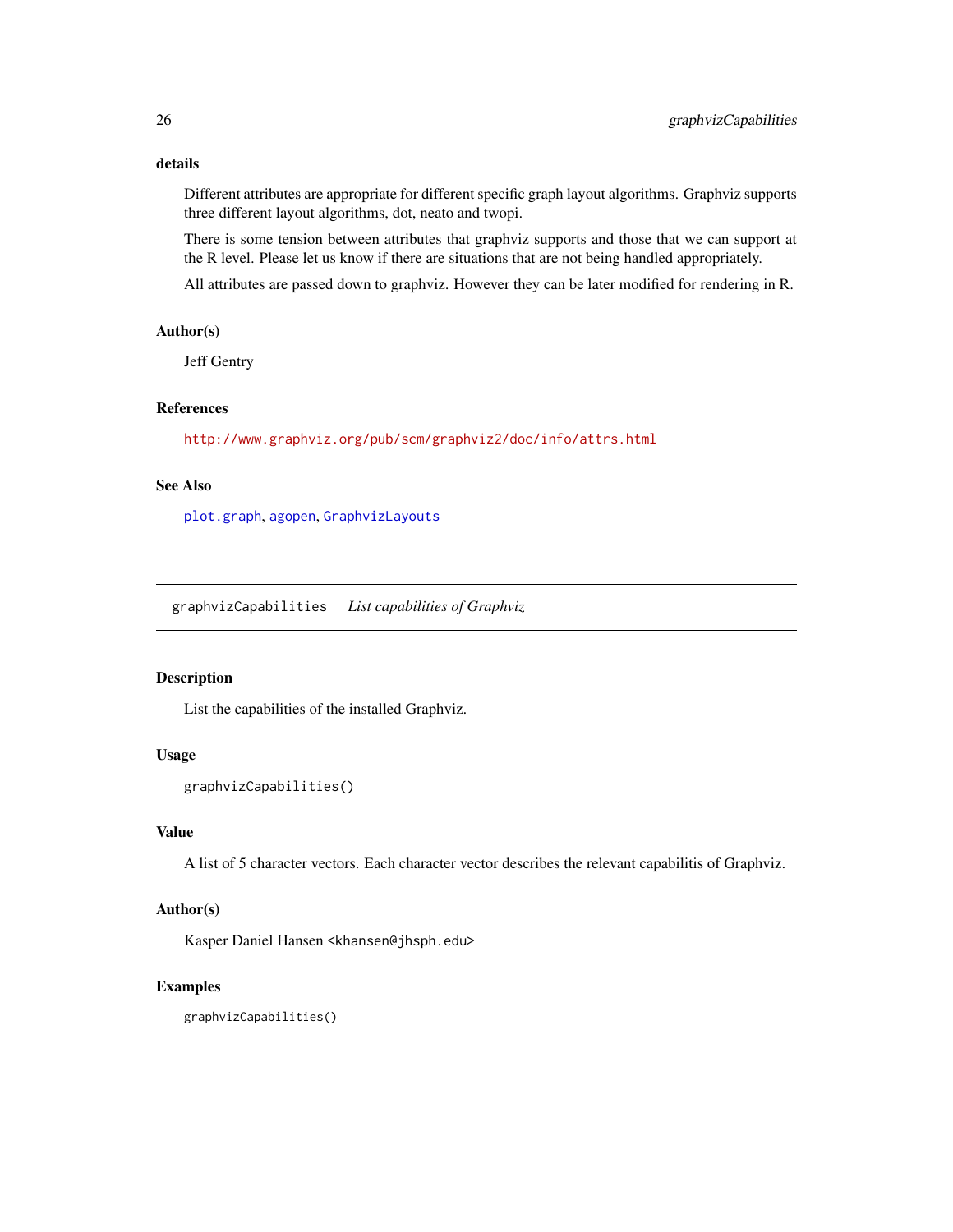<span id="page-26-1"></span><span id="page-26-0"></span>

#### <span id="page-26-2"></span>Description

The following describes the different layout methods that can be used within Rgraphviz. Each layout method has its own particular advantages and disadvantages and can have its own quirks. Currently Rgraphviz supports three different layout methods: dot, twopi and neato.

# Details

Portions of the layout descriptions were taken from documents provided at [http://www.research.](http://www.research.att.com/sw/graphviz) [att.com/sw/graphviz](http://www.research.att.com/sw/graphviz). The specific documents are listed in the references section of this page.

# The dot layout

The dot algorithm produces a ranked layout of a graph honoring edge directions. It is particularly appropriate for displaying hierarchies or directed acyclic graphs. The basic layout scheme is attributed to Sugiyama et al. The specific algorithm used by dot follows the steps described by Gansner et al.

dot draws a graph in four main phases. Knowing this helps you to understand what kind of layouts dot makes and how you can control them. The layout procedure used by dot relies on the graph being acyclic. Thus, the first step is to break any cycles which occur in the input graph by reversing the internal direction of certain cyclic edges. The next step assigns nodes to discrete ranks or levels. In a top-to-bottom drawing, ranks determine Y coordinates. Edges that span more than one rank are broken into chains of virtual nodes and unit-length edges. The third step orders nodes within ranks to avoid crossings. The fourth step sets X coordnates of nodes to keep edges short, and the final step routes edge splines.

In dot, higher edge weights have the effect of causing edges to be shorter and straighter.

Fine-tuning should be approached cautiously. dot works best when it can makes a layout without much help or interference in its placement of individual nodes and edges. Layouts can be adjusted somewhat by increasing the weight of certain edges, and sometimes even by rearranging the order of nodes and edges in the file. But this can backfire because the layouts are not necessarily stable with respect to changes in the input graph. One last adjustment can invalidate all previous changes and make a very bad drawing.

#### The neato layout

neato is a program that makes layouts of undirected graphs following the filter model of dot. Its layout heuristic creates virtual physical models and runs an iterative solver to find low energy configurations. An ideal spring is placed between every pair of nodes such that its length is set to the shortest path distance between the endpoints. The springs push the nodes so their geometric distance in the layout approximates their path distance in the graph.

In neato, the edge weight is the strength of the corresponding spring.

As with dot, fine-tuning should be approached cautiously, as often small changes can have a drastic effect and create a poor looking layout.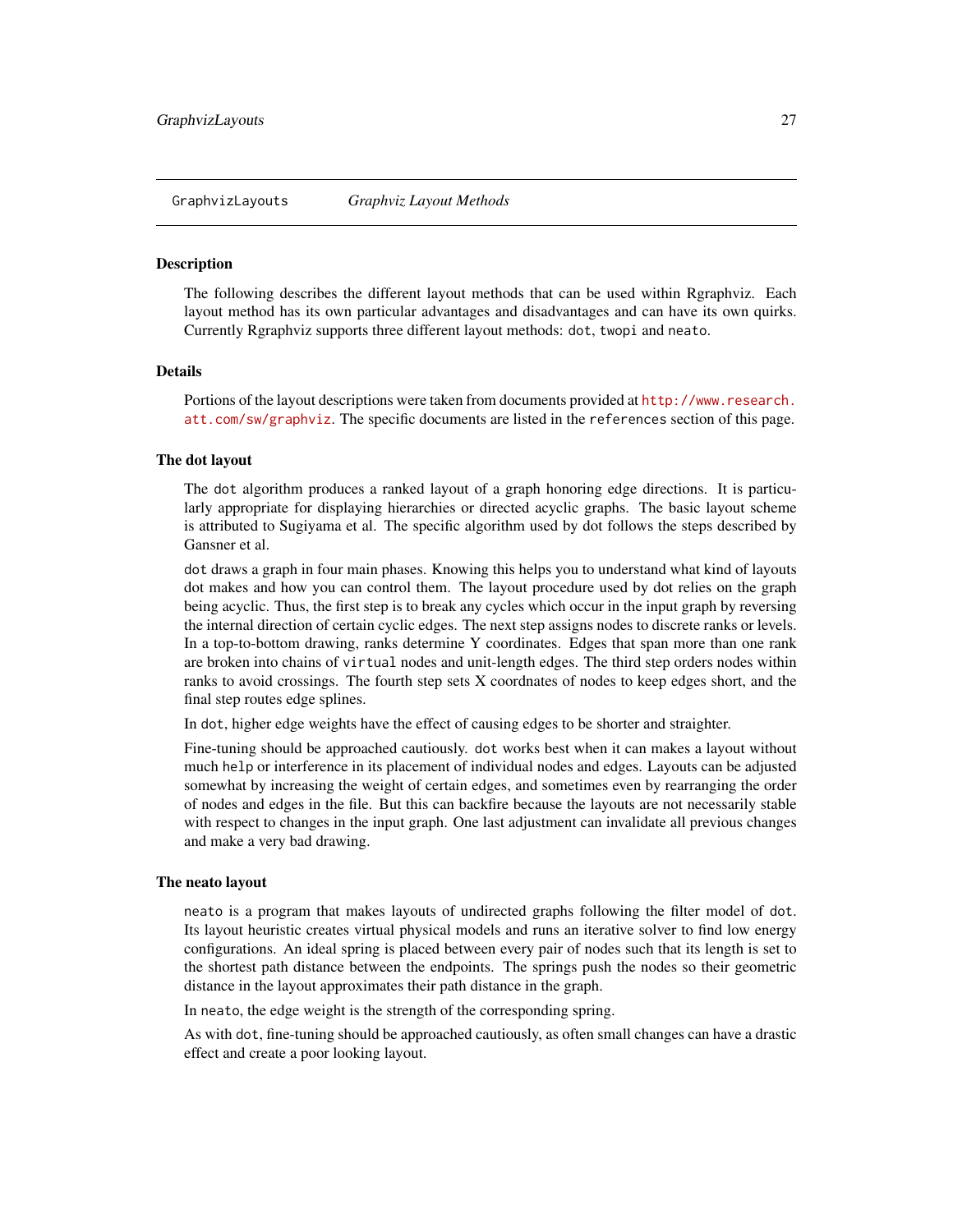#### The twopi layout

The radial layout algorithm represented by twopi is conceptually the simplest. It takes a node specified as the center of the layout and the root of the generated spanning tree. The remaining nodes are placed on a series of concentric circles about the center, the circle used corresponding to the graph-theoretic distance from the node to the center. Thus, for example, all of the neighbors of the center node are placed on the first circle around the center. The algorithm allocates angular slices to each branch of the induced spanning tree to guarantee enough space for the tree on each ring. It should be obvious from the description that the basic version of the twopi algorithm relies on the graph being connected.

Of great importance to the quality of the layout is the selection of an appropriate center node. By default, the twopi will randomly pick one of the nodes that are furthest from a leaf node, where a leaf node is a node of degree 1. The root attribute can be used to manually select a central node for the layout, and users are encouraged to use this attribute to select a node which provides a good quality layout. It often might not be obvious what that node will be, as it will vary from graph to graph, so some experimentation might be required.

As with dot and neato, fine-tuning should be approached cautiously, as often small changes can have a drastic effect and create a poor looking layout. The root node of the layout, as mentioned before, can have a profound effect on the outcome of the layout and care should be taken to select an appropriate one.

#### The circo layout

The circo layout method draws graphs using a circular layout (see Six and Tollis, GD '99 and ALENEX '99, and Kaufmann and Wiese, GD '02.) The tool identifies biconnected components and draws the nodes of the component on a circle. The block-cutpoint tree is then laid out using a recursive radial algorithm. Edge crossings within a circle are minimized by placing as many edges on the circle's perimeter as possible. In particular, if the component is outerplanar, the component will have a planar layout.

If a node belongs to multiple non-trivial biconnected components, the layout puts the node in one of them. By default, this is the first non-trivial component found in the search from the root component.

#### The fdp layout

The fdp layout draws undirected graphs using a spring model similar to neato. It relies on a forcedirected approach in the spirit of Fruchterman and Reingold. The fdp model uses springs only between nodes connected with an edge, and an electrical repulsive force between all pairs of nodes. Also, it achieves a layout by minimizing the forces rather than the energy of the system.

#### Author(s)

Jeff Gentry

#### References

```
http://www.research.att.com/sw/tools/graphviz/dotguide.pdf, http://www.research.
att.com/sw/tools/graphviz/neatoguide.pdf, http://www.research.att.com/sw/tools/graphviz/
libguide.pdf
```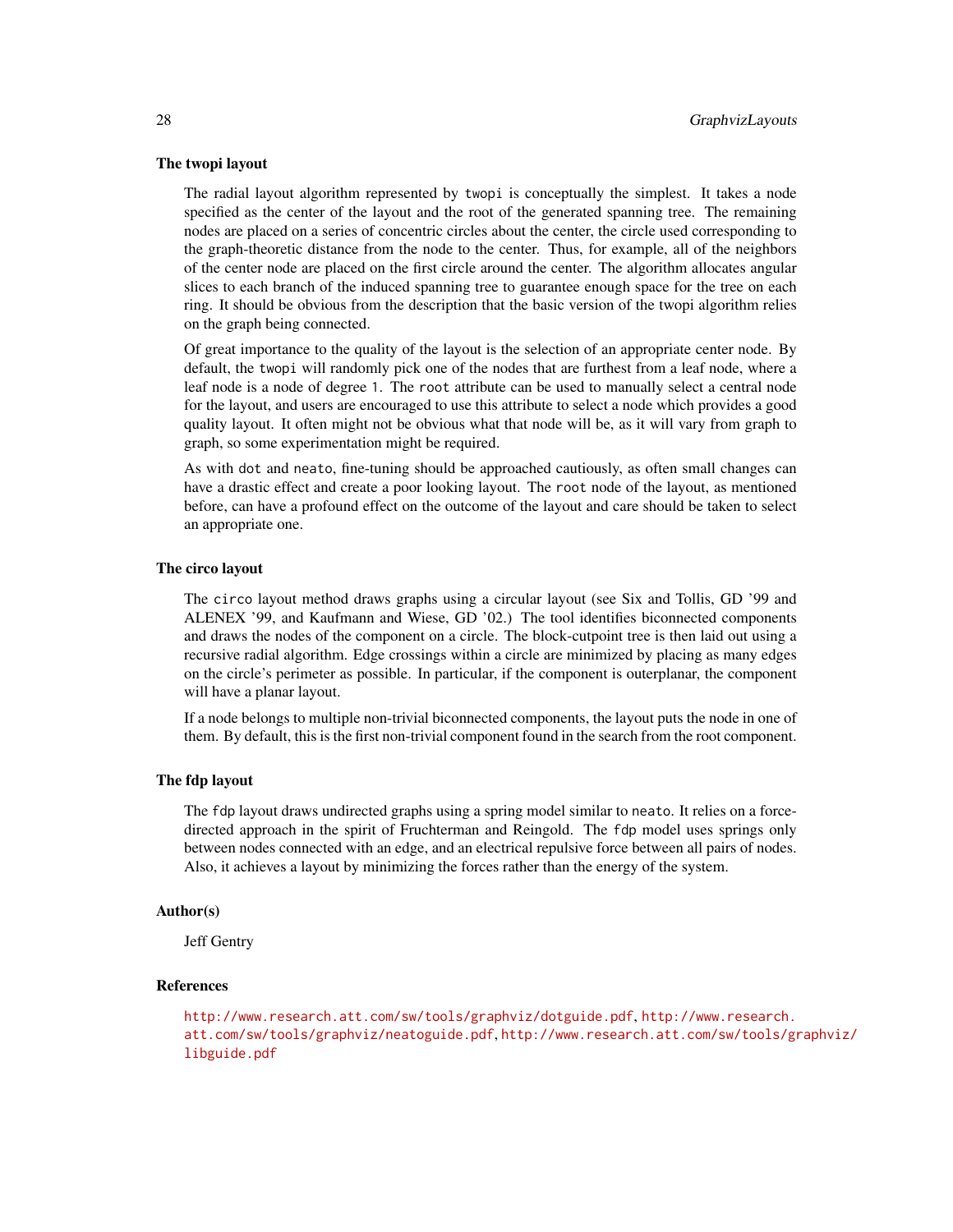# <span id="page-28-0"></span>graphvizVersion 29

# See Also

[GraphvizAttributes](#page-18-1), [plot.graph](#page-34-1), [agopen](#page-5-1)

#### Examples

```
set.seed(123)
V <- letters[1:10]
M < -1:4g1 \leftarrow \text{randomGraph}(V, M, .2)if (interactive()) {
  op <- par()
  on.exit(par=op)
  par(ask=TRUE)
  plot(g1, "dot")
  plot(g1, "neato")
  plot(g1, "twopi")
}
```
graphvizVersion *A function to determine graphviz library version*

#### Description

This function will query the graphviz libraries that the package was built against and report what version of Graphviz is being used.

#### Usage

graphvizVersion()

#### Value

A list with three elements, two of class numeric\_version. The first element named installed\_version represents the version of Graphviz that is being used by the package. The second element named build\_version represents the version of Graphviz that was used to build the package. A mismatch between these two versions may indicate problems. The third element is a logical named bundled\_graphviz and indicates if Rgraphviz is using the bundled Graphviz (default) or an external Graphviz.

# Author(s)

Jeff Gentry, modified by Kasper Daniel Hansen

#### Examples

graphvizVersion()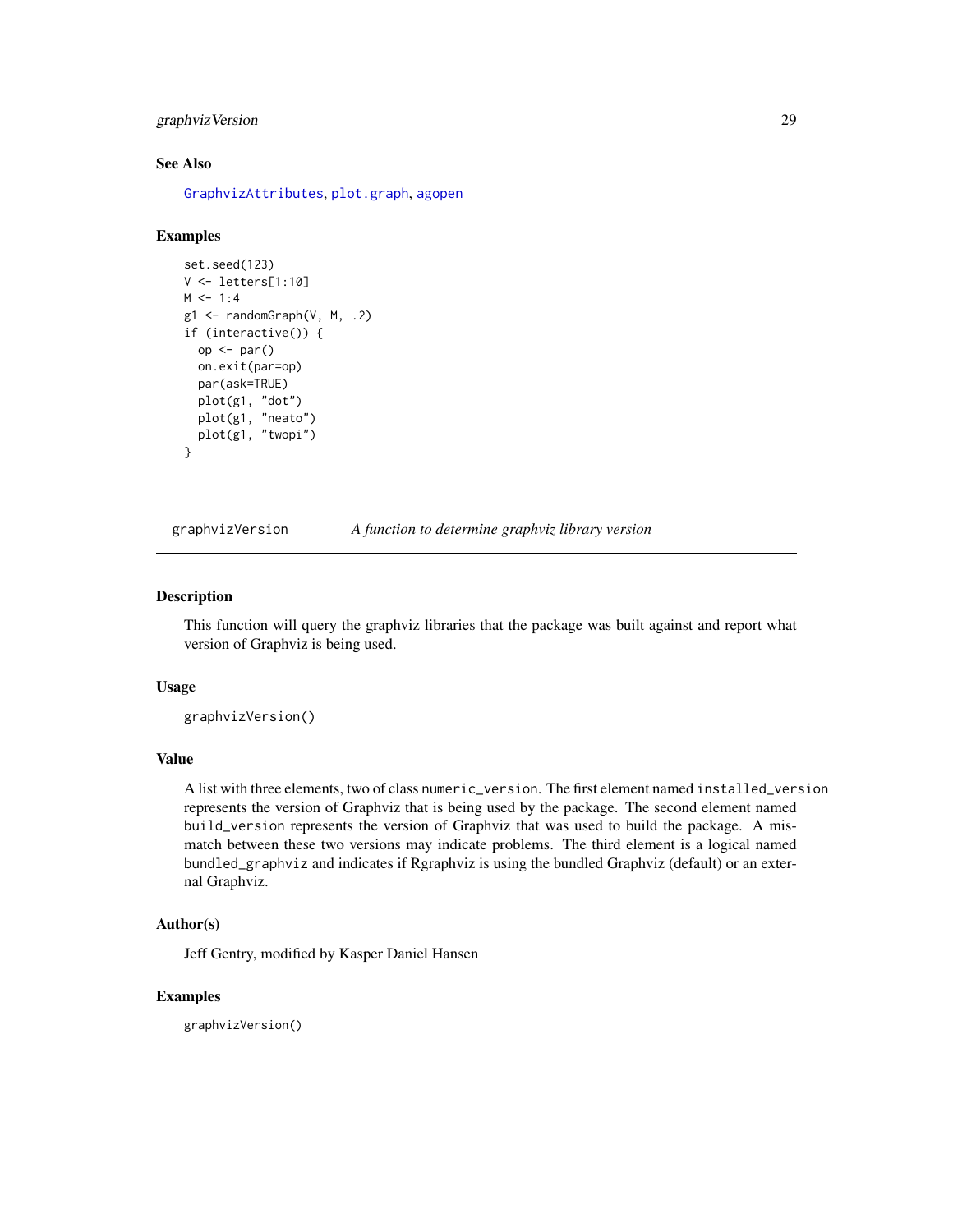<span id="page-29-1"></span><span id="page-29-0"></span>

# Description

This is a wrapper to layout graph objects using arbitrary layout engines. The default engine (and so far the only implemented engine) is ATT's Graphviz.

# Usage

 $layoutGraph(x, layoutFun = layoutGraphviz, ...)$ 

# Arguments

| X         | A graph object                                                                                                   |
|-----------|------------------------------------------------------------------------------------------------------------------|
| lavoutFun | A function that performs the graph layout and returns a graph object with all<br>necessary rendering information |
| $\cdots$  | Further arguments that are passed to layout Fun                                                                  |

# **Details**

Layout of a graph and its rendering are two separate processes. layoutGraph provides an API to use an arbitrary algorithm for the layout. This is archived by abstraction of the layout process into a separate function (layoutFun) with well-defined inputs and outputs. The only requirements on the layoutFun are to accept a graph object as input and to return a valid graph object with all the necessary rendering information stored in its renderInfo slot. This information comprises

# for nodes:

nodeX, nodeY the locations of the nodes, in the coordinate system defined by bbox (see below).

lWidth, rWidth the width components of the nodes, lWidth+rWidth=total width.

height the heights of the nodes.

labelX, labelY node label locations.

labelJust the justification of the node labels.

label node label text.

shape the node shape. Valid values are box, rectangle, ellipse, plaintext, circle and triangle.

#### for edges:

splines representation of the edge splines as a list of [BezierCurve](#page-11-1) objects.

labelX, labelY edge label locations.

label edge label text.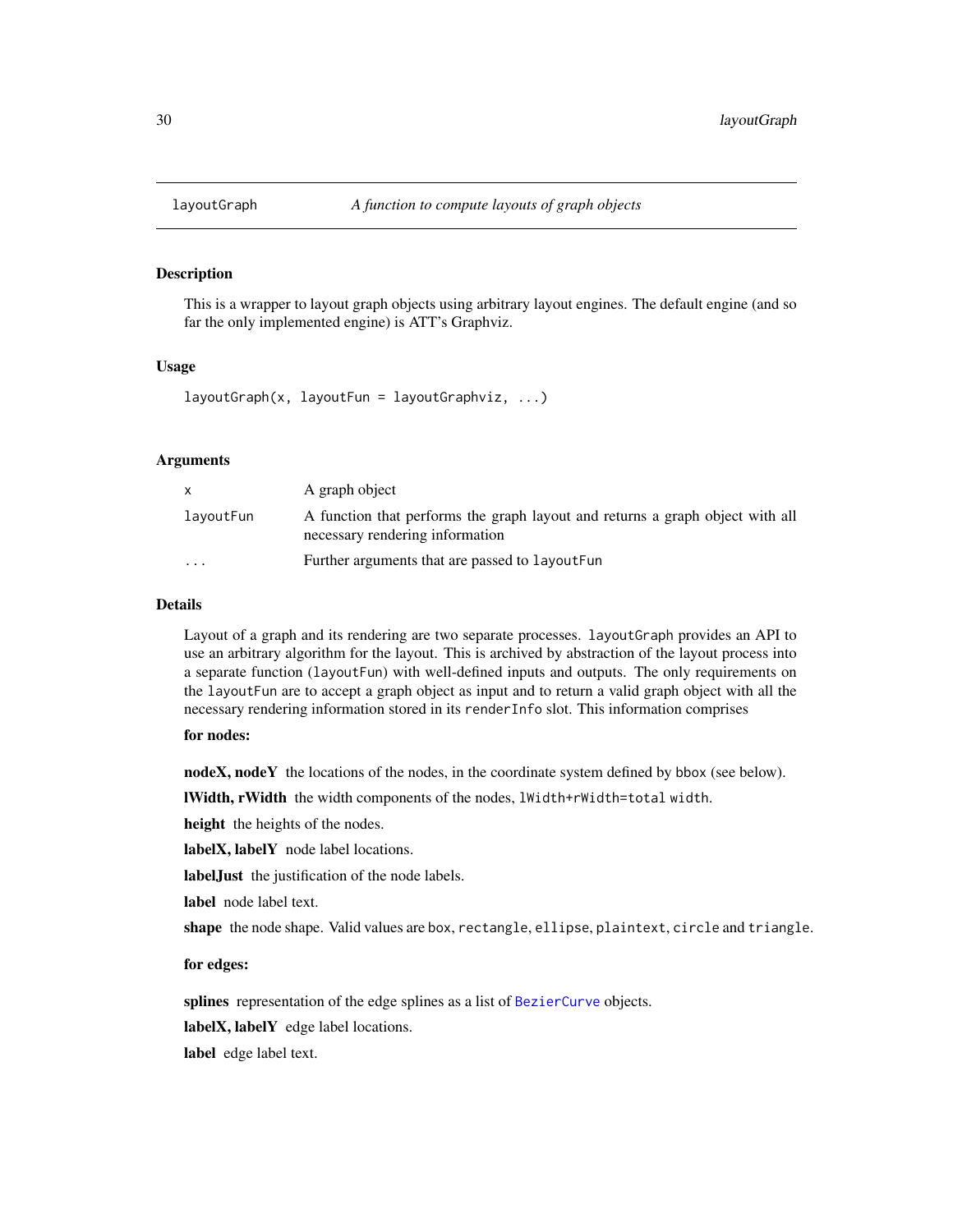- <span id="page-30-0"></span>arrowhead, arrowtail some of Graphviz's arrow shapes are supported. Currently they are: open, normal, dot, odot, box, obox, tee, diamond, odiamond and none. In addition, a user-defined function can be passed which needs to be able to deal with 4 arguments: A list of xy coordinates for the center of the arrowhead, and the graphical parameters col, lwd and lty.
- direction The edge direction. The special value both is used when reciprocrated edges are to be collapsed.

To indicate that this information has been added to the graph, the graph plotting function should also set the laidout flag in the graphData slot to TRUE and add the bounding box information (i.e., the coordinate system in which the graph is laid out) in the format of a two-by-two matrix as item bbox in the graphData slot.

AT&T's Graphviz is the default layout algorithm to use when layoutGraph is called without a specific layoutFun function. See [agopen](#page-5-1) for details about how to tweak Graphviz and the valid arguments that can be passed on through .... The most common ones to set in this context might be layoutType, which controls the type of layout to compute and the nodeAttrs and edgeAttrs arguments, which control the fine-tuning of nodes and edges.

#### Value

An object inheriting from class [graph](#page-0-0)

#### Note

Please note that the layout needs to be recomputed whenever attributes are changed which are bound to affect the position of nodes or edges. This is for instance the case for the arrowhead and arrowtail parameters.

#### Author(s)

Florian Hahne, Deepayan Sarkar

#### See Also

[renderGraph](#page-41-1), [graph.par](#page-0-0), [nodeRenderInfo](#page-0-0), [edgeRenderInfo](#page-0-0), [agopen](#page-5-1),

#### Examples

```
set.seed(123)
V <- letters[1:5]
M < -1:2g1 \leq - \text{randomGraph}(V, M, 0.5)edgemode(g1) <- "directed"
x <- layoutGraph(g1)
renderGraph(x)
## one of Graphviz's additional layout algorithms
x <- layoutGraph(g1, layoutType="neato")
renderGraph(x)
```
## some tweaks to Graphviz's node and edge attributes,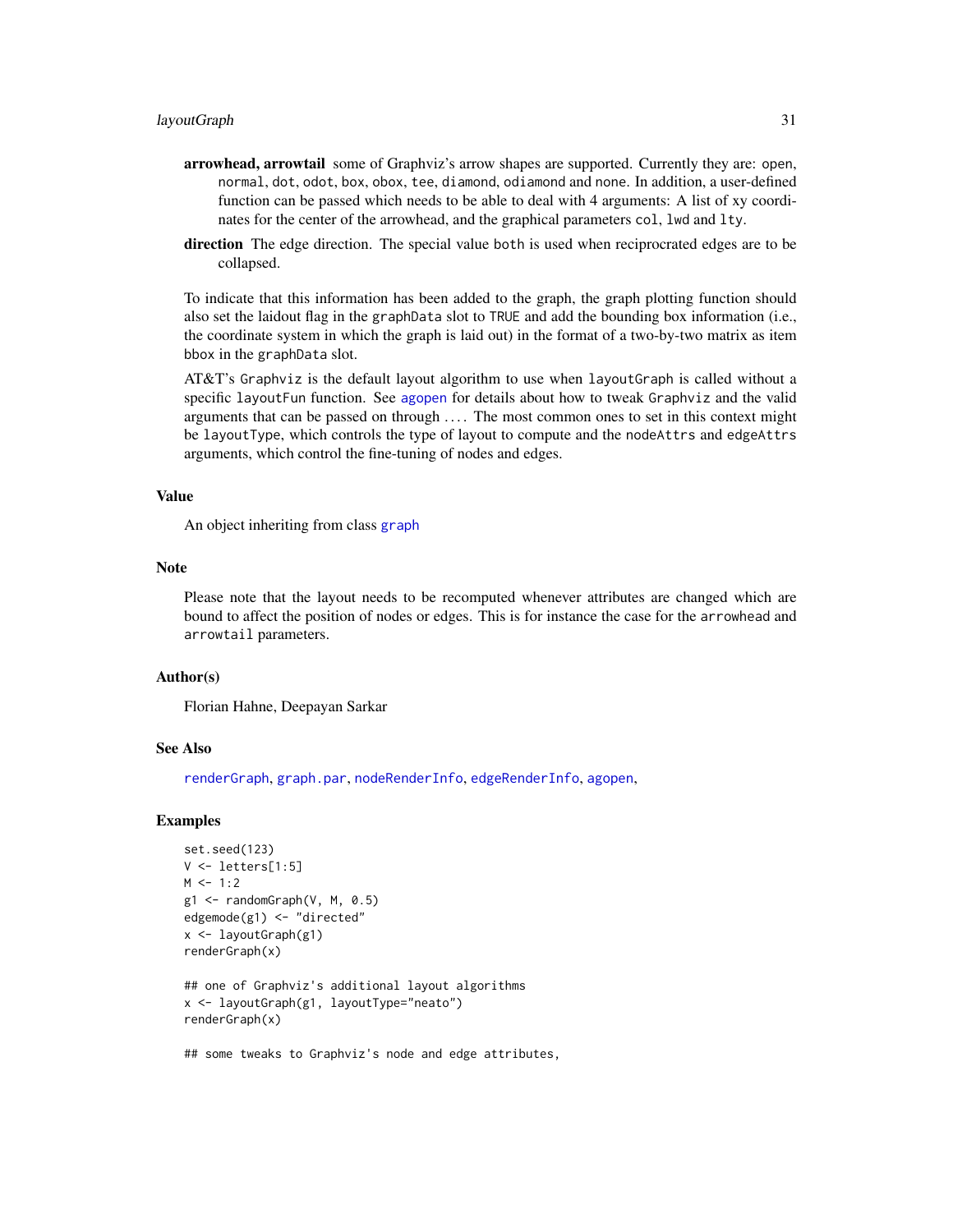```
## including a user-defined arrowhead and node shape functions.
myArrows \leq function(x, ...)
{
for(i in 1:4)points(x,cex=i)
}
myNode <- function(x, col, fill, ...)
symbols(x=mean(x[,1]), y=mean(x[,2]), thermometers=cbind(.5, 1,
runif(1)), inches=0.5,
fg=col, bg=fill, add=TRUE)
eAtt <- list(arrowhead=c("a~b"=myArrows, "b~d"="odiamond", "d~e"="tee"))
nAtt <- list(shape=c(d="box", c="ellipse", a=myNode))
edgemode(g1) <- "directed"
x <- layoutGraph(g1, edgeAttrs=eAtt, nodeAttrs=nAtt, layoutType="neato")
renderGraph(x)
```

| makeNodeAttrs | make a list of character vectors that can be used as a value for the |  |
|---------------|----------------------------------------------------------------------|--|
|               | nodeAttrs argument in agopen                                         |  |

## Description

make a list of character vectors that can be used as a value for the nodeAttrs argument in agopen

#### Usage

```
makeNodeAttrs(g, label = nodes(g), shape = "ellipse",fillcolor = "#e0e0e0", ...)
```
#### Arguments

| g         | graph                                                                                          |
|-----------|------------------------------------------------------------------------------------------------|
| label     | character of length either 1 or numnodes $(g)$ . If the length is 1, the value is<br>recycled. |
| shape     | character of length either 1 or numnodes $(g)$                                                 |
| fillcolor | character of length either 1 or numnodes $(g)$                                                 |
| .         | further named arguments that are character vectors of length either 1 or numNodes(g)           |
|           |                                                                                                |

# Details

This function is trivial but convenient.

# Value

A list of named character vectors, each of which with length numNodes(g).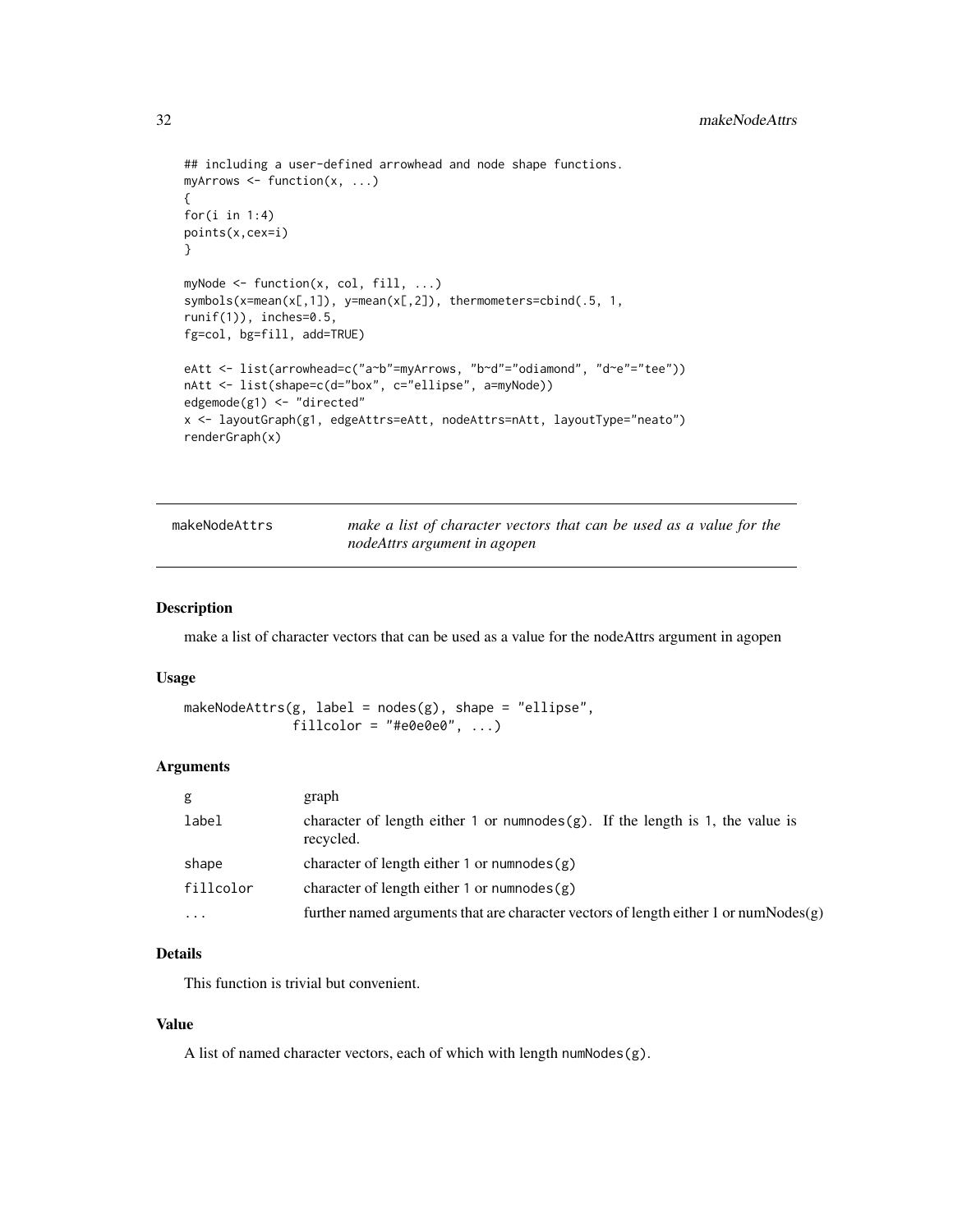# <span id="page-32-0"></span>pEdge-class 33

#### Author(s)

Wolfgang Huber <huber@ebi.ac.uk>

#### Examples

```
g <- randomEGraph(letters[1:10], p=0.2)
makeNodeAttrs(g)
```
pEdge-class *Class "pEdge": A class to represent an edge*

# <span id="page-32-1"></span>Description

This class is used to represent all necessary information to plot an edge in Graphviz

# Details

The attrs slot is a named list, where the names correspond to attributes and the values in the list correspond to the value for that element's attribute.

The subG slot describes which subgraph this edge is a part of. A value of 0 implies that the edge is not a member of any subgraph.

# Objects from the Class

Objects can be created by calls of the form new("pEdge", ...).

# **Slots**

from: Object of class "character": The name of the node on the tail of this edge.

to: Object of class "character": The name of the node on the head of this edge.

attrs: Object of class "list": A list of attributes specific to this edge.

subG: Object of class "integer": Which subgraph this edge is a part of.

#### Methods

from signature(object = "pEdge"): Retrieves the from slot of this edge to signature(object = "pEdge"): Retrieves the to slot of this edge

#### Author(s)

R. Gentleman and Jeff Gentry

# See Also

[pNode](#page-36-1), [agopen](#page-5-1), [buildEdgeList](#page-13-2)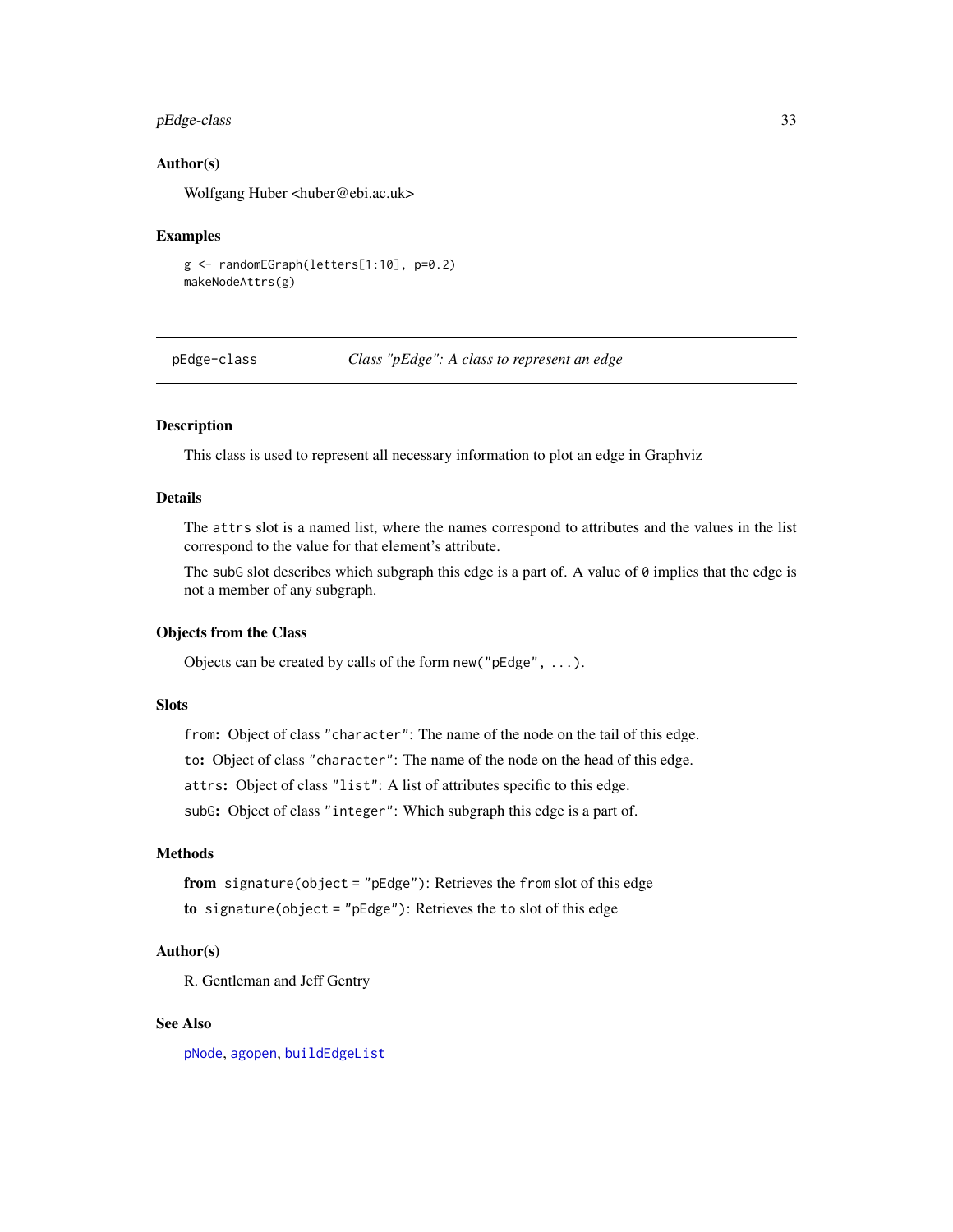# Examples

```
set.seed(123)
V <- letters[1:10]
M < -1:4g1 <- randomGraph(V, M, .2)
z <- buildEdgeList(g1)
vv <- z[[1]] ## Object of type pEdge
vv
from(vv)
to(vv)
```
pieGlyph *A function to plot pie graphs as a glyph*

# Description

This function allows the user to plot a pie graph at a specified x/y location in a plotting region.

# Usage

pieGlyph(x, xpos, ypos, labels = names(x), edges = 200, radius = 0.8, density = NULL, angle = 45,  $col = NL$ 

# Arguments

| xpos         | The x location of the glyph                                                                                                                                                                       |
|--------------|---------------------------------------------------------------------------------------------------------------------------------------------------------------------------------------------------|
| ypos         | The Y location of the glyph                                                                                                                                                                       |
| $\mathsf{x}$ | a vector of positive quantities. The values in x are displayed as the areas of pie<br>slices.                                                                                                     |
| labels       | a vector of character strings giving names for the slices. For empty or NA labels,<br>no pointing line is drawn either.                                                                           |
| edges        | the circular outline of the pie is approximated by a polygon with this many<br>edges.                                                                                                             |
| radius       | the pie is drawn centered in a square box whose sides range from $-1$ to 1. If the<br>character strings labeling the slices are long it may be necessary to use a smaller<br>radius.              |
| density      | the density of shading lines, in lines per inch. The default value of NULL means<br>that no shading lines are drawn. Non-positive values of density also inhibit the<br>drawing of shading lines. |
| angle        | the slope of shading lines, given as an angle in degrees (counter-clockwise).                                                                                                                     |
| col          | a vector of colors to be used in filling or shading the slices. If missing a set of 6<br>pastel colours is used, unless density is specified when par ("fg") is used.                             |
| border, lty  | (possibly vectors) arguments passed to polygon which draws each slice.                                                                                                                            |
| main         | an overall title for the plot.                                                                                                                                                                    |
| $\cdots$     | graphical parameters can be given as arguments to pie. They will affect the<br>main title and labels only.                                                                                        |

<span id="page-33-0"></span>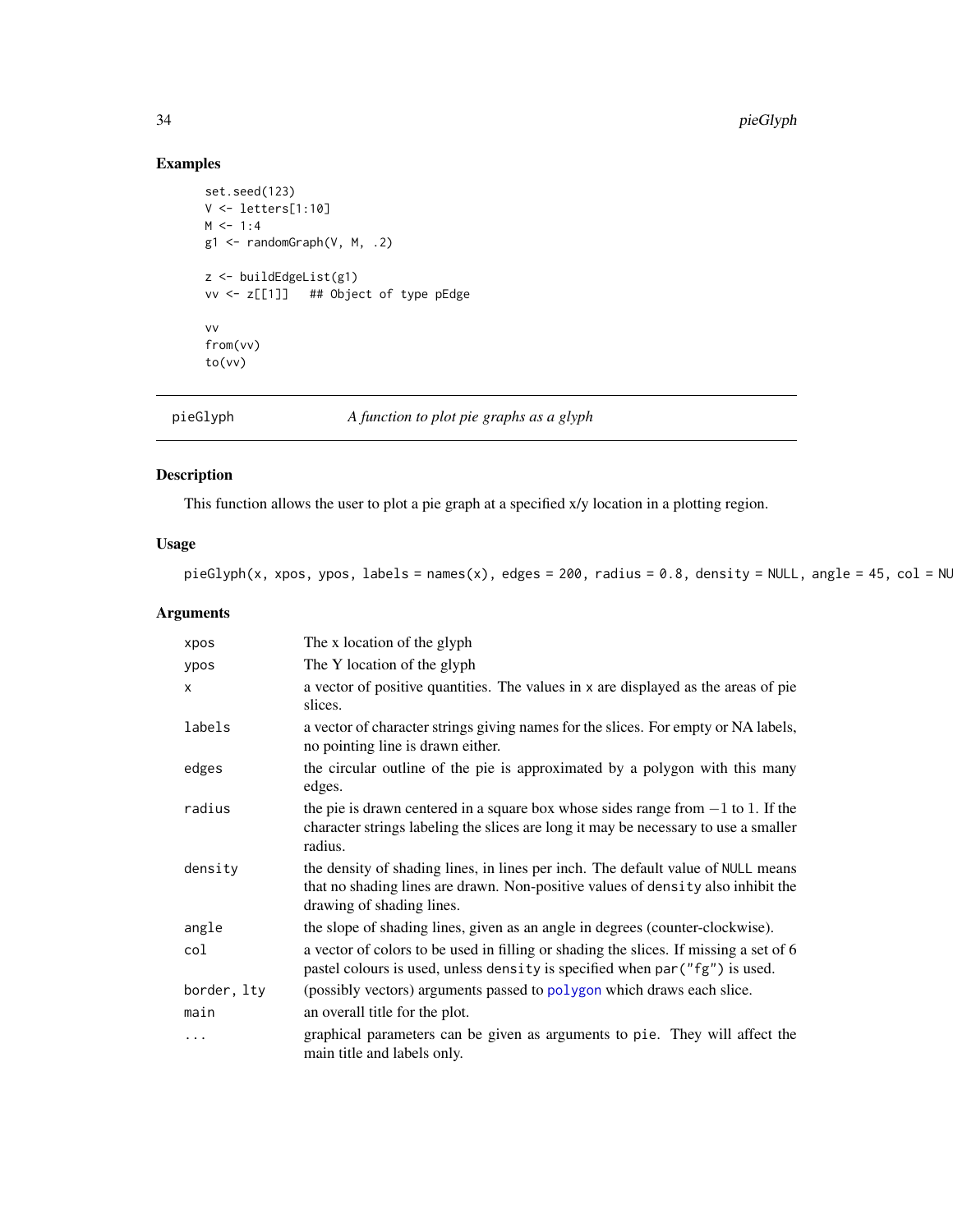# <span id="page-34-0"></span>plot-methods 35

#### Author(s)

R. Gentleman, F. Sim

#### See Also

[pie](#page-0-0)

# Examples

```
plot(1:10, col="white")
pieGlyph(1:20, 5, 5)
```
plot-methods *Plot a graph object - methods*

#### <span id="page-34-1"></span>Description

A plot method for graph objects.

# Usage

```
## S4 method for signature 'graph,ANY'
plot(x, y, ..., name = "", subGList = list(),attrs = list(), nodeAttrs = list(), edgeAttrs = list(),
   recipEdges = c("combined", "distinct"))
## S4 method for signature 'Ragraph,ANY'
plot(x, y, edgesAttrs = list(), ..., main = NULL,cex.main = NULL, col.main = "black", sub = NULL, cex.sub = NULL,
    col.sub = "black", drawNode = drawAgNode, xlab, ylab, mai)
```
#### Arguments

| $\boldsymbol{\mathsf{x}}$ | The graph object to plot                                                                                                                                                           |
|---------------------------|------------------------------------------------------------------------------------------------------------------------------------------------------------------------------------|
| У                         | The layout method to use: One of dot, neato, twopi, circo, and fdp. The<br>default is dot                                                                                          |
| name                      | The name of the graph, passed to agopen                                                                                                                                            |
| subGList                  | A list of subgraphs taken from the primary graph object to be plotted. If pro-<br>vided, these subgraphs will be clustered visually. If not provided, no clusters<br>will be used. |
| attrs                     | A list of Graphyiz attributes to be sent to the layout engine                                                                                                                      |
| nodeAttrs                 | A list of attributes for specific nodes                                                                                                                                            |
| edgeAttrs                 | A list of attributes for specific edges                                                                                                                                            |
| recipEdges                | Determines how to draw reciprocating edges. See agopen                                                                                                                             |
| main, cex.main, col.main  |                                                                                                                                                                                    |
|                           | Main label and graphic parameters for the plot                                                                                                                                     |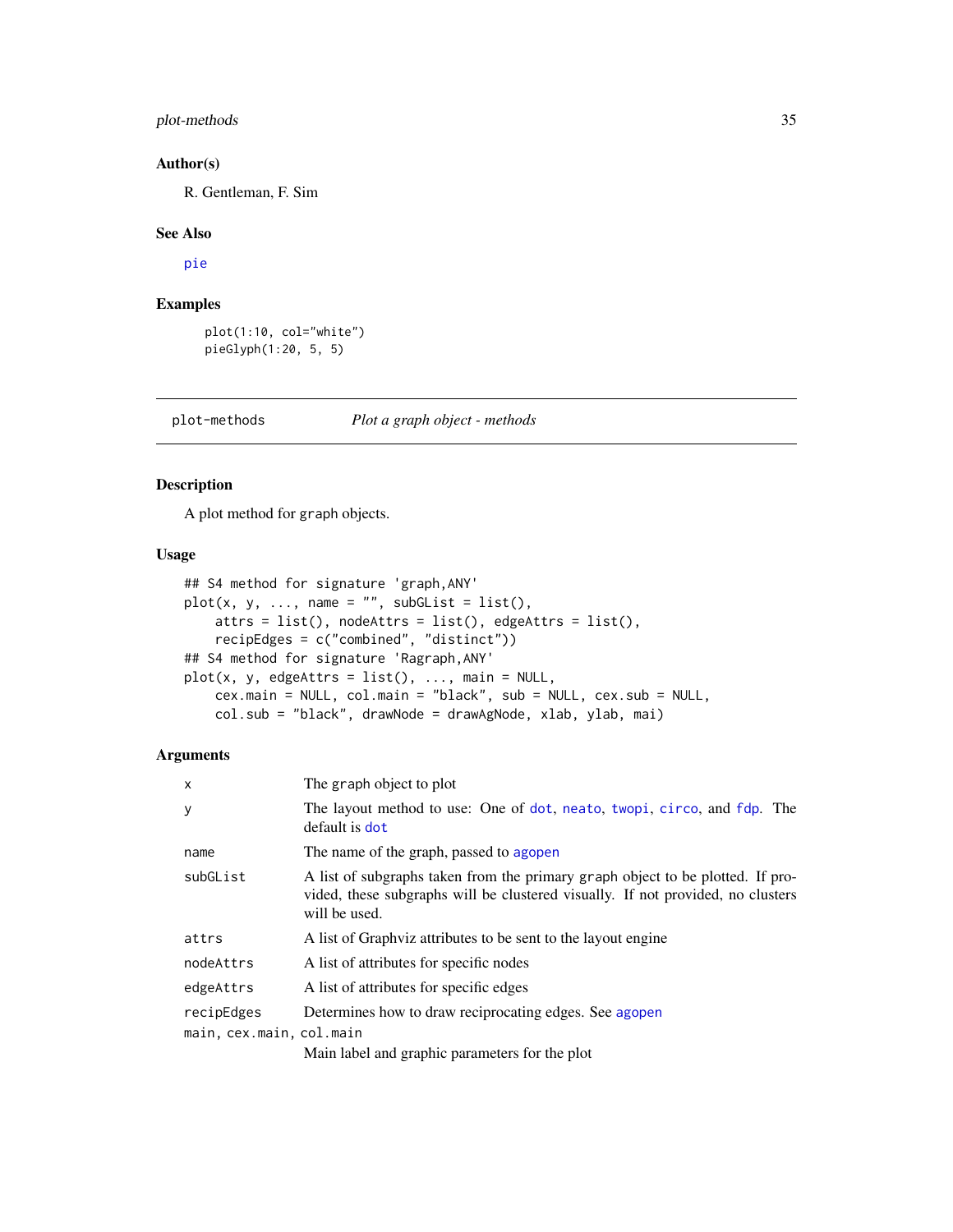<span id="page-35-0"></span>

| sub, cex.sub, col.sub |                                                       |
|-----------------------|-------------------------------------------------------|
|                       | Subtitle and graphic parameters for the plot          |
| drawNode              | Function to draw the nodes. The default is drawagnode |
| xlab                  | Label for the x axis of the plot                      |
| ylab                  | Label for the y axis of the plot                      |
| mai                   | Margins for plot                                      |
|                       | General commands to be sent to plot                   |

#### details

The first plot method in the usage section corresponds to the graph class in the graph package. It will convert the graph object into an object of class Ragraph by using Graphviz to perform the layout. Then it will call the plot method for Ragraph. The plot.graph method is nothing more then a wrapper that calls [agopen](#page-5-1) and plot. Ragraph.

The second plot method in the usage section is for the Ragraph class, which describes a Graphviz structure of a graph. This method will extract necessary information from the object and use it to plot the graph.

Users can specify arbitrary drawing functions for the nodes of the Ragraph with the drawNode argument, although caution is urged. The default drawing function for all nodes is [drawAgNode](#page-3-2), which will draw a basic circle, ellipse or rectangle according to the layout specifications for each node. If supplying a custom function, users are encouraged to look at the code of this function for a more clear picture of the information required to properly draw a node. Users can specify either one custom function to be used for all nodes or a list (where length is equal to the nubmer of nodes) of functions where the Nth element in the list provides the drawing function for the Nth node, and every function will take four parameters - the first is an object of class AgNode representing the node itself and the second is an object of class [xyPoint](#page-45-1) representing the upper right corner of the Graphviz plotting region (where the lower left is  $(0, 0)$ ). The third parameter, attrs is a node attribute list and represents post-layout attribute changes where the user wants to override values present in the layout. The last argument, radConv is a divisor to the radius and is used to convert from Graphviz units to R plotting units. Outside of the first argument, the rest of these (particularly radConv which generally shouldn't be specifically set) do not need to be set by the user, but any drawing function must have them as parameters.

The attrs list requires a particular format. It must be of length 3 with names graph, node, and edge. Each of these elements themselves are lists - such that an element of graph corresponds to a graph element. A full listing of attributes and their possible settings is available at http://www.research.att.com/~erg/graphviz/info/attrs.html. All attribute values should be entered as character strings (even if the requested value is to be otherwise).

The nodeAttrs list is used to specify attributes on a particular node, instead of for all nodes. The format of this list is such that the elements correspond to attributes (the name of the element is used to note which attribute) and each element contains a named vector. The names of the vector denote which nodes are having this attribute set and the values in the vector specify the value.

The edgeAttrs list is identical in format to nodeAttrs. However, the name of the edges is in a particular format where an edge between x and y is named  $x \sim y$ . Note that even in an undirected graph that  $x \sim y$  is not the same as  $y \sim x$  - the name must be in the same order that the edge was defined as having.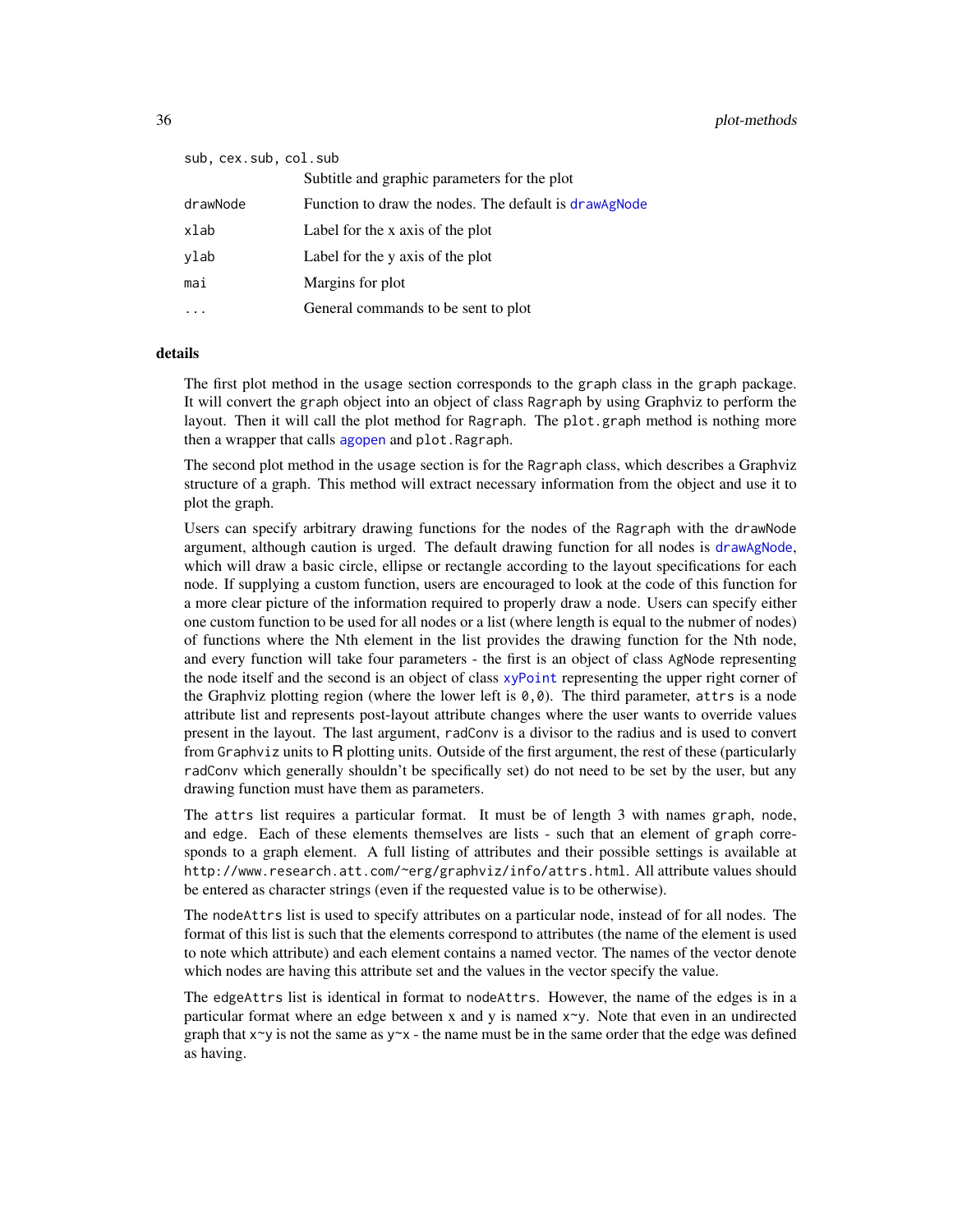<span id="page-36-0"></span>pNode-class 37

#### value

The Ragraph object used for plotting

#### author

Jeff Gentry

## seealso

[graphNEL-class](#page-0-0), [graph-class](#page-0-0)

#### Examples

# WHY DOES THIS NOT WORK IN CHECK? # V <- letters[1:10] # M <- 1:4 # g1 <- randomGraph(V, M, .2) # plot(g1)

pNode-class *Class "pNode": A class to plot nodes*

#### <span id="page-36-1"></span>Description

This class is used to transfer information to Graphviz that is necessary to represent and plot a node.

# Details

The attrs slot is a named list, where the names correspond to attributes and the values in the list correspond to the value for that element's attribute.

The subG slot describes which subgraph this node is a part of. A value of  $\theta$  implies that the node is not a member of any subgraph.

#### Objects from the Class

Objects can be created by calls of the form new("pNode", ...).

# **Slots**

name: Object of class "character": The name of the node, used to reference the node.

attrs: Object of class "list": A list of attributes specific to this node.

subG: Object of class "integer": Which subgraph this node is a part of.

# Methods

name signature(object = "pNode"): Retrieves the name slot of the object.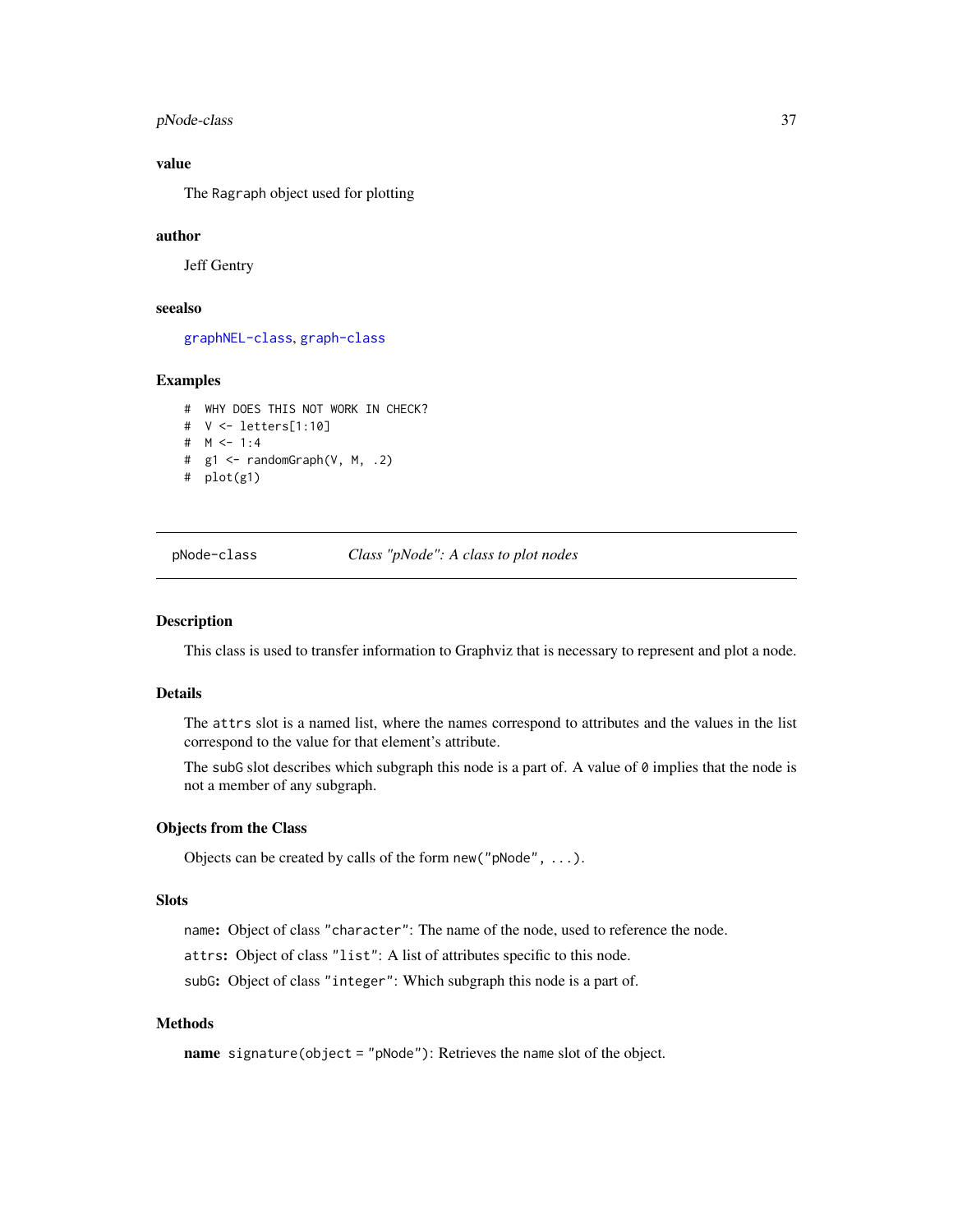#### Author(s)

R. Gentleman and Jeff Gentry

# See Also

[pEdge](#page-32-1), [agopen](#page-5-1), [buildNodeList](#page-13-1)

#### Examples

```
set.seed(123)
V \leftarrow \text{letters}[1:10]M < -1:4g1 \leftarrow randomGraph(V, M, .2)
z <- buildNodeList(g1)
z[[1]] ## Object of type pNode
name(z[[1]])
```
<span id="page-37-2"></span>Ragraph-class *Class "Ragraph": A class to handle libgraph representations*

# <span id="page-37-1"></span>**Description**

Class Ragraph is used to handle libgraph representations of R graph objects.

# Objects from the Class

Objects can be created by calls to the function agopen.

# **Slots**

agraph: Object of class "externalptr": A C based structure containing the libgraph information laidout: Object of class "logical": Whether or not this graph has been laid out or not. layoutType: Object of class "character": The layout method used for this object edgemode: Object of class "character": The edgemode for this graph - "directed" or "undirected" AgNode: Object of class "list": A list of AgNode objects. AgEdge: Object of class "list": A list of AgEdge objects. boundBox: Object of class "boundBox": Defines the bounding box of the plot. bg: Object of class "character": The background color. fg: Object of class "character": The foreground color.

<span id="page-37-0"></span>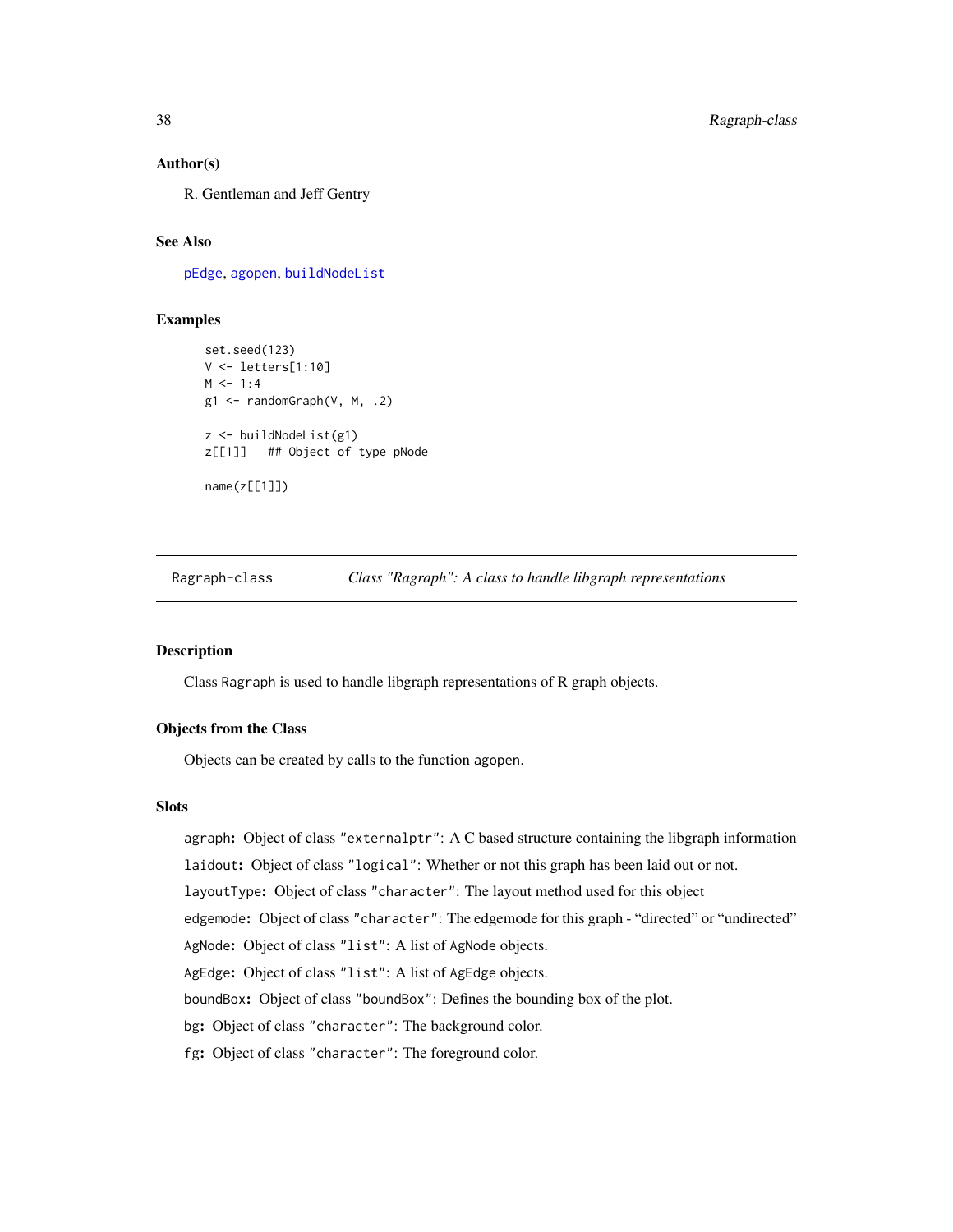#### Ragraph-class 39

#### **Methods**

- show signature(object = "Ragraph"): A brief summary of the contents
- **agraph** signature(object = "Ragraph"): Returns the external libgraph pointer
- laidout signature(object = "Ragraph"): Returns the laidout slot

boundBox signature(object = "Ragraph"): Returns the bounding box.

- $AgEdge$  signature(object = "Ragraph"): Returns the edge list.
- $AgNode$  signature(object = "Ragraph"): Returns the node list.
- edgemode signature(object = "Ragraph"): Retrieves the edgemode of this object.
- layoutType signature(object = "Ragraph"): Retrieves the method used for the layout of this graph.
- edgeNames signature(object = "Ragraph"): Returns a vector of the names of the edges in this graph.
- **graphDataDefaults** signature(self= "Ragraph"): Gets default attributes of the given graph.
- graphDataDefaults<- signature(self= "Ragraph", attr="vector", value="vector"): Sets default attributes of the given graph.
- graphData signature(self= "Ragraph", attr="vector"): Gets attributes of the given graph.
- graphData<- signature(self= "Ragraph", attr="vector", value="vector"): Sets attributes of the given graph.
- clusterData signature(self= "Ragraph", cluster="numeric", attr="vector"): Gets attributes of a cluster for the given graph.
- clusterData<- signature(self= "Ragraph", cluster="numeric", attr="vector", value="vector"): Sets attributes of a cluster for the given graph.
- edgeDataDefaults signature(self= "Ragraph", attr="missing"): Gets default attributes of the given edge.
- edgeDataDefaults<- signature(self= "Ragraph", attr="vector", value="vector"): Sets default attributes of the given edge.
- edgeData signature(self= "Ragraph", from="vector", to="vector", attr="vector"): Gets attributes of the given edge.
- edgeData<- signature(self= "Ragraph", from="vector", to="vector", attr="vector", value="vector"): Sets attributes of the given edge.
- nodeDataDefaults signature(self= "Ragraph", attr="missing"): Gets default attributes of the given node.
- nodeDataDefaults<- signature(self= "Ragraph", attr="vector", value="vector"): Sets default attributes of the given node.
- nodeData signature(self= "Ragraph", n="vector", attr="vector"): Gets attributes of the given node.
- nodeData<- signature(self= "Ragraph", n="vector", attr="vector", value="vector"): Sets attributes of the given node.
- getNodeXY signature(object = "Ragraph"): Returns a two element list, the first element contains a numerical vector with the 'x' positions of every node in this graph, and the second element contains a numerical vector with the 'y' positions for every node in the graph.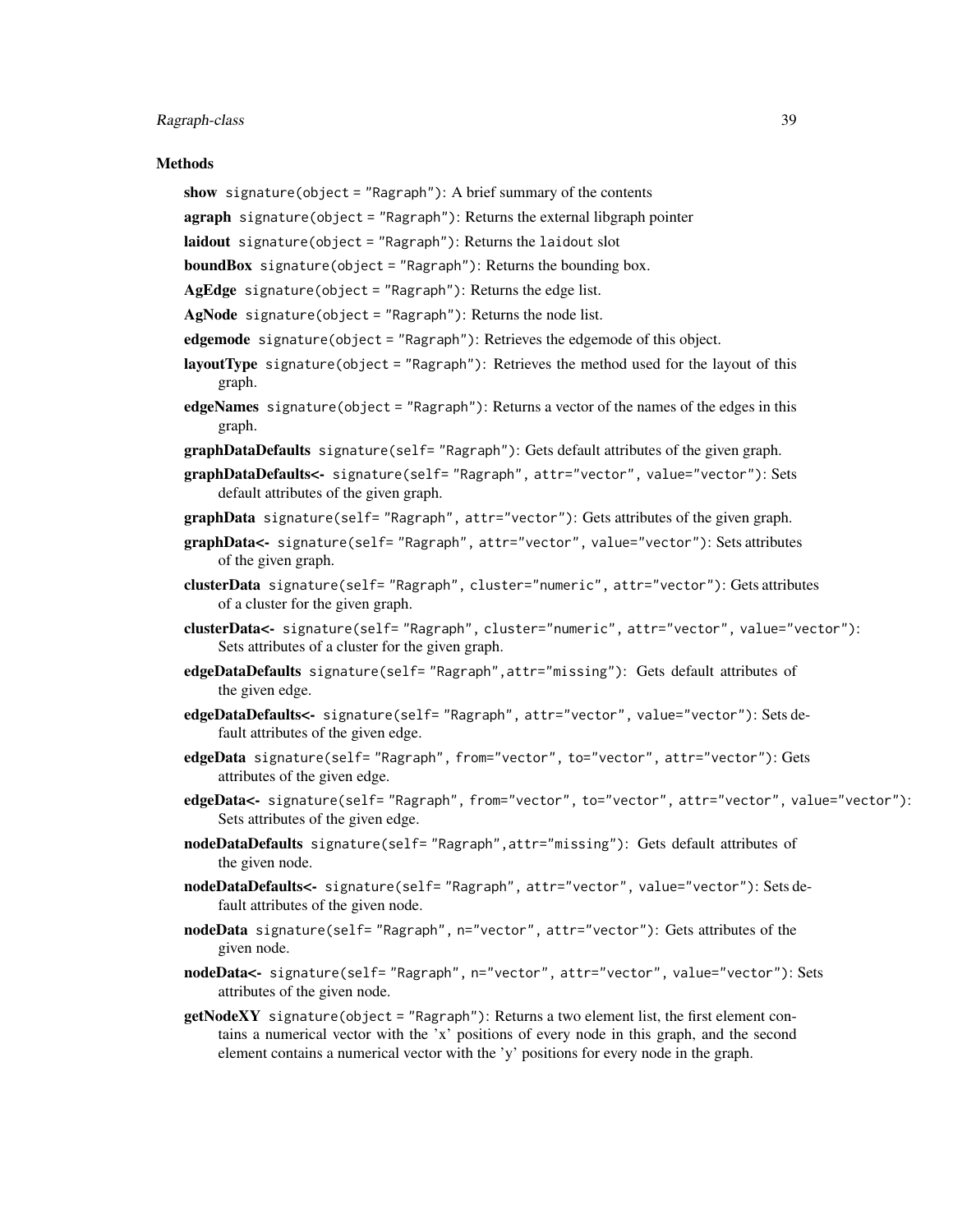- <span id="page-39-0"></span>getNodeHeight signature(object = "Ragraph"): Returns a vector with the heights of every node in the graph
- getNodeLW signature(object = "Ragraph"): Returns a vector with the left width of every node in the graph.
- getNodeRW signature(object = "Ragraph"): Returns a vector with the right width of every node in the graph.

#### Author(s)

Jeff Gentry and Li Long <li.long@isb-sib.ch>

# See Also

[agopen](#page-5-1)

```
set.seed(123)
V <- letters[1:10]
M < -1:4g1 \leftarrow randomGraph(V, M, .2)
z \leftarrow agopen(g1, "foo")z
## The various methods in action
## These methods are all used to obtain positional information about nodes
getNodeXY(z)
getNodeHeight(z)
getNodeLW(z)
getNodeRW(z)
## Retrieve information about the edges in the graph
edgeNames(z)
edgemode(z)
## These get information about the layout
laidout(z)
layoutType(z)
boundBox(z)
## Used to retrieve the entire list of edges or nodes
AgEdge(z)
AgNode(z)
```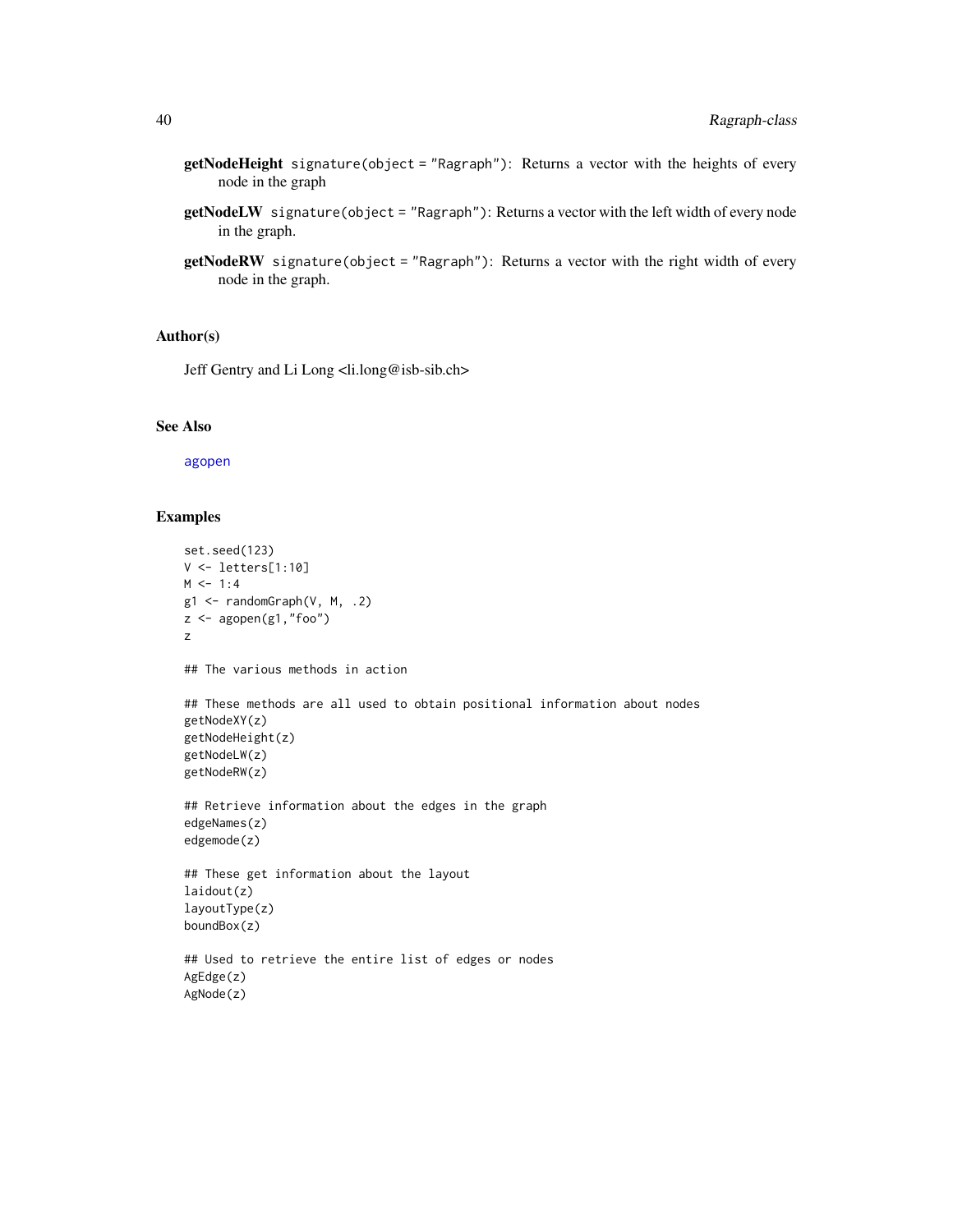<span id="page-40-0"></span>

# Description

This function can be used to retrieve a numerical vector which will describe which edges in a graph would be removed if recipEdges is set to combined during plotting.

#### Usage

```
removedEdges(graph)
```
# Arguments

graph An object of class graph or Ragraph, the graph to perform this operation on

# Details

This function will simply detect which (if any) edges in a graph would be removed during combination of reciprocated edges.

# Value

A numerical vector, where the values correspond to removed edges.

# Author(s)

Jeff Gentry

#### See Also

[edgeNames](#page-0-0), [agopen](#page-5-1), [buildEdgeList](#page-13-2)

```
set.seed(123)
V <- letters[1:10]
M < -1:4g1 \leftarrow \text{randomGraph}(V, M, .2)removedEdges(g1)
```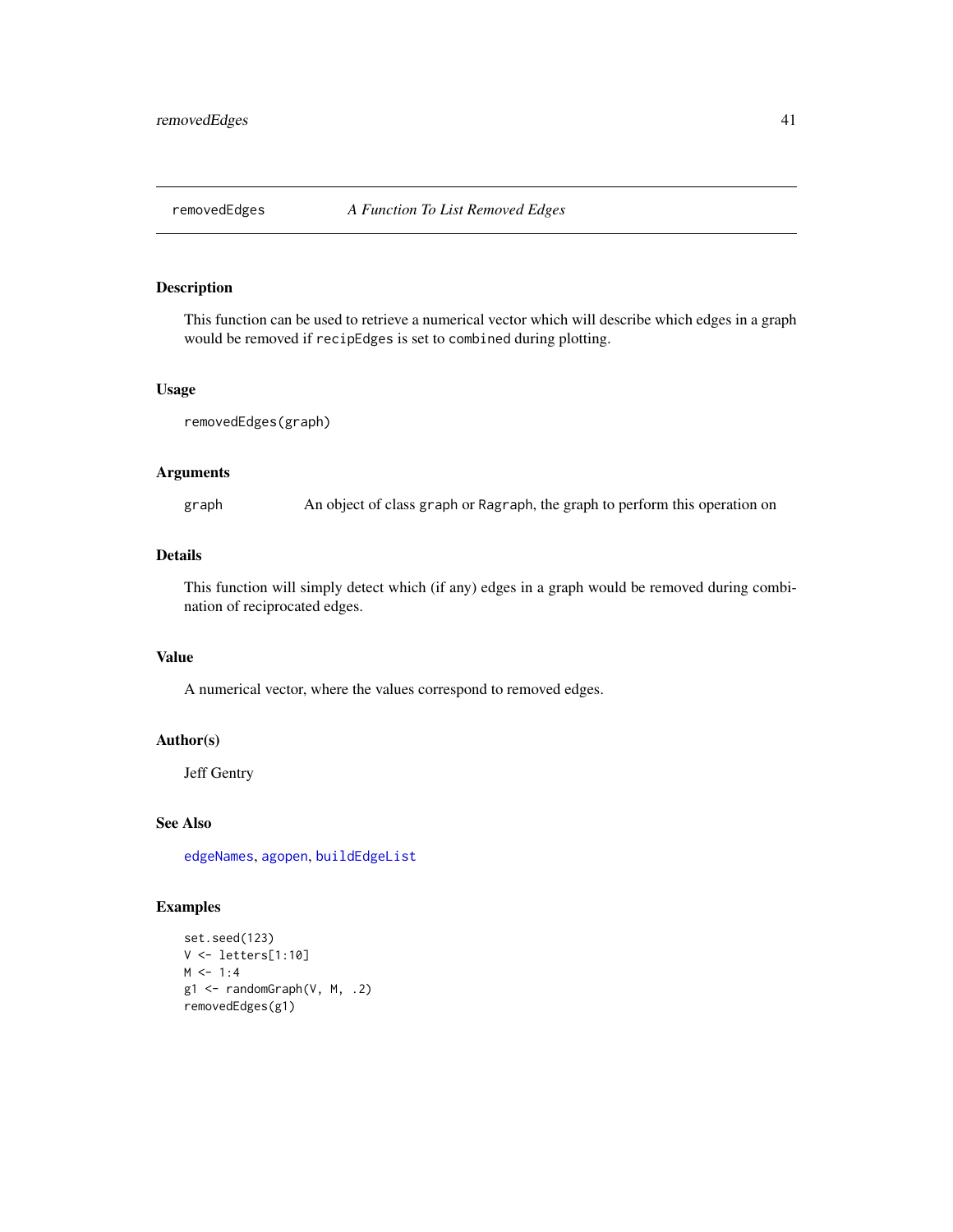<span id="page-41-1"></span><span id="page-41-0"></span>

# Description

This method uses the renderInfo slot of a graph object to render it on a plotting device. The graph must have been laid out using the [layoutGraph](#page-29-1) function before.

#### Usage

```
## S4 method for signature 'graph'
renderGraph(x, ..., drawNodes="renderNodes", drawEdges=renderEdges, graph.pars=list())
```
# Arguments

| X          | An object derived from class graph                                                                                                                                                                                                                                                                                                                                                                                                                                                                                                                                                                                                                                                                                                                                                                                                                |
|------------|---------------------------------------------------------------------------------------------------------------------------------------------------------------------------------------------------------------------------------------------------------------------------------------------------------------------------------------------------------------------------------------------------------------------------------------------------------------------------------------------------------------------------------------------------------------------------------------------------------------------------------------------------------------------------------------------------------------------------------------------------------------------------------------------------------------------------------------------------|
| drawNodes  | A function that is used for the node rendering. The details of its API are still un-<br>decided, so far the input to the function is the (laid out) graph object. Defaults to<br>renderNodes, which is not exported in the name space (type Rgraphviz:::renderNodes<br>to see the function definition). This default function knows how to draw node<br>shapes of type box, rectangle, ellipse, plaintext, circle and triangle.<br>In addition, an arbitrary user-defined function can be passed on to draw the node.<br>This function needs to be able to deal with the following arguments: a two-by-<br>two matrix of the bounding box for the respective node, and labelX, labelY,<br>fill, col, lwd, lty, textCol, style, label and fontsize, which are all de-<br>fined by the layout algorithm or are graphical nodeRenderInfo parameters. |
| drawEdges  | A function that is used for the edge rendering. Defaults to renderEdges. Cur-<br>rently, this function can draw different types of arrowheads: open, normal, dot,<br>odot, box, obox, tee, diamond, odiamond and none. In addition, a user-defined<br>function can be passed as arrowhead or arrowtail parameters which needs to<br>be able to deal with 4 arguments: A list of xy coordinates for the center of the<br>arrowhead, and the graphical parameters col, lwd and lty.                                                                                                                                                                                                                                                                                                                                                                 |
| graph.pars | A list of rendering parameters to use as defaults. Parameters that have been<br>explicitely set using nodeRenderInfo, edgeRenderInfo or graphRenderInfo<br>take precendence. If not explicitely supplied, the value of a call to graph.par is<br>used. This design allows to set session-wide defaults.                                                                                                                                                                                                                                                                                                                                                                                                                                                                                                                                           |
| $\cdots$   | further arguments                                                                                                                                                                                                                                                                                                                                                                                                                                                                                                                                                                                                                                                                                                                                                                                                                                 |

# Details

This method can render graph objects that have previously been laid out using the function [layoutGraph](#page-29-1). The details for user defined node drawing remain to be decided.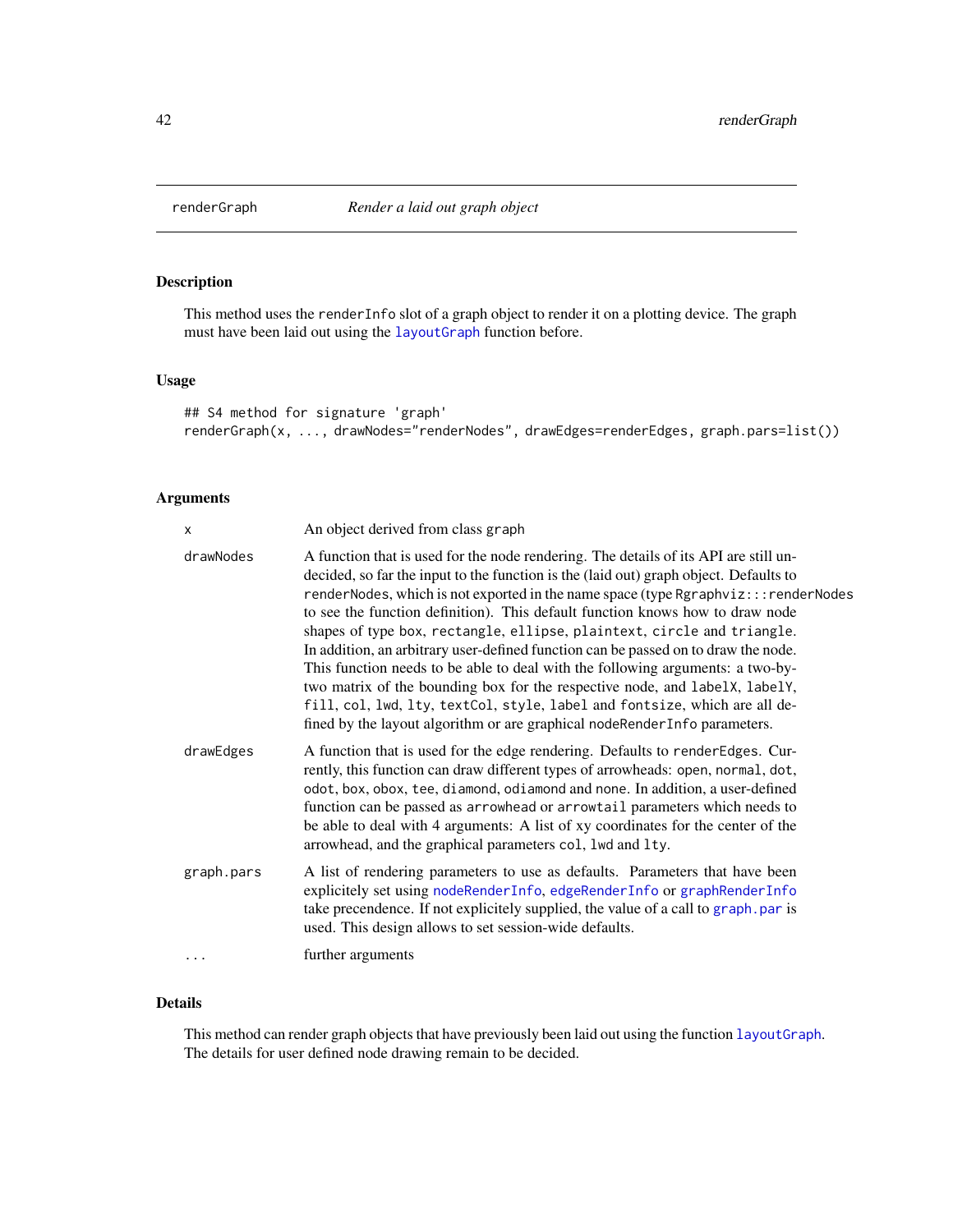# <span id="page-42-0"></span>renderGraph 43

# Value

An object derived from class graph with information about the coordinates of the nodes in the coordinate system of the plotting device added to the renderInfo slot.

#### Author(s)

Florian Hahne

# See Also

[layoutGraph](#page-29-1), link[graph:renderInfo-class]{nodeRenderInfo}, link[graph:renderInfo-class]{edgeRenderInfo}, link[graph:renderInfo-class]{graphRenderInfo},

```
set.seed(123)
V <- letters[1:5]
M < -1:2g1 \leq - \text{randomGraph}(V, M, 0.5)edgemode(g1) <- "directed"
x <- layoutGraph(g1)
renderGraph(x)
## one of Graphviz's additional layout algorithms
x <- layoutGraph(g1, layoutType="neato")
renderGraph(x)
## some tweaks to Graphviz's node and edge attributes,
## including a user-defined arrowhead and node shape functions.
myArrows <- function(x, ...)
{
for(i in 1:4)
points(x,cex=i)
}
myNode <- function(x, col, fill, ...)
symbols(x=mean(x[,1]), y=mean(x[,2]), thermometers=cbind(.5, 1,
runif(1)), inches=0.5,
fg=col, bg=fill, add=TRUE)
eAtt <- list(arrowhead=c("a~b"=myArrows, "b~d"="odiamond", "d~e"="tee"))
nAtt <- list(shape=c(d="box", c="ellipse", a=myNode))
edgemode(g1) <- "directed"
x <- layoutGraph(g1, edgeAttrs=eAtt, nodeAttrs=nAtt, layoutType="neato")
renderGraph(x)
```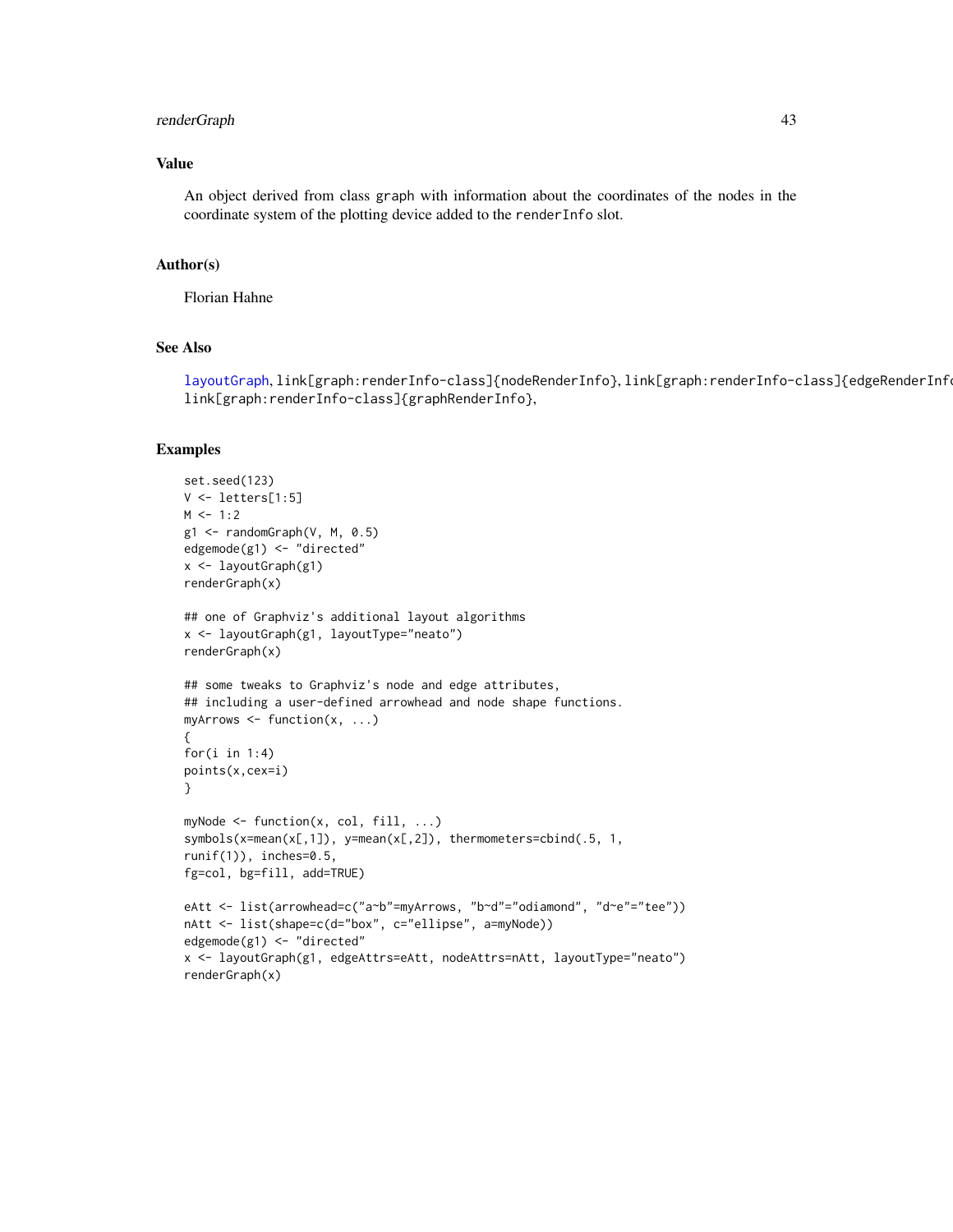<span id="page-43-0"></span>

#### Description

This generic is used to convert objects of varying classes to the Dot language. Currently, only the graph class is supported.

#### Usage

toDot(graph, filename, ...)

#### Arguments

| graph    | The graph to output to Dot         |
|----------|------------------------------------|
| filename | The name of the file to output to. |
| .        | Any arguments to pass on to agopen |

# details

The method defined for graph objects is a convenience wrapper around [agopen](#page-5-1) and [agwrite](#page-10-2) in that order. It will take an object of class graph (or one of its subclasses), call agopen (any extra arguments besides the graph and the name parameter should be passed in via ...) and then write the resulting information via [agwrite](#page-10-2) in the file specified by filename.

# author

Jeff Gentry

# seealso

[agopen](#page-5-1), [agwrite](#page-10-2), [graph-class](#page-0-0)

```
set.seed(123)
V <- letters[1:10]
M < -1:4g1 \leftarrow \text{randomGraph}(V, M, .2)nAttrs <- list()
eAttrs <- list()
nAttrs$label <- c(a="lab1", b="lab2", g="lab3", d="lab4")
eAttrs$label <- c("a~h"="test", "c~h"="test2")
nAttrs$color <- c(a="red", b="red", g="green", d="blue")
eAttrs$color <- c("a~d"="blue", "c~h"="purple")
toDot(g1, tempfile(), nodeAttrs=nAttrs, edgeAttrs=eAttrs)
```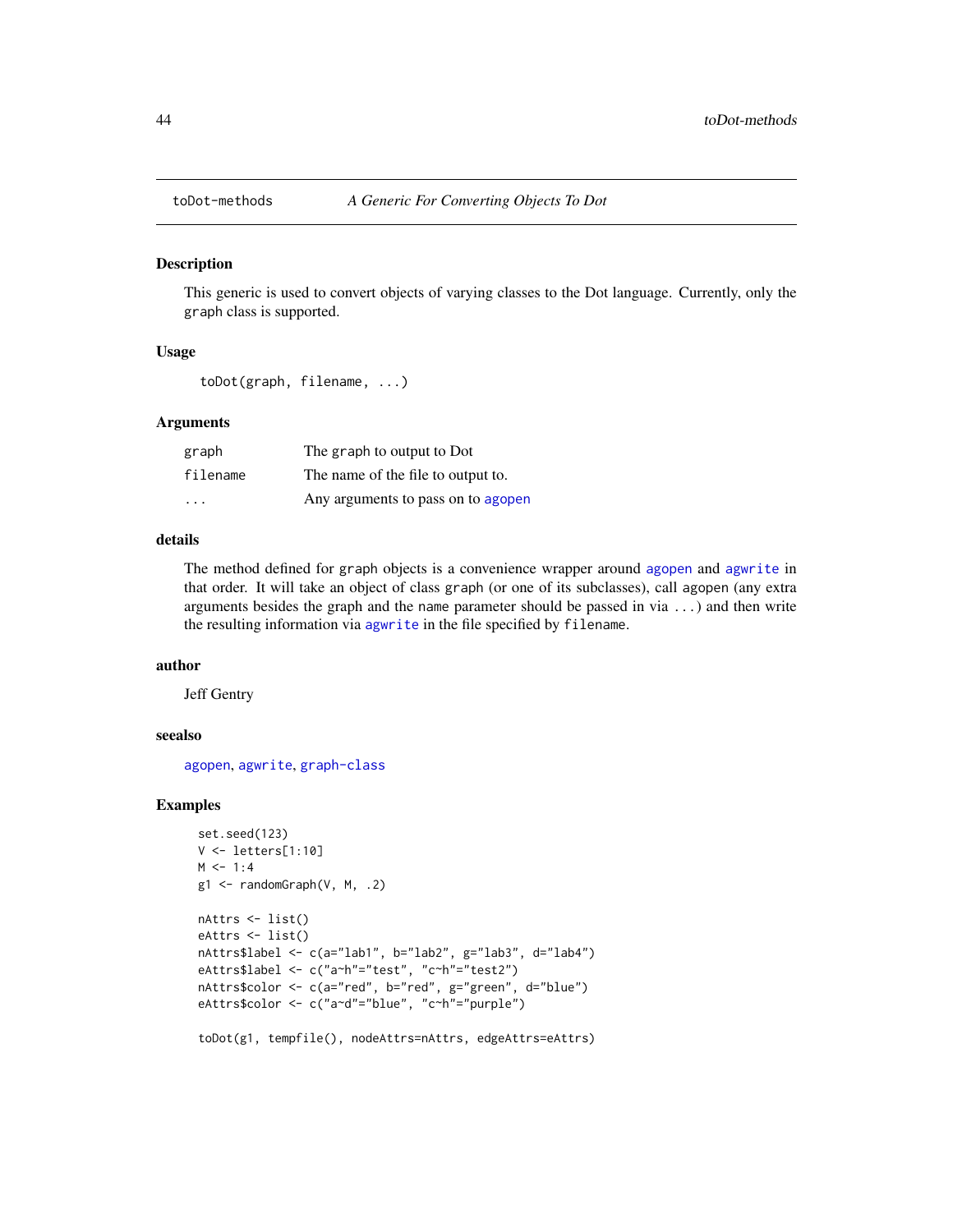<span id="page-44-0"></span>

#### Description

Render a graph in a file with given format

# Usage

toFile(graph, layoutType = "dot", filename, fileType = "dot")

# Arguments

| graph      | an instance of the Ragraph class                                                                                    |
|------------|---------------------------------------------------------------------------------------------------------------------|
| layoutType | Which layout algorithm to use. Defaults to dot, and see graphvizCapabilities()\$layoutTypes<br>for possible values. |
| filename   | output file name                                                                                                    |
| fileType   | Output file type. Defaults to dot, and see graphvizCapabilities()\$deviceTypes<br>for possible values.              |

# Details

This function takes a given Ragraph, does the chosen layout, then renders the output to an external file. Users could view the output file with corresponding viewer.

# Value

toFile returns NULL after writing to a file.

#### Author(s)

Li Long <li.long@isb-sib.ch>

# References

Rgraphviz by E. Ganssner, S. North, www.graphviz.org

```
g1_gz <- gzfile(system.file("GXL/graphExample-01.gxl.gz",
                            package="graph"))
if(require(XML)) {
  g1 <- fromGXL(g1_gz)
  ag <- agopen(g1, name="test")
  toFile(ag, layoutType="dot", filename="g1_dot.svg", fileType="svg")
  toFile(ag, layoutType="neato", filename="g1_neato.ps", fileType="ps")
```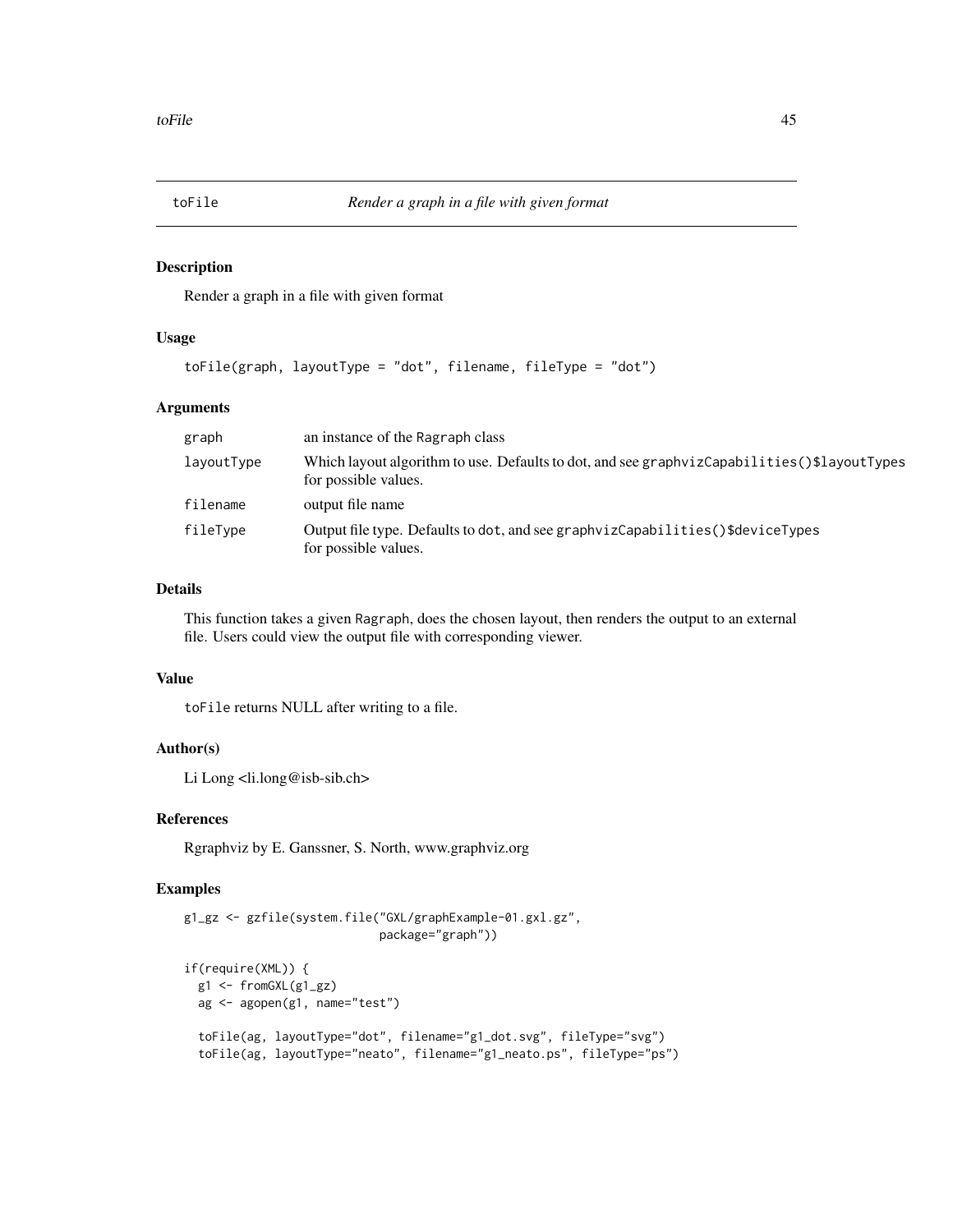```
toFile(ag, layoutType="twopi", filename="g1_twopi.svg", fileType="svg")
}
```
xyPoint-class *Class "xyPoint": A class to represent a X/Y coordinate.*

# <span id="page-45-1"></span>Description

This class is used to describe a coordinate in 2-dimensional (X/Y) space

#### Objects from the Class

Objects can be created by calls of the form new("xyPoint", ...).

#### Slots

x: Object of class "numeric" The x coordinate

y: Object of class "numeric" The y coordinate

# Methods

getX Returns the value stored in the x slot

getY Returns the value stored in the y slot

getPoints Returns a vector of two numerical values representing the x and y positions

show Display information about the object in a concise fashion

# Author(s)

Jeff Gentry

```
z <- new("xyPoint", x=150, y=30)
z
getPoints(z)
getX(z)
getY(z)
```
<span id="page-45-0"></span>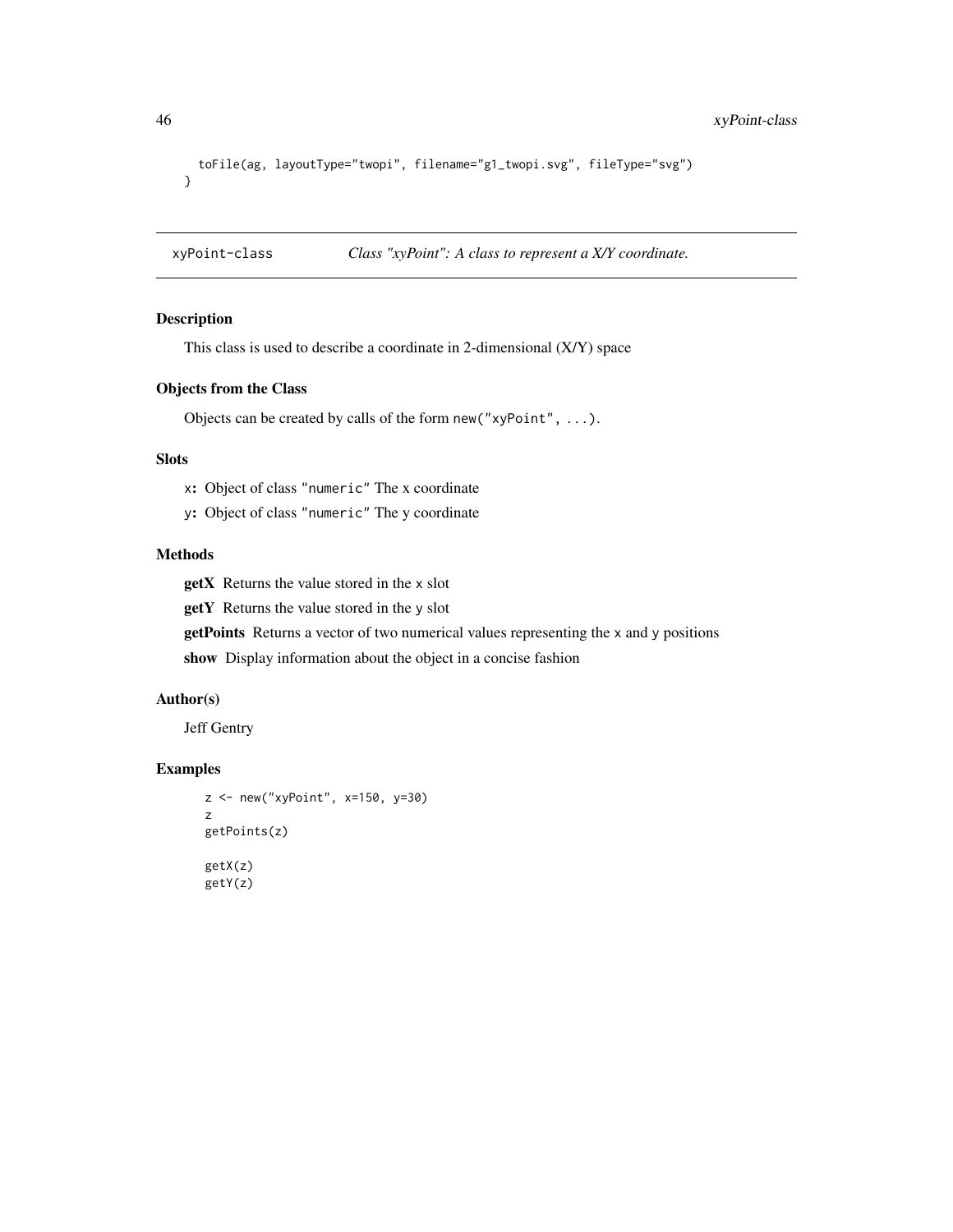# <span id="page-46-0"></span>**Index**

∗ aplot pieGlyph, [34](#page-33-0) ∗ classes AgEdge-class, [2](#page-1-0) AgNode-class, [4](#page-3-0) AgTextLabel-class, [9](#page-8-0) BezierCurve-class, [12](#page-11-0) boundingBox-class, [13](#page-12-0) pEdge-class, [33](#page-32-0) pNode-class, [37](#page-36-0) Ragraph-class, [38](#page-37-0) xyPoint-class, [46](#page-45-0) ∗ dplot makeNodeAttrs, [32](#page-31-0) ∗ graphs agopen, [6](#page-5-0) agopenSimple, [8](#page-7-0) agwrite, [11](#page-10-0) buildNodeList, [14](#page-13-0) getDefaultAttrs, [16](#page-15-0) graphLayout, [18](#page-17-0) GraphvizAttributes, [19](#page-18-0) GraphvizLayouts, [27](#page-26-0) graphvizVersion, [29](#page-28-0) layoutGraph, [30](#page-29-0) pieGlyph, [34](#page-33-0) plot-methods, [35](#page-34-0) removedEdges, [41](#page-40-0) toDot-methods, [44](#page-43-0) ∗ methods clusterData-methods, [15](#page-14-0) graphData-methods, [17](#page-16-0) graphDataDefaults-methods, [18](#page-17-0) plot-methods, [35](#page-34-0) renderGraph, [42](#page-41-0) toDot-methods, [44](#page-43-0) ∗ models toFile, [45](#page-44-0)

AgEdge *(*AgEdge-class*)*, [2](#page-1-0)

AgEdge,Ragraph-method *(*Ragraph-class*)*, [38](#page-37-0) AgEdge-class, [2](#page-1-0) AgEdge<- *(*AgEdge-class*)*, [2](#page-1-0) AgEdge<-,Ragraph-method *(*Ragraph-class*)*, [38](#page-37-0) AgNode *(*AgNode-class*)*, [4](#page-3-0) AgNode,Ragraph-method *(*Ragraph-class*)*, [38](#page-37-0) AgNode-class, [4](#page-3-0) AgNode<- *(*AgNode-class*)*, [4](#page-3-0) AgNode<-,Ragraph-method *(*Ragraph-class*)*, [38](#page-37-0) agopen, [6,](#page-5-0) *[11](#page-10-0)*, *[15](#page-14-0)*, *[17](#page-16-0)*, *[19](#page-18-0)*, *[26](#page-25-0)*, *[29](#page-28-0)*, *[31](#page-30-0)*, *[33](#page-32-0)*, *[35,](#page-34-0) [36](#page-35-0)*, *[38](#page-37-0)*, *[40,](#page-39-0) [41](#page-40-0)*, *[44](#page-43-0)* agopenSimple, [8](#page-7-0) agraph *(*Ragraph-class*)*, [38](#page-37-0) agraph,Ragraph-method *(*Ragraph-class*)*, [38](#page-37-0) agread, *[11](#page-10-0)* agread *(*agwrite*)*, [11](#page-10-0) AgTextLabel-class, [9](#page-8-0) agwrite, [11,](#page-10-0) *[44](#page-43-0)* arrowhead *(*AgEdge-class*)*, [2](#page-1-0) arrowhead,AgEdge-method *(*AgEdge-class*)*,  $\overline{2}$  $\overline{2}$  $\overline{2}$ arrowsize *(*AgEdge-class*)*, [2](#page-1-0) arrowsize,AgEdge-method *(*AgEdge-class*)*,  $\mathcal{D}$ arrowtail *(*AgEdge-class*)*, [2](#page-1-0) arrowtail,AgEdge-method *(*AgEdge-class*)*,  $\mathcal{D}$ BezierCurve, *[3](#page-2-0)*, *[30](#page-29-0)* BezierCurve *(*BezierCurve-class*)*, [12](#page-11-0)

BezierCurve-class, [12](#page-11-0) bezierPoints *(*BezierCurve-class*)*, [12](#page-11-0) bezierPoints,BezierCurve-method *(*BezierCurve-class*)*, [12](#page-11-0) bLines *(*BezierCurve-class*)*, [12](#page-11-0)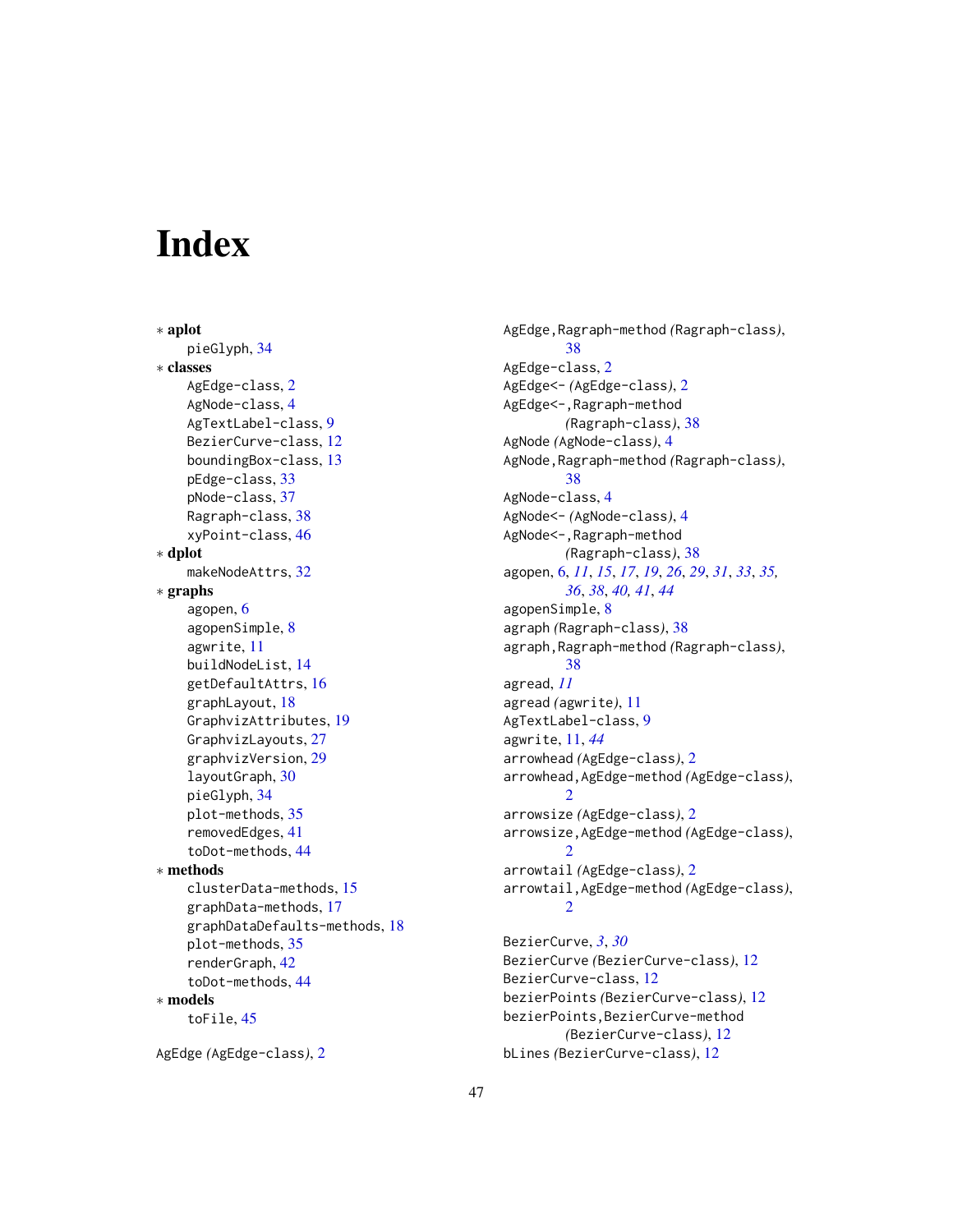# 48 INDEX

bLines,BezierCurve-method *(*BezierCurve-class*)*, [12](#page-11-0) botLeft *(*boundingBox-class*)*, [13](#page-12-0) botLeft,boundingBox-method *(*boundingBox-class*)*, [13](#page-12-0) boundBox *(*Ragraph-class*)*, [38](#page-37-0) boundBox,Ragraph-method *(*Ragraph-class*)*, [38](#page-37-0) boundingBox *(*boundingBox-class*)*, [13](#page-12-0) boundingBox-class, [13](#page-12-0) buildEdgeList, *[6](#page-5-0)*, *[33](#page-32-0)*, *[41](#page-40-0)* buildEdgeList *(*buildNodeList*)*, [14](#page-13-0) buildNodeList, *[6](#page-5-0)*, [14,](#page-13-0) *[38](#page-37-0)*

```
checkAttrs (getDefaultAttrs), 16
circo, 35
circo (GraphvizLayouts), 27
clusterData (clusterData-methods), 15
clusterData,Ragraph,numeric,vector-method
        (Ragraph-class), 38
clusterData-methods, 15
clusterData<- (clusterData-methods), 15
clusterData\= (clusterData-methods), 15<br>clusterData<-,Ragraph,numeric,vector,vector-methodaconter(AgNe
         (Ragraph-class), 38
clusterData<--methods
        (clusterData-methods), 15
color (AgNode-class), 4
color,AgEdge-method (AgEdge-class), 2
color,AgNode-method (AgNode-class), 4
cPoints (BezierCurve-class), 12
cPoints,BezierCurve-method
        (BezierCurve-class), 12
```
dot, *[35](#page-34-0)* dot *(*GraphvizLayouts*)*, [27](#page-26-0) drawAgNode, *[36](#page-35-0)* drawAgNode *(*AgNode-class*)*, [4](#page-3-0) drawTxtLabel *(*AgTextLabel-class*)*, [9](#page-8-0) edgeL,clusterGraph-method *(*buildNodeList*)*, [14](#page-13-0) edgeL,distGraph-method *(*buildNodeList*)*, [14](#page-13-0) edgemode *(*Ragraph-class*)*, [38](#page-37-0) edgemode,Ragraph-method *(*Ragraph-class*)*, [38](#page-37-0) edgeNames, *[41](#page-40-0)* edgeNames,Ragraph-method *(*Ragraph-class*)*, [38](#page-37-0) edgeRenderInfo, *[31](#page-30-0)*, *[42](#page-41-0)* ep *(*AgEdge-class*)*, [2](#page-1-0) ep,AgEdge-method *(*AgEdge-class*)*, [2](#page-1-0)

fdp, *[35](#page-34-0)* fdp *(*GraphvizLayouts*)*, [27](#page-26-0) fillcolor *(*AgNode-class*)*, [4](#page-3-0) fillcolor,AgNode-method *(*AgNode-class*)*, [4](#page-3-0) from *(*pEdge-class*)*, [33](#page-32-0) from,pEdge-method *(*pEdge-class*)*, [33](#page-32-0)

```
getNodeCenter (AgNode-class), 4
getNodeCenter,AgNode-method
        (AgNode-class), 4
getNodeHeight (AgNode-class), 4
getNodeHeight,AgNode-method
        (AgNode-class), 4
getNodeHeight,Ragraph-method
        (Ragraph-class), 38
getNodeLabels (Ragraph-class), 38
getNodeLW (AgNode-class), 4
getNodeLW,AgNode-method (AgNode-class),
        4
getNodeLW,Ragraph-method
        (Ragraph-class), 38
getNodeNames (Ragraph-class), 38
getNodeRW (AgNode-class), 4
getNodeRW,AgNode-method (AgNode-class),
```

```
edgeAttributes (GraphvizAttributes), 19
edgeData,Ragraph,vector,vector,vector-method getNodeRW,Ragraph-method
        (Ragraph-class), 38
edgeData<-,Ragraph,vector,vector,vector,vectogetNodeXY (Ragraph-class)38
        (Ragraph-class), 38
edgeDataDefaults,Ragraph,missing-method
        (Ragraph-class), 38
edgeDataDefaults<-,Ragraph,vector,vector-method
        (Ragraph-class), 38
                                                       4
                                                       (Ragraph-class), 38
                                              getNodeXY,AgNode-method (AgNode-class),
                                                       4
                                              getNodeXY,Ragraph-method
                                                       (Ragraph-class), 38
                                              getPoints (xyPoint-class), 46
```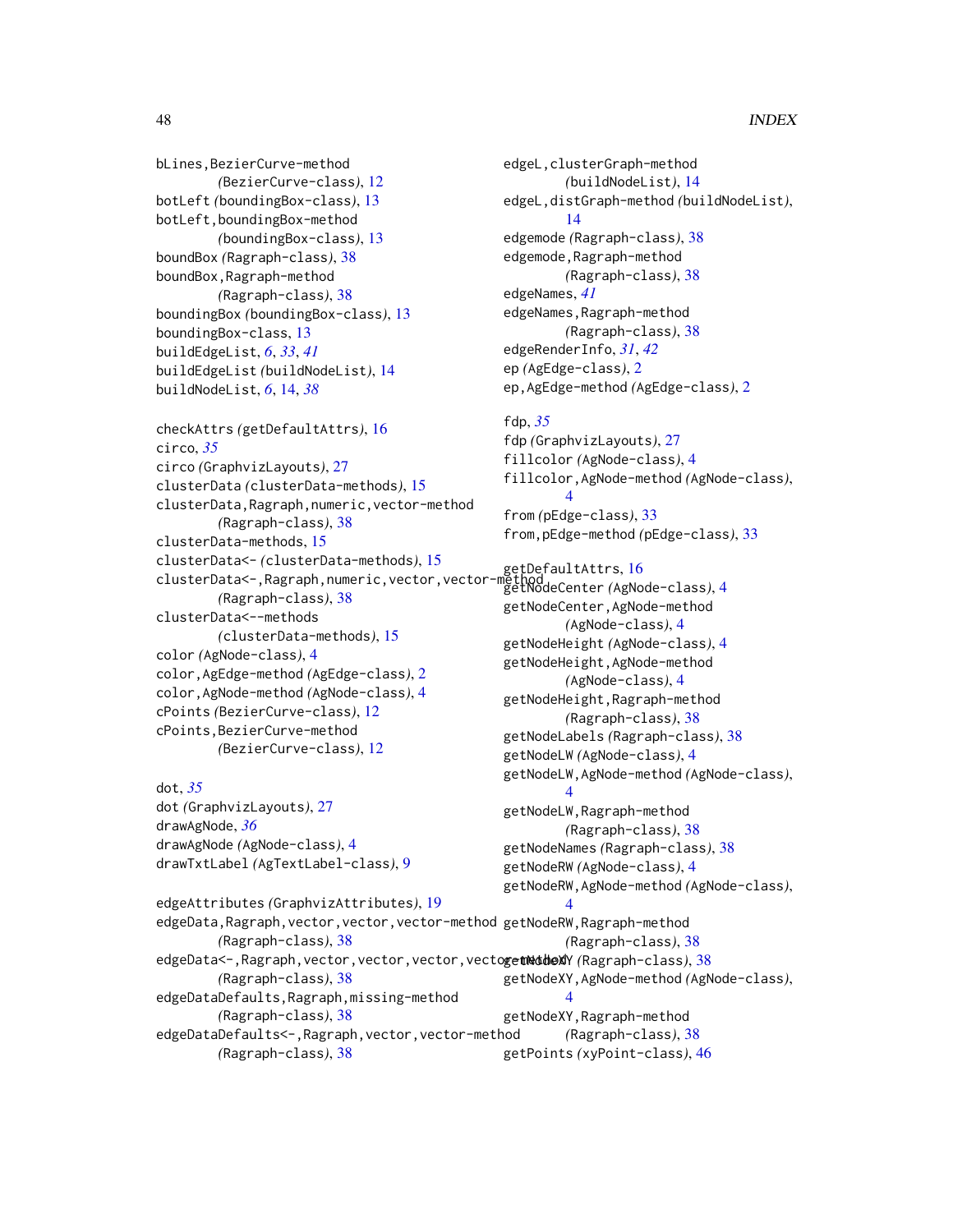# INDEX 49

getPoints,xyPoint-method *(*xyPoint-class*)*, [46](#page-45-0) getRadiusDiv *(*AgNode-class*)*, [4](#page-3-0) getSpline *(*AgEdge-class*)*, [2](#page-1-0) getSpline,AgEdge-method *(*AgEdge-class*)*,  $\mathcal{D}$ getX *(*xyPoint-class*)*, [46](#page-45-0) getX,xyPoint-method *(*xyPoint-class*)*, [46](#page-45-0) getY *(*xyPoint-class*)*, [46](#page-45-0) getY,xyPoint-method *(*xyPoint-class*)*, [46](#page-45-0) graph, *[31](#page-30-0)* graph.par, *[31](#page-30-0)*, *[42](#page-41-0)* graphAttributes *(*GraphvizAttributes*)*, [19](#page-18-0) graphData *(*graphData-methods*)*, [17](#page-16-0) graphData,Ragraph,vector-method *(*Ragraph-class*)*, [38](#page-37-0) graphData-methods, [17](#page-16-0) graphData<- *(*graphData-methods*)*, [17](#page-16-0) graphData<-,Ragraph,vector,vector-method *(*Ragraph-class*)*, [38](#page-37-0) graphData<--methods *(*graphData-methods*)*, [17](#page-16-0) graphDataDefaults, *[15](#page-14-0)*, *[17](#page-16-0)* graphDataDefaults *(*graphDataDefaults-methods*)*, [18](#page-17-0) graphDataDefaults,Ragraph-method *(*Ragraph-class*)*, [38](#page-37-0) graphDataDefaults-methods, [18](#page-17-0) graphDataDefaults<- *(*graphDataDefaults-methods*)*, [18](#page-17-0) graphDataDefaults<-,Ragraph,vector,vector-method neato, *[35](#page-34-0) (*Ragraph-class*)*, [38](#page-37-0) graphDataDefaults<--methods *(*graphDataDefaults-methods*)*, [18](#page-17-0) graphLayout, *[7](#page-6-0)*, *[9](#page-8-0)*, *[11](#page-10-0)*, [18](#page-17-0) graphRenderInfo, *[42](#page-41-0)* graphviz *(*GraphvizAttributes*)*, [19](#page-18-0) GraphvizAttributes, [19,](#page-18-0) *[29](#page-28-0)* graphvizCapabilities, [26](#page-25-0) GraphvizLayouts, *[26](#page-25-0)*, [27](#page-26-0) graphvizVersion, [29](#page-28-0) head *(*AgEdge-class*)*, [2](#page-1-0) head,AgEdge-method *(*AgEdge-class*)*, [2](#page-1-0)

```
labelColor (AgTextLabel-class), 9
labelColor,AgTextLabel-method
        (AgTextLabel-class), 9
labelFontsize (AgTextLabel-class), 9
```
labelFontsize,AgTextLabel-method *(*AgTextLabel-class*)*, [9](#page-8-0) labelJust *(*AgTextLabel-class*)*, [9](#page-8-0) labelJust,AgTextLabel-method *(*AgTextLabel-class*)*, [9](#page-8-0) labelLoc *(*AgTextLabel-class*)*, [9](#page-8-0) labelLoc,AgTextLabel-method *(*AgTextLabel-class*)*, [9](#page-8-0) labelText *(*AgTextLabel-class*)*, [9](#page-8-0) labelText,AgTextLabel-method *(*AgTextLabel-class*)*, [9](#page-8-0) labelWidth *(*AgTextLabel-class*)*, [9](#page-8-0) labelWidth,AgTextLabel-method *(*AgTextLabel-class*)*, [9](#page-8-0) laidout *(*Ragraph-class*)*, [38](#page-37-0) laidout,Ragraph-method *(*Ragraph-class*)*, [38](#page-37-0) layoutGraph, [30,](#page-29-0) *[42,](#page-41-0) [43](#page-42-0)* layoutType *(*Ragraph-class*)*, [38](#page-37-0) layoutType,Ragraph-method *(*Ragraph-class*)*, [38](#page-37-0) lines,AgEdge-method *(*AgEdge-class*)*, [2](#page-1-0) lines,BezierCurve-method *(*BezierCurve-class*)*, [12](#page-11-0)

makeNodeAttrs, [32](#page-31-0)

name *(*AgNode-class*)*, [4](#page-3-0) name,AgNode-method *(*AgNode-class*)*, [4](#page-3-0) name,pNode-method *(*pNode-class*)*, [37](#page-36-0) neato *(*GraphvizLayouts*)*, [27](#page-26-0) nodeAttributes *(*GraphvizAttributes*)*, [19](#page-18-0) nodeData,Ragraph,vector,vector-method *(*Ragraph-class*)*, [38](#page-37-0) nodeData<-,Ragraph,vector,vector,vector-method *(*Ragraph-class*)*, [38](#page-37-0) nodeDataDefaults,Ragraph,missing-method *(*Ragraph-class*)*, [38](#page-37-0) nodeDataDefaults<-,Ragraph,vector,vector-method *(*Ragraph-class*)*, [38](#page-37-0) nodeRenderInfo, *[31](#page-30-0)*, *[42](#page-41-0)* numSplines *(*AgEdge-class*)*, [2](#page-1-0) numSplines,AgEdge-method *(*AgEdge-class*)*, [2](#page-1-0)

pEdge, *[15](#page-14-0)*, *[38](#page-37-0)* pEdge *(*pEdge-class*)*, [33](#page-32-0) pEdge-class, [33](#page-32-0)